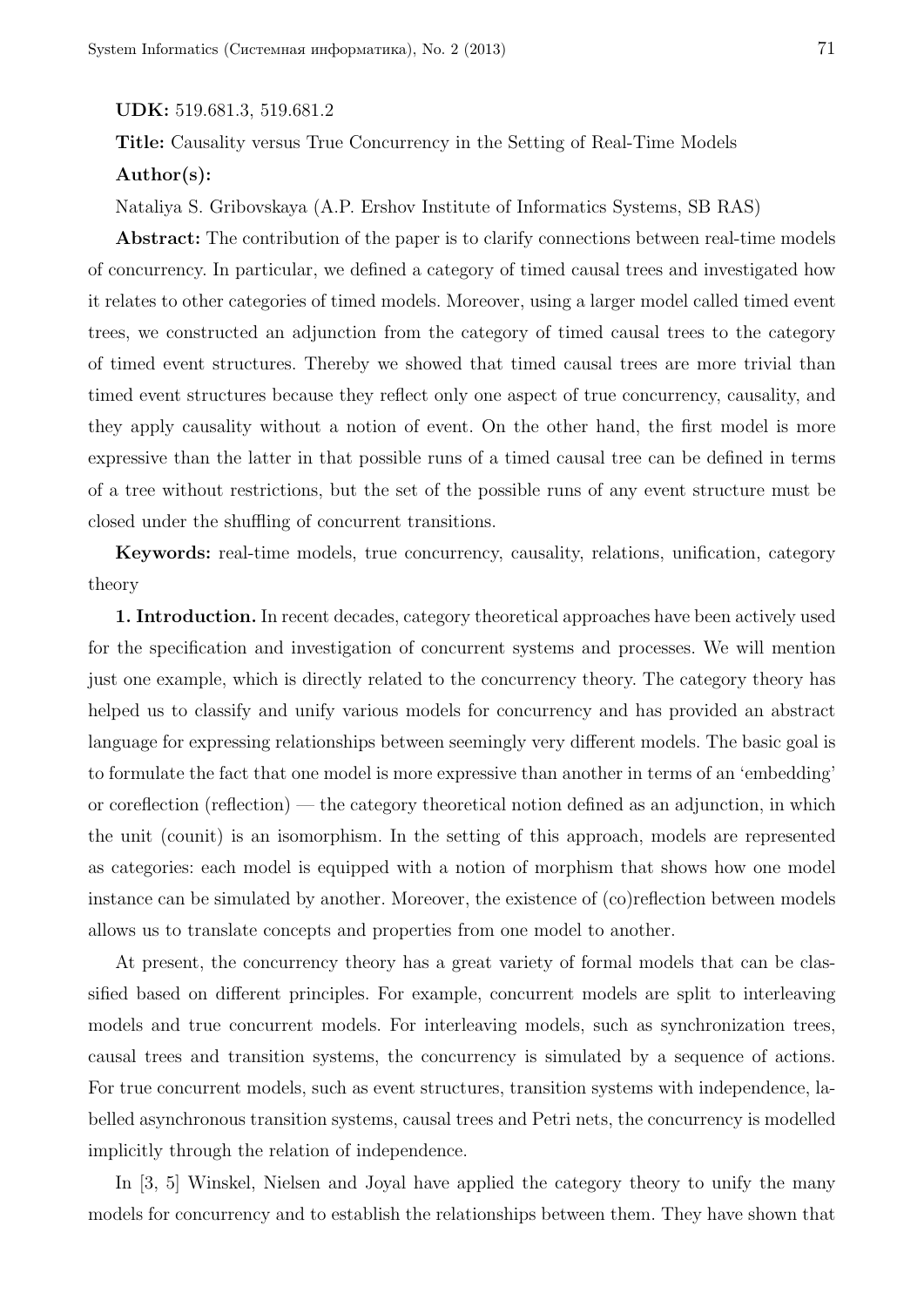the categories of such models as synchronization trees, transition systems, event structures, transition systems with independence and asynchronous transition systems are related by coreflections. In particular, they have found out the following facts. Intuitively, synchronization trees are transition systems with no cyclic behaviour. Moreover, a synchronization tree may be transferred to a special kind of an event structure with an empty independence relation. The transition systems may be regarded as transition systems with independence in which the independence relation is empty. An event structure may be translated to a special type of a transition system with independence. Finally, transition systems with independence may be considered as asynchronous transition systems, which have at most one transition with the same label between two same states. Later Nielsen and Winskel proved that there exists a coreflection between Petri nets and asynchronous transition systems (see [4]). In [2] Fröschle and Lasota integrated a new model, the causal trees of Darondeau and Degano, into Winskel and Nielsen's framework. Also they have shown that there is an adjunction from causal trees to event structures. Causal trees are some variant of synchronization trees with enriched action labels that supply information about which transitions causally depend on each other. Thereby, they reflect the only one aspect of true concurrency, causality. On the other hand, there is one aspect in which event structures are less expressive than causal trees: their notion of run is induced abstractly by the consistency and causal dependency relation. In particular, this means the set of runs of any event structure is closed under the shuffling of concurrent transitions.

More recently, great efforts have been made to develop formal methods for real-time systems. These are systems whose correctness depends crucially upon real-time considerations. As a result, time extensions of concurrent models such as timed automata, times synchronization trees, timed transition systems, timed event structures, and timed Petri nets have appeared and have been investigated. However, only a few examples of the category theoretical classification for timed models are described in literature.

The contribution of the paper is to show the applicability of the general categorical framework proposed by Winskel and Nielsen and to clarify connections between real-time models of concurrency. In particular, we defined categories for such models as timed transition systems, timed synchronization trees, timed causal trees and timed event structure, and investigated how they relate with each other. Moreover, using a larger model called timed event trees we showed the existence of an adjunction from the category of timed causal trees to the category of timed event structures.

The rest of the paper is organized as follows. The basic notions and notations of the category theory are introduced in Section 2. In the next section, we define categories for timed extensions of concurrent models and establish some of their properties. Five subsections of Section 3 describe five different models: timed transition systems, timed synchronization trees, timed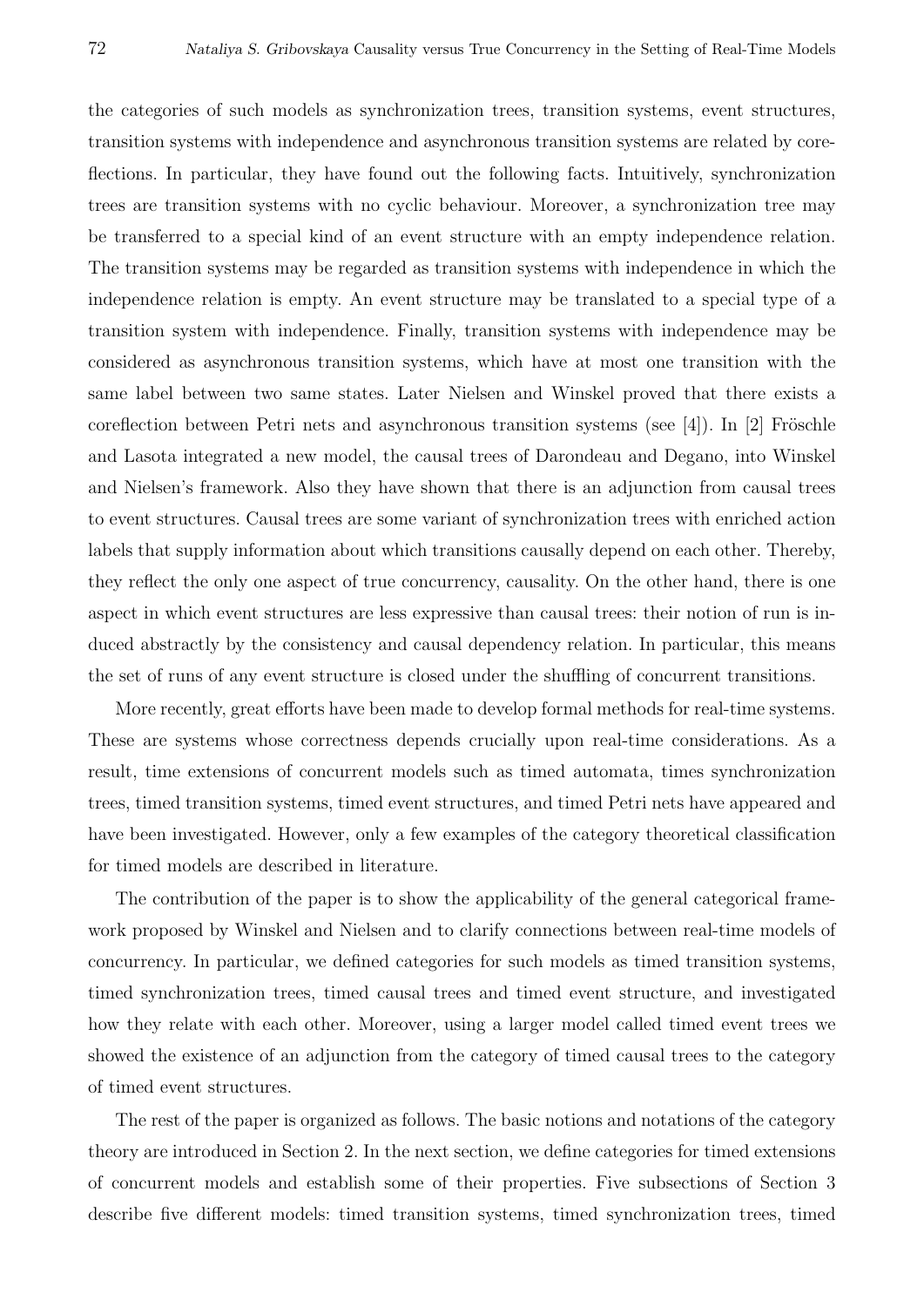causal trees, timed event structures and timed event trees. Relations between timed models for concurrency are introduced in Section 4, which consists of five subsections. In the first subsection a coreflection between the category of timed causal trees and the category of timed synchronization trees is exhibited. The existence of a coreflection between the category of timed causal trees and the category of timed event trees is shown in Subsection 4.2. The next subsection proves the existence of a reflection between the category of timed event structures and the category of timed event trees. In the fourth subsection, the construction of a coreflection between the category of timed event structures and the category of timed synchronization trees is described. Each of above subsections consists of definitions of two functors between two certain categories, some useful propositions and the main theorem, which asserts the existence of (co)reflection between the categories. Subsection 4.5 recapitulates the obtained results. Section 5 is the conclusion of the paper.

**2. Basics of the Category Theory.** In this section we will briefly recall some basic notions and notations from the category theory [1]. Let us start with the definition of a category.

**Definition 1.** A category C *consists of the following:*

- *- a class* ∣C∣*, whose elements will be called "objects of the category";*
- *- for every pair A, B of objects, a set* C(*A, B*)*, whose elements will be called "morphisms" or "arrows" from A to B;*
- *- for every triple A*, *B*, *C of objects, a composition law*  $C(A, B) \times C(B, C) \longrightarrow C(A, C)$ *. The composite of the pair*  $(f, g)$  *will be written*  $g \circ f$  *or just*  $gf$ ;
- *- for every object A, a morphism*  $I_A \in C(A, A)$ *, called the identity on A.*

*These data are subject to the following axioms.*

- *a* Associativity axiom: *given morphisms*  $f ∈ C(A, B)$ *,*  $g ∈ C(B, C)$ *,*  $h ∈ C(C, D)$  *the following equality holds:*  $h \circ (g \circ f) = (h \circ g) \circ f$ ;
- *-* Identity axiom: given morphisms  $f \in C(A, B)$ ,  $g \in C(B, C)$ , the following equalities hold:  $1_B \circ f = f, g \circ 1_B = g.$

Now we adduce the notion of a functor (or a "homomorphism of categories") with some of their properties.

**Definition 2.** A functor  $F$  *from a category*  $\mathcal C$  *to a category*  $\mathcal D$  *consists of the following:* 

*a mapping*  $|C|$  →  $|D|$  *between the classes of objects of* C *and* D; *the image of*  $A ∈ C$  *is written*  $F(A)$  *or just*  $FA$ *;*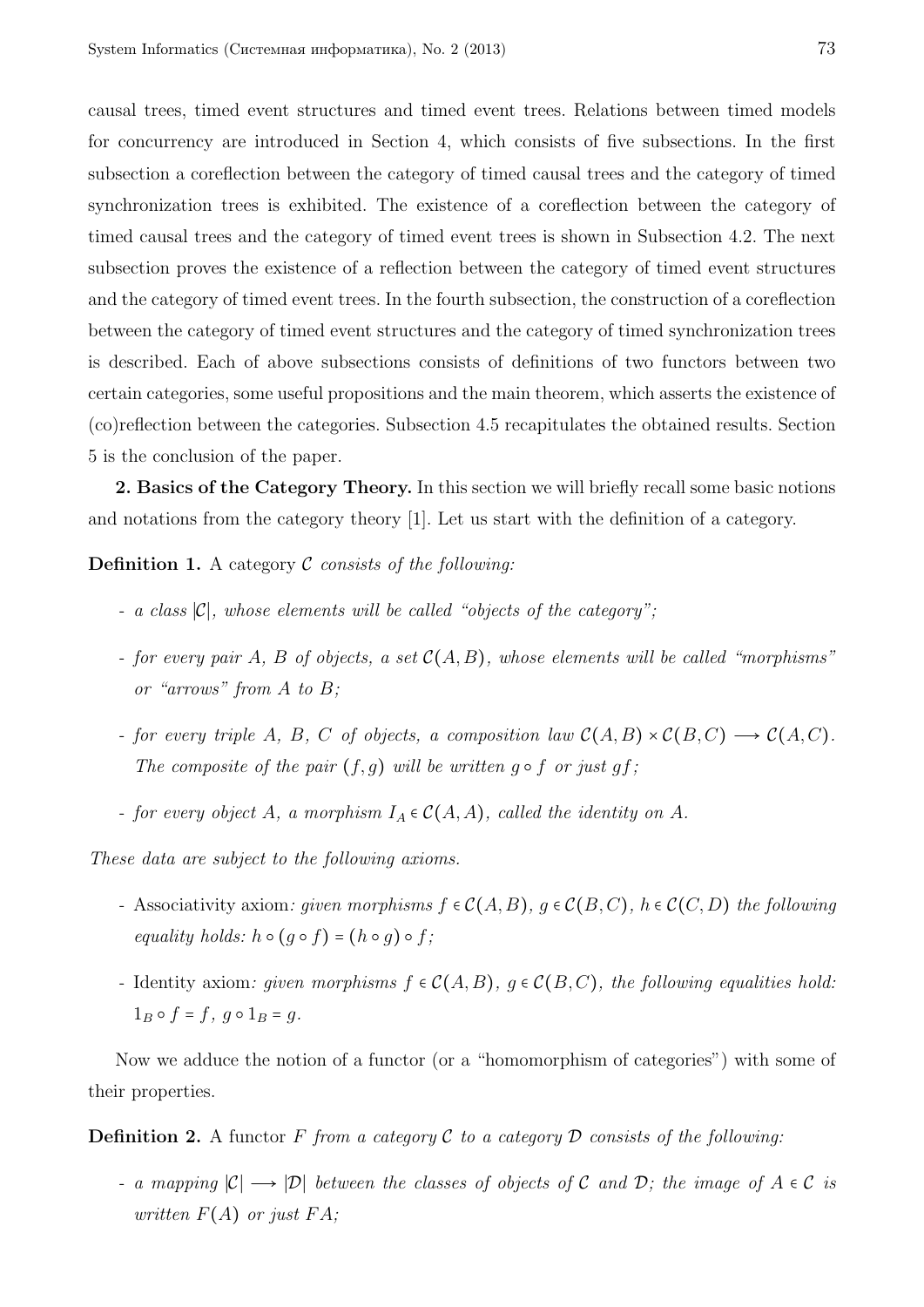*- for every pair of objects*  $A, A'$  *of*  $C$ *, a mapping*  $C(A, A') \rightarrow \mathcal{D}(FA, FA')$ *; the image of*  $f \in \mathcal{C}(A, A')$  *is written*  $F(f)$  *or just*  $Ff$ *.* 

*These data are subject to the following axioms:*

- *- for every pair of morphisms*  $f \in C(A, A')$ *,*  $g \in C(A', A'')$   $F(g \circ f) = F(g) \circ F(f)$ ;
- *- for every object*  $A \in \mathcal{C}$   $F(1_A) = 1_{FA}$ *.*

**Definition 3.** *Consider a functor*  $F: \mathcal{C} \to \mathcal{D}$  *and for every pair of objects*  $A, A' \in \mathcal{C}$ *, the mapping*  $\mathcal{C}(A, A') \rightarrow \mathcal{D}(FA, FA'), f \mapsto Ff.$ 

- *• The functor F is faithful when the above mentioned mappings are injective for all A, A*′ *;*
- *• The functor F is full when the above mentioned mappings are surjective for all A, A*′ *;*
- *• The functor F is full and faithful when the above mentioned mappings are bijective for all A, A*′ *;*
- *• The functor F is an isomorphism of categories when it is full and faithful and induces a bijection*  $|C| \rightarrow |D|$  *on the classes of objects.*

There is a notion of natural transformations in the category theory, which is an adaptation of the notion of a "homotopy" between two continuous functions from one space to another.

**Definition 4.** *Consider two functors*  $F, G : C \rightarrow D$  *from a category* C *to a category* D. A natural transformation  $\alpha : F \Rightarrow G$  *from F to G is a class of morphisms*  $(\alpha_A : F A \rightarrow GA)_{A \in \mathcal{C}}$  *of* D *indexed by the objects of* C *and such that for every morphism*  $f : A \rightarrow A'$  *in*  $C, \alpha_{A'} \circ F(f) =$  $G(f) \circ \alpha_A$ .

One of the basic conceptions of the category theory is a notion of adjoint functors. There are various definitions for adjoint functors. Their equivalence is elementary but not at all trivial. We will use the definitions via reflections and coreflections along functors.

**Definition 5.** Let  $F: \mathcal{C} \to \mathcal{D}$  be a functor and *B* an object of  $\mathcal{D}$ . A reflection of *B* along *F* is a *pair*  $(R_B, \eta_B)$  *where*  $R_B$  *is an object of*  $C$ *,*  $\eta_B : B \to F(R_B)$  *is a morphism of*  $D$ *, and if*  $A \in |C|$ *is an object of* C *and*  $b : B \to F(A)$  *is a morphism of* D, then there exists a unique morphism  $a: R_B \to A$  *in* C *such that*  $F(a) \circ \eta_B = b$ *.* 

**Definition 6.** *Let*  $F: \mathcal{C} \to \mathcal{D}$  *be a functor and B an object of*  $\mathcal{D}$ . A coreflection of *B* along *F is* a pair  $(R_B, \epsilon_B)$  where  $R_B$  is an object of  $\mathcal{C}, \epsilon_B : F(R_B) \to B$  is a morphism of  $\mathcal{D},$  and if  $A \in |\mathcal{C}|$ *is an object of* C *and*  $b: F(A) \rightarrow B$  *is a morphism of* D, then there exists a unique morphism  $a: A \rightarrow R_B$  *in* C *such that*  $\epsilon_B \circ F(a) = b$ *.*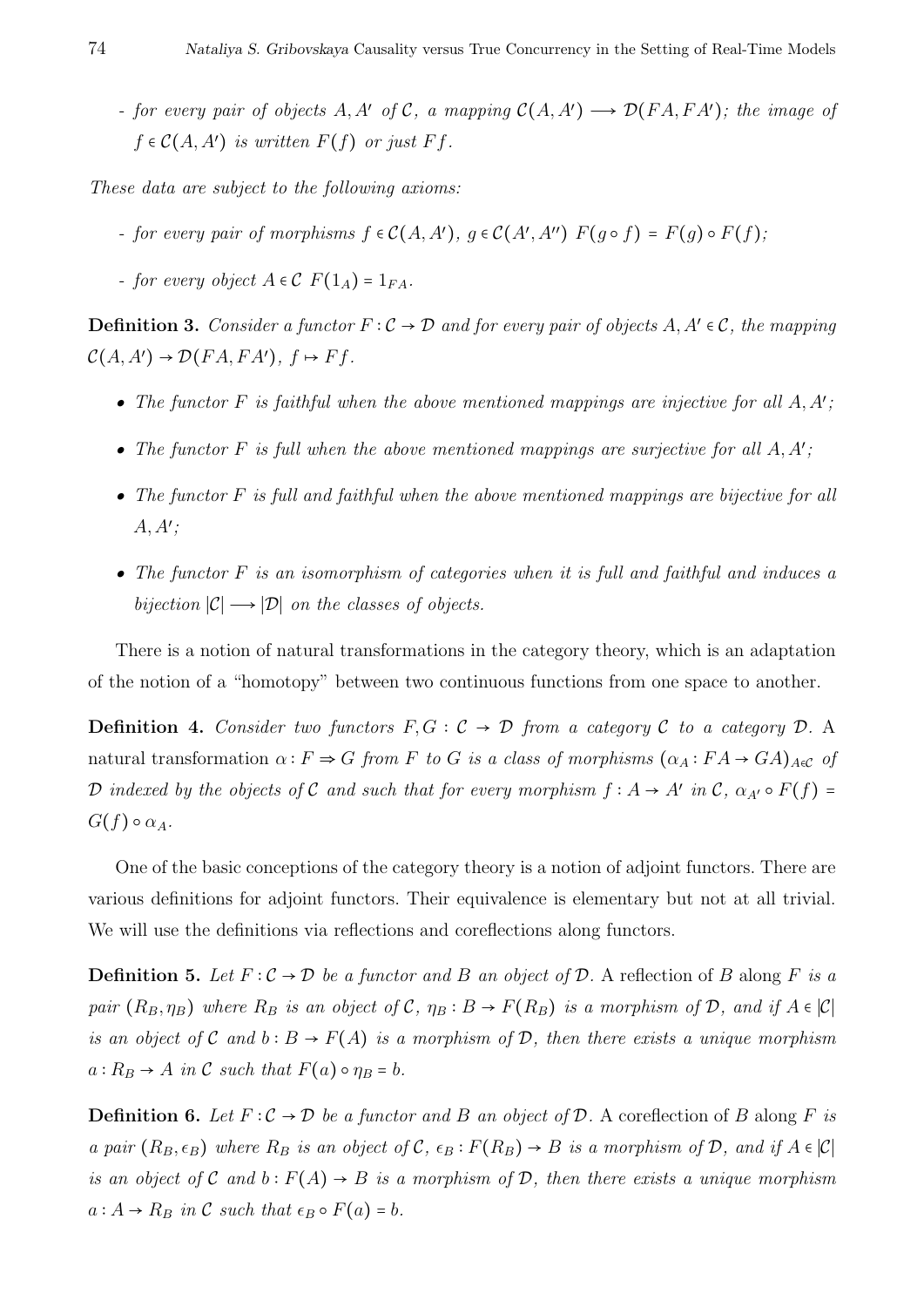**Definition 7.** *A functor*  $R : \mathcal{D} \to \mathcal{C}$  *is* left adjoint *to the functor*  $F : \mathcal{C} \to \mathcal{D}$  *(and*  $F$  *is* right adjoint *to R)* when there exists a natural transformation  $\eta: 1_{\mathcal{D}} \Rightarrow F \circ R$ *, called the unit of the adjunction, such that for every*  $B \in \mathcal{D}$ *, a pair*  $(RB, \eta_B)$  *is a reflection of B along F*.

**Definition 8.** *A functor*  $R : \mathcal{D} \to \mathcal{C}$  *is* right adjoint *to the functor*  $F : \mathcal{C} \to \mathcal{D}$  *(and*  $F$  *is* left adjoint *to R)* when there exists a natural transformation  $\epsilon$  ∶  $F \circ R \Rightarrow 1_D$ *, called the counit of the adjunction, such that for every*  $B \in \mathcal{D}$ , a pair  $(RB, \epsilon_B)$  *is a coreflection of*  $B$  *along*  $F$ *.* 

We will call an adjunction in which the unit (the counit) is a natural isomorphism as *a coreflection* (*a reflection*).

**3. Models for Concurrency.** In this section we study the timed extensions of five different concurrent models. Four of them are well-known interleaving and true concurrency models, and the fifth one is called event trees and embeds causal trees as well as event structures. Event trees are like event structures because causality and concurrency are event-based, global notions. They are like causal trees because their possible runs are specified explicitly by a tree.

We start by introducing of timed variants of the models, and then we define categories for them.

**3.1. Timed Transition Systems.** Let **R** be a set of non-negative reals and *L* be a finite alphabet of actions. Consider the definition of timed transition systems.

**Definition 9.** *A* timed transition system  $\mathcal T$  over an alphabet *L is a tuple*  $(S, s_{in}, L, T)$ *, where S is a set of states and*  $s_{in}$  *is the initial state,*  $T \subseteq S \times L \times \mathbf{R} \times \mathbf{R} \times S$  *is a set of transitions such that for all*  $(s, \sigma, \cot, \cot, s') \in T$  *we have*  $\cot \leq \cot$ *. We will write*  $s \frac{\sigma}{\cot}$ .  $\frac{d}{\partial t}$  *s' to denote a transition*  $(s, \sigma, \text{eot}, \text{lot}, s')$ *.* 

Let us define the behaviour of timed transition systems.

#### **Definition 10.** Let  $\mathcal{T}$  be a timed transition system over  $L$ .

*A* configuration of  $\mathcal T$  *is a pair*  $\langle s, \nu \rangle$ *, where s is a state and*  $\nu$  *is a current global time moment.*

A run of  $\mathcal T$  is a sequence  $\gamma = \langle s_0, \nu_0 \rangle \stackrel{\sigma_1}{\rightarrow} \langle s_1, \nu_1 \rangle \ldots \langle s_{n-1}, \nu_{n-1} \rangle \stackrel{\sigma_n}{\rightarrow} \langle s_n, \nu_n \rangle$  such that  $\nu_1 \leq$ *...* ≤  $\nu_n$  *and for all*  $1 \leq i \leq n$  *there is a transition*  $s_{i-1} \underset{eot_i}{\rightarrow}$  $\stackrel{\leftrightarrow}{\rightarrow}$  *s<sub>i</sub>* such that  $\epsilon \circ t_i \leq \nu_i \leq l \circ t_i$ . Here,  $s_0 = s_{in}$  *and*  $\nu_0$  *is defined to be 0.* 

We are now ready to introduce the category of timed transition systems.

**Definition 11.** *Given timed transition systems*  $\mathcal{T} = (S, s_{in}, L, T)$  *and*  $\mathcal{T}' = (S', s'_{in}, L', T')$ *, a pair*  $(\mu, \lambda)$  *is a* morphism *between*  $\mathcal T$  *and*  $\mathcal T'$ *, if*  $\mu : S \to S'$  *and*  $\lambda : L \to L'$  *are functions such* that  $\mu(s_{in}) = s'_{in}$ , and if  $(s, \sigma, eot, lot, s') \in T$ , then  $(\mu(s), \lambda(\sigma), eot', lot', \mu(s')) \in T'$  for some *real numbers eot' and lot' such that*  $eot' \leq eot$  *<i>and lot*  $\leq$  *lot'*.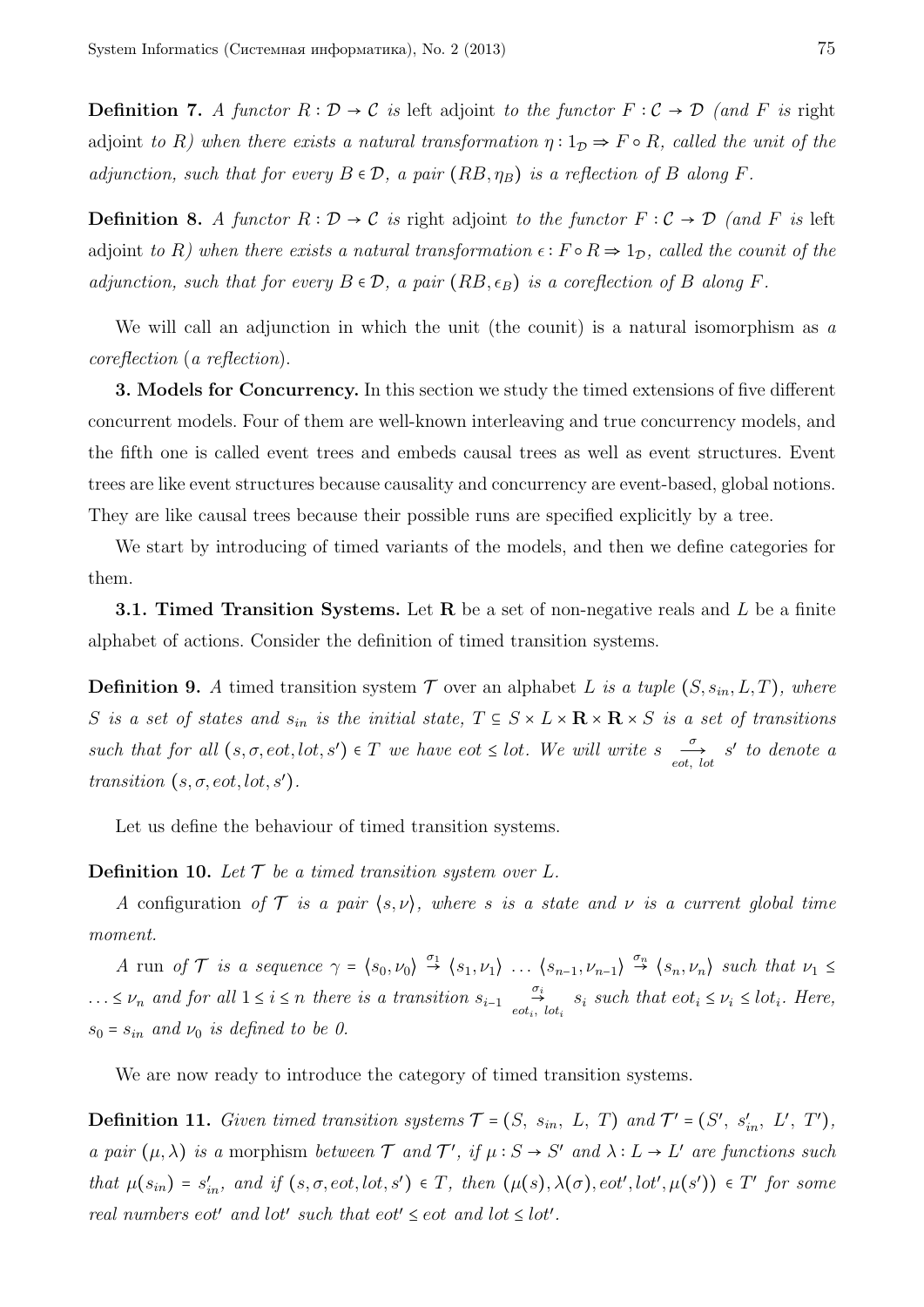Timed transition systems and morphisms between them form a category of timed transition systems, **TTS**, in which the composition of two morphisms  $(\mu, \lambda) : \mathcal{T} \to \mathcal{T}'$  and  $(\mu', \lambda') : \mathcal{T}' \to \mathcal{T}''$ is defined as  $(\mu', \lambda') \circ (\mu, \lambda) \coloneqq (\mu' \circ \mu, \lambda' \circ \lambda)$ , and the identity morphism is a pair of the identity functions.

**Lemma 1.** *Given a morphism*  $(\mu, \lambda): \mathcal{T} \to \mathcal{T}'$  *of* **TTS**, if  $\langle s_0, \nu_0 \rangle \stackrel{\sigma_1}{\to} \langle s_1, \nu_1 \rangle$  ...  $\langle s_{n-1}, \nu_{n-1} \rangle \stackrel{\sigma_n}{\to}$  $\rightarrow$  $\langle s_n, \nu_n \rangle$  is a run of T then  $\langle \mu(s_0), \nu_0 \rangle \stackrel{\lambda(\sigma_1)}{\rightarrow} \langle \mu(s_1), \nu_1 \rangle \dots \langle \mu(s_{n-1}), \nu_{n-1} \rangle \stackrel{\lambda(\sigma_n)}{\rightarrow} \langle \mu(s_n), \nu_n \rangle$  will be a run of  $\mathcal{T}'$ .

**3.2. Timed Synchronization Trees.** Now we contemplate the definition of timed synchronization trees.

**Definition 12.** *A* timed synchronization tree S is a timed transition system  $(S, s_{in}, L, T)$  such *that*

- *(i) for all*  $s \in S$  *there exists a sequence*  $s_{in}$   $\frac{\sigma_1}{\epsilon_0 t_1}$  $\overrightarrow{c_1}$   $s_1 \ldots s_{k-1}$   $\overrightarrow{c_k}$ <br>*eot<sub>k</sub>*, *lot*<sub>1</sub>  $\underset{e \circ t_k, \, l \circ t_k}{\longrightarrow}$   $s_k$   $(k \ge 0)$  such that  $s = s_k$ ;
- *(ii) for all sequence*  $s_0 \quad -\frac{\sigma_1}{\sigma_2}$  $\overrightarrow{c_1}$  *s*<sub>1</sub> *... s*<sub>*k*-1</sub>  $\overrightarrow{c_k}$  *eot<sub>k</sub>*,  $\sum_{i=1}^{N_k} s_k$  ( $k \ge 0$ ) it holds if  $s_0 = s_k$  then  $k = 0$ ;
- *(iii) if*  $s' =$ <sup> $\frac{\sigma}{\sigma}$ </sup>  $\frac{\sigma}{\sigma}$ *s* and *s*<sup>*n*</sup>  $\frac{\sigma'}{\sigma'}$ <br>*eot*',  $\overrightarrow{e}$  *eot'*, *lot' s*, *then*  $s' = s''$ ,  $\sigma = \sigma'$ ,  $eot = eot'$  and  $lot = lot'$ .

Write **TST** for the full subcategory of timed synchronization trees in **TTS**.

**3.3. Timed Causal Trees.** In this subsection we introduce the timed extension of causal trees, which are a generalization of synchronization trees.

**Definition 13.** *A* timed causal tree C is a tuple  $(S, s_i, L, T, \leq)$  where  $(S, s_i, L, T)$  is a *timed synchronization tree and*  $\leq T \times T$ *, the causal dependency relation, is a strict order such* that for all transitions  $(s, \sigma, \text{eot}, \text{lot}, s')$  and  $(s'', \sigma', \text{eot}', \text{lot}', s'')$  of  $C$  if  $(s, \sigma, \text{eot}, \text{lot}, s')$  $(s'', \sigma', \text{eot}', \text{lot}', s''')$ , then there exists a sequence  $s'$  $\overrightarrow{c_1}$  *s*<sub>1</sub> *... s*<sub>*k*-1</sub>  $\overrightarrow{c_k}$  *eot<sub>k</sub>*,  $\underset{e \circ t_k, \, l \circ t_k}{\longrightarrow}$  *s*" *for some*  $k \geq 0$ *.* 

We will say that two transitions  $(s, \sigma, \cot, \cot, s')$  and  $(s'', \sigma', \cot', \cot', s''')$  of C are *consistent* (denoted  $(s, \sigma, \text{eot}, \text{lot}, s')$  Con  $(s'', \sigma', \text{eot}', \text{lot}', s''')$ ) iff either  $(s, \sigma, \text{eot}, \text{lot}, s') = (s'', \sigma', \text{eot}', s''')$ *lot'*, *s'''*) or there exists a sequence  $s_0 \frac{\sigma_1}{\epsilon_{\text{ot}_1}}$  $\overrightarrow{c_1}$  *s*<sub>1</sub> *... s*<sub>*k*-1</sub>  $\overrightarrow{c_k}$  *eot<sub>k</sub>*,  $\frac{\partial k}{\partial s}$   $s_k$  ( $k \ge 0$ ) such that ( $s' = s_0$  $\wedge$   $s'' = s_k$ ) or  $(s'' = s_0 \wedge s = s_k)$ . A *run* of  $C = (S, s_{in}, L, T, \leq)$  is a sequence  $\gamma = (s_0, \nu_0) \frac{\sigma_1}{S}$  $\overrightarrow{K_1}$  $\langle s_1, v_1 \rangle$   $\ldots$   $\langle s_{n-1}, v_{n-1} \rangle \overset{\sigma_n}{\underset{K_n}{\rightarrow}}$  $\mathcal{L}_{K_n}^{\sigma_n}$   $\langle s_n, \nu_n \rangle$  such that  $\langle s_0, \nu_0 \rangle \stackrel{\sigma_1}{\rightarrow} \langle s_1, \nu_1 \rangle \dots \langle s_{n-1}, \nu_{n-1} \rangle \stackrel{\sigma_n}{\rightarrow} \langle s_n, \nu_n \rangle$  is a run of  $(S, s_{in}, L, T)$  and  $K_i = \{j | 1 \le j \le i, (s_{j-1}, \sigma_j, eot_j, lot_j, s_j) \le (s_{i-1}, \sigma_i, eot_i, lot_i, s_i)\}\$  for all  $1 \leq i \leq n$ .

We are ready to equip timed causal trees with a notion of morphism and thus define a category of timed causal trees.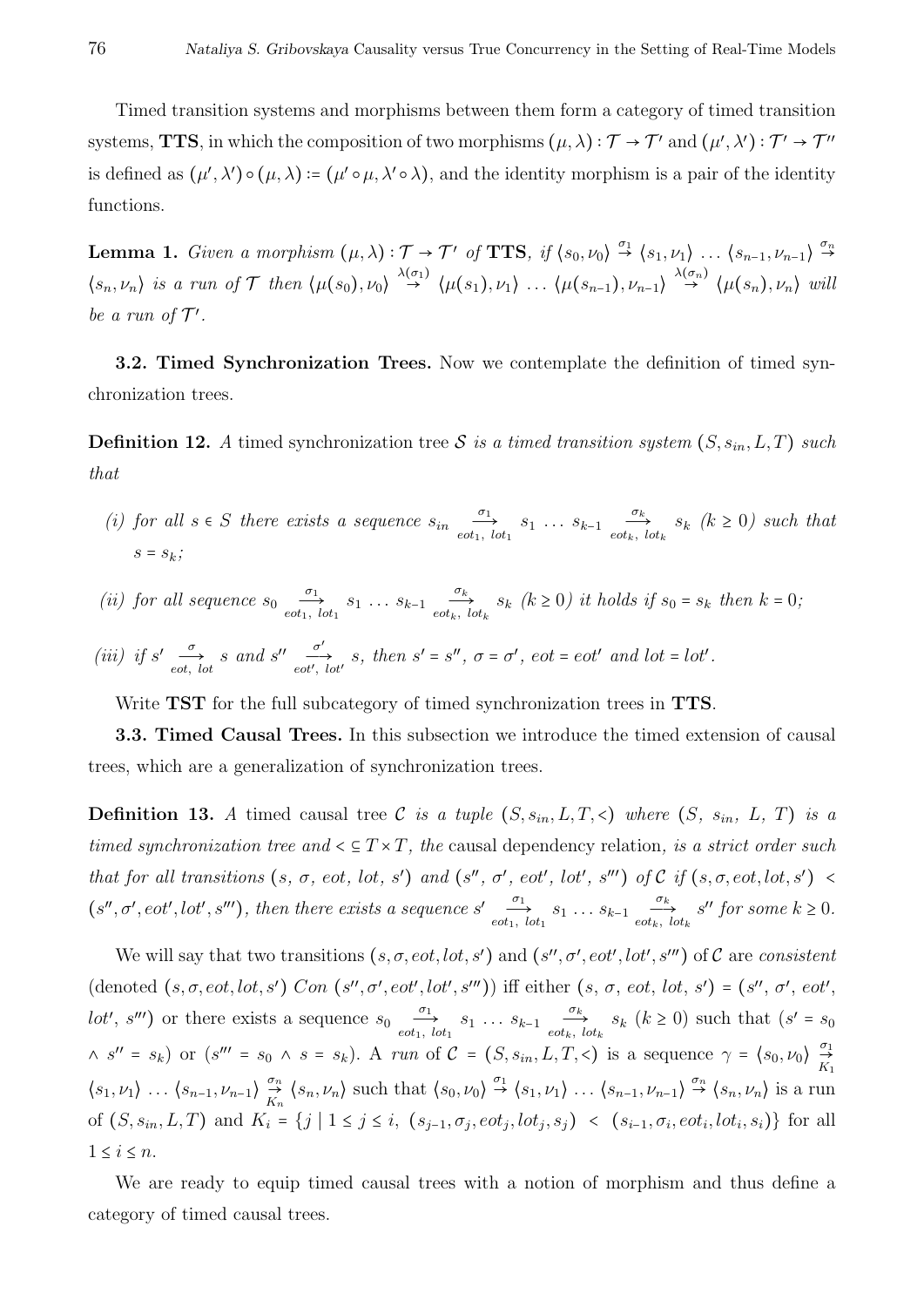**Definition 14.** *Given timed causal trees*  $C = (S, s_0, L, T, \leq)$  *and*  $C' = (S', s'_0, L', T', \leq')$ , *a pair*  $(\mu, \lambda)$  *is a* morphism *between* C *and* C', *if*  $(\mu, \lambda)$  *is a morphism between timed synchronization trees*  $(S, s_0, L, T)$  *and*  $(S', s'_0, L', T')$  *and for all transitions*  $(s, \sigma, \text{cot}, \text{lot}, s_1)$  *and*  $(s_2, \sigma_1, \text{cot}_1, \text{lot}_1, s_3)$  of C, if  $(s, \sigma, \text{cot}, \text{lot}, s_1)$  Con  $(s_2, \sigma_1, \text{cot}_1, \text{lot}_1, s_3)$  and  $(\mu(s), \lambda(\sigma), \text{ect}',$  $lot', \mu(s_1)) \prec' (\mu(s_2), \lambda(\sigma_1), \, eot'_1, \, lot'_1, \, \mu(s_3))$  for some eot',  $lot', \, eot'_1, \, lot'_1 \in \mathbb{R}$  such that  $eot' \leq eot$ ,  $lot \leq lot'$ ,  $eot'_1 \leq eot_1$  and  $lot_1 \leq lot'_1$ , then  $(s, \sigma, eot, lot, s_1) < (s_2, \sigma_1, eot_1, lot_1, s_3)$ .

Timed causal trees and their morphisms form a category of timed causal trees, **TCT**.

**Lemma 2.** *Given a morphism*  $(\mu, \lambda): \mathcal{C} \to \mathcal{C}'$  *of* **TCT**, if  $\gamma = \langle s_0, \nu_0 \rangle \frac{\sigma_1}{K}$  $\frac{\partial}{\partial X_1}$   $\langle s_1, v_1 \rangle$   $\dots$   $\langle s_{n-1}, v_{n-1} \rangle$ *σn* $\Rightarrow_{K_n}^{\sigma_n}$   $\langle s_n, \nu_n \rangle$  *is a run of* C, then  $\gamma' = \langle \mu(s_0), \nu_0 \rangle \overset{\lambda(\sigma_1)}{\underset{K'_1}{\rightarrow}}$  $\overrightarrow{r}_{K_1'}^{(\sigma_1)}$   $\langle \mu(s_1), \nu_1 \rangle$   $\dots$   $\langle \mu(s_{n-1}), \nu_{n-1} \rangle \stackrel{\lambda(\sigma_n)}{\rightarrow}$  $\overrightarrow{K_n}$   $\langle \mu(s_n), \nu_n \rangle$ *will be a run of*  $C'$  *for some*  $K'_1, \ldots, K'_n$  *such that*  $K'_i \subseteq K_i$  *for all*  $1 \le i \le n$ *.* 

**3.4. Timed Event Structures.** This subsection is dedicated to the most popular true concurrency model — timed event structures. Let us first give the definition of this model.

**Definition 15.** *A* timed event structure *is a tuple*  $\mathcal{E} = (E, \langle$ ,  $Con, L, l, Eot, Lot)$ *, where E is a set of events;*  $\leq E \times E$  *is a strict order (the causality relation), satisfying the principle of* finite causes:  $\forall e \in E \triangle e e \downarrow = \{e' \in E \mid e' < e\}$  *is finite;*  $Con \subseteq 2^E$  *(the* consistency relation*) consists of finite subsets of events which can occur together in a run, satisfying the following* principles*:*  $\forall e \in E \cdot \{e\} \in Con; Y \subseteq X \in Con \Rightarrow Y \in Con \text{ and } X \in Con \land e \le e' \in X \Rightarrow X \cup \{e\} \in Con; L$ *is a set of actions;*  $l$  ∶  $E \rightarrow L$  *is a labelling function and*  $Eot$ *, Lot* ∶  $E \rightarrow \mathbf{R}$  *are functions of the earliest and the latest occurrence times of events, satisfying the following:*  $Eot(e) \leq Lot(e)$  *for*  $all \, e \in E$ .

Let  $C \subseteq E$ . Then  $C$  is *left-closed* iff  $\forall e, e' \in E \land e \in C \land e' \le e \Rightarrow e' \in C$ ;  $C$  is *consistent* iff  $C \in Con$ ; *C* is a *configuration of*  $\mathcal{E}$  iff *C* is left-closed and consistent. Let  $\mathbf{C}(\mathcal{E})$  denote the set of all finite configurations of  $\mathcal{E}$ .

An execution of a timed event structure is a *timed configuration* which consists of a configuration and a timing function recording global time moments at which events occur and satisfies some additional requirements. Let  $\mathcal{E} = (E, \le, Com, L, l, Eot, Lot)$  be a timed event structure,  $C \in \mathbf{C}(\mathcal{E})$ , and  $T : C \to \mathbf{R}$ . Then  $TC = (C, T)$  is a *timed configuration* of  $\mathcal{E}$  iff  $\forall e \in C \triangle~ E \text{ot}(e) \leq T(e) \leq Lot(e) \text{ and } \forall e, e' \in C \triangle~ e \leq e' \implies T(e) \leq T(e')$ . Informally speaking, the first condition expresses that an event can occur at a time when its timing constraints are met; and the second condition states that for any two events *e* and *e* ′ occurred if *e* causally precedes  $e'$ , then  $e$  should temporally precede  $e'$ . We use  $TC(\mathcal{E})$  to denote the set of timed configurations of  $\mathcal{E}$ .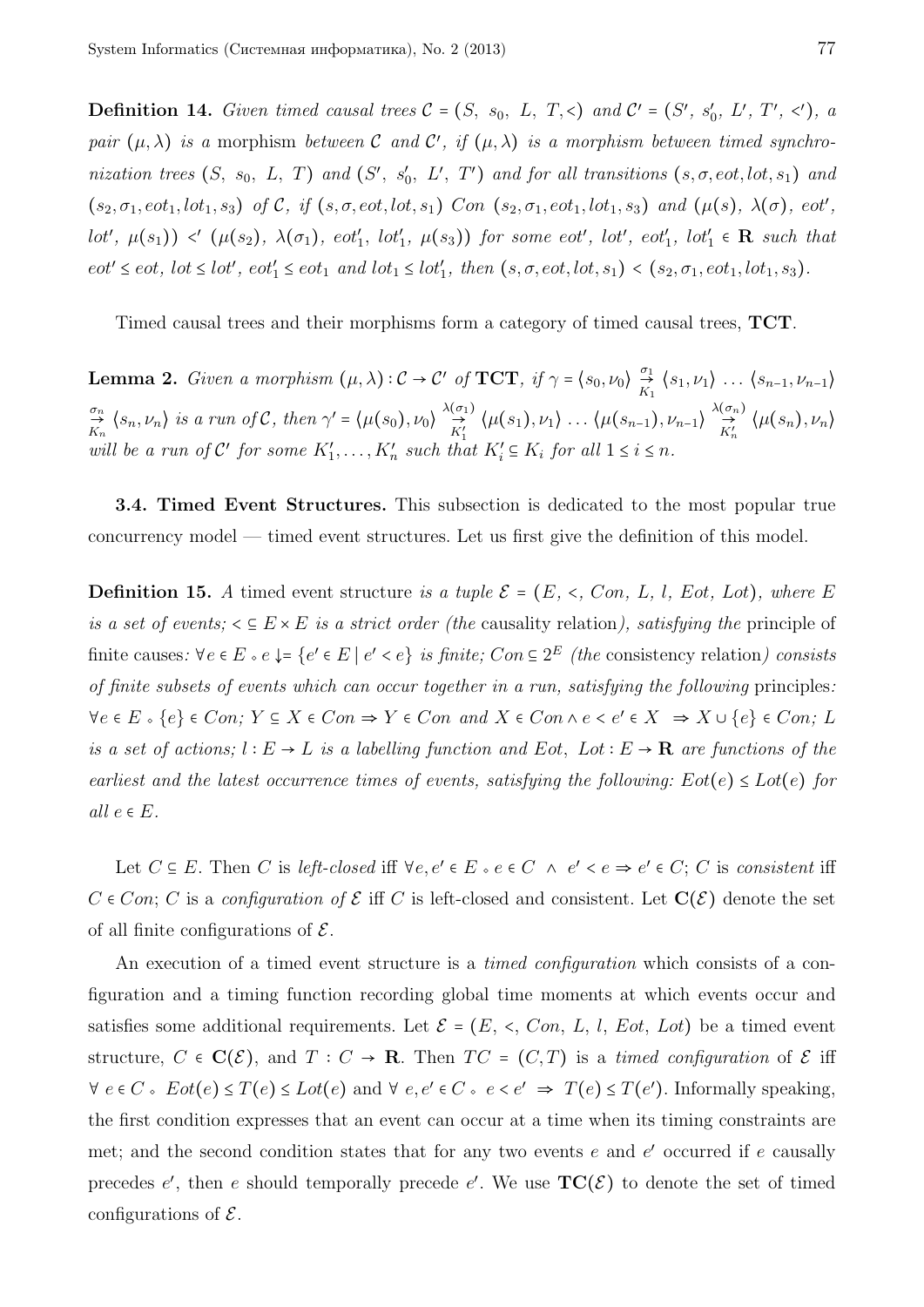Let  $\mathcal{E}$  be a timed event structure and  $TC = (C, T), TC' = (C', T') \in TC(\mathcal{E})$ . We will write  $TC \stackrel{e}{\rightarrow} TC'$  iff  $C \cup \{e\} = C'$ , and  $T'|_C = T$  and  $T'(e) = d$ . A *run* of  $\mathcal{E}$  is a sequence of the form  $TC_0 \overset{e_1}{\rightarrow}$  $\overset{e_1}{\rightarrow} TC_1 \overset{e_2}{\rightarrow}$ <br> $\overset{d_1}{d_2}$  $\begin{array}{c} e_2 \\ \rightarrow \\ d_2 \end{array}$  ...  $\begin{array}{c} e_n \\ \rightarrow \\ d_n \end{array}$  $\overset{e_n}{\to} TC_n$ , where  $n \geq 0$  and  $TC_0 = (\emptyset, \emptyset)$  is the initial timed configuration.

Now let us recall the notion of morphism between timed event structures.

**Definition 16.** Let  $\mathcal{E} = (E, \prec, Con, L, l, Eot, Lot)$  and  $\mathcal{E}' = (E', \prec', Con', L', l', Eot', Lot')$ *be timed event structures.* A pair  $(\mu, \lambda)$ , where  $\mu : E \to E'$  and  $\lambda : L \to L'$  are functions, is called *a* morphism, if  $l' \circ \mu = \lambda \circ l$  *and for all*  $C \in \mathbf{C}(\mathcal{E})$  *the following holds:* 

- $\mu$  *C*  $\in$  **C**( $\mathcal{E}'$ );
- $\forall e, e' \in C \; \text{of} \; \mu(e) = \mu(e') \; \text{then} \; e = e'$
- $\forall e \in C$  *s*  $Eot'(u(e)) \le Eot(e)$  and  $Lot(e) \le Lot'(u(e)).$

Timed event structures and their morphisms form a category of timed event structures, **TES**.

**Lemma 3.** *Given a morphism*  $(\mu, \lambda) : \mathcal{E} \to \mathcal{E}'$  *of* **TES**, *if*  $TC = (C, T)$  *is a timed configuration of*  $\mathcal{E}$ *, then*  $TC' = (\mu \ C, T')$ *, where*  $T' \circ \mu = T$  *will be a timed configuration of*  $\mathcal{E}'$ *.* 

**3.5. Timed Event Trees.** The main goal of this paper is to expose an adjunction from the category of timed causal trees to the category of timed event structures. In order to achieve this aim, we will use a larger model, timed event trees, that embeds timed causal trees as well as timed event structures.

**Definition 17.** A timed event tree  $\mathcal{ET}$  is a tuple  $(S, s_{in}, E, T, \langle L, L, I, Eot, Lot),$  where  $(S, s_{in}, E, T)$  *is a timed synchronization tree,*  $\leq E \times E$  *is a strict order, L is a set of labels, <sup>l</sup>* <sup>∶</sup> *<sup>E</sup>* <sup>→</sup> *<sup>L</sup> is a labelling function, and Eot, Lot* <sup>∶</sup> *<sup>E</sup>* <sup>→</sup> **<sup>R</sup>** *are functions of the earliest and latest occurrence times of events, satisfying the following:*

- *(i) for all*  $e \in E$  *there exists a transition*  $(s, e, eot, lot, s') \in T$ ;
- *(ii) if*  $s \stackrel{e}{\longrightarrow}$  $\underset{eot}{\longrightarrow}$  *s'* and *s*  $\underset{eot'}{\longrightarrow}$  $\underset{=}{\overset{\sim}{\to}}$  *s''*, then eot = eot', lot = lot' and s' = s'';
- *(iii) if*  $s \stackrel{e}{\longrightarrow}$  $\underset{eot}{\longrightarrow}$  *s'* and *u*  $\underset{eot'}{\longrightarrow}$  $\frac{e}{\epsilon_0 t'}$ , *u'*, *then there is no sequence*  $s_0 \frac{e_1}{\epsilon_0 t_1}$  $\overrightarrow{e_1}$   $s_1 \dots s_{k-1}$   $\overrightarrow{e_k}$ <br>*eot<sub>k</sub>*, *lot*<sub>1</sub>  $\overrightarrow{c_k}$   $s_k$  $(k \ge 0)$  such that  $(s' = s_0 \land u = s_k)$  or  $(u' = s_0 \land s = s_k)$ ;
- (*iv*) *if*  $e < e'$  *and*  $s \frac{e'}{e\sigma t}$ .  $\frac{e'}{e^{\alpha t}}$ , *s'* then there is a sequence  $s_0$   $\frac{e_1}{e^{\alpha t_1}}$  $\overrightarrow{e_1}$   $s_1 \dots s_{k-1}$   $\overrightarrow{e_k}$ <br>*eot<sub>k</sub>*, *lot*<sub>1</sub>  $\underset{e \circ t_k, \, l \circ t_k}{\longrightarrow}$   $s_k \, (k \geq 0)$ *such that*  $e_1 = e$  *and*  $s = s_k$ ;
- *(v)*  $Eot(e) ≤ Lot(e)$ *, for all*  $e ∈ E$ *;*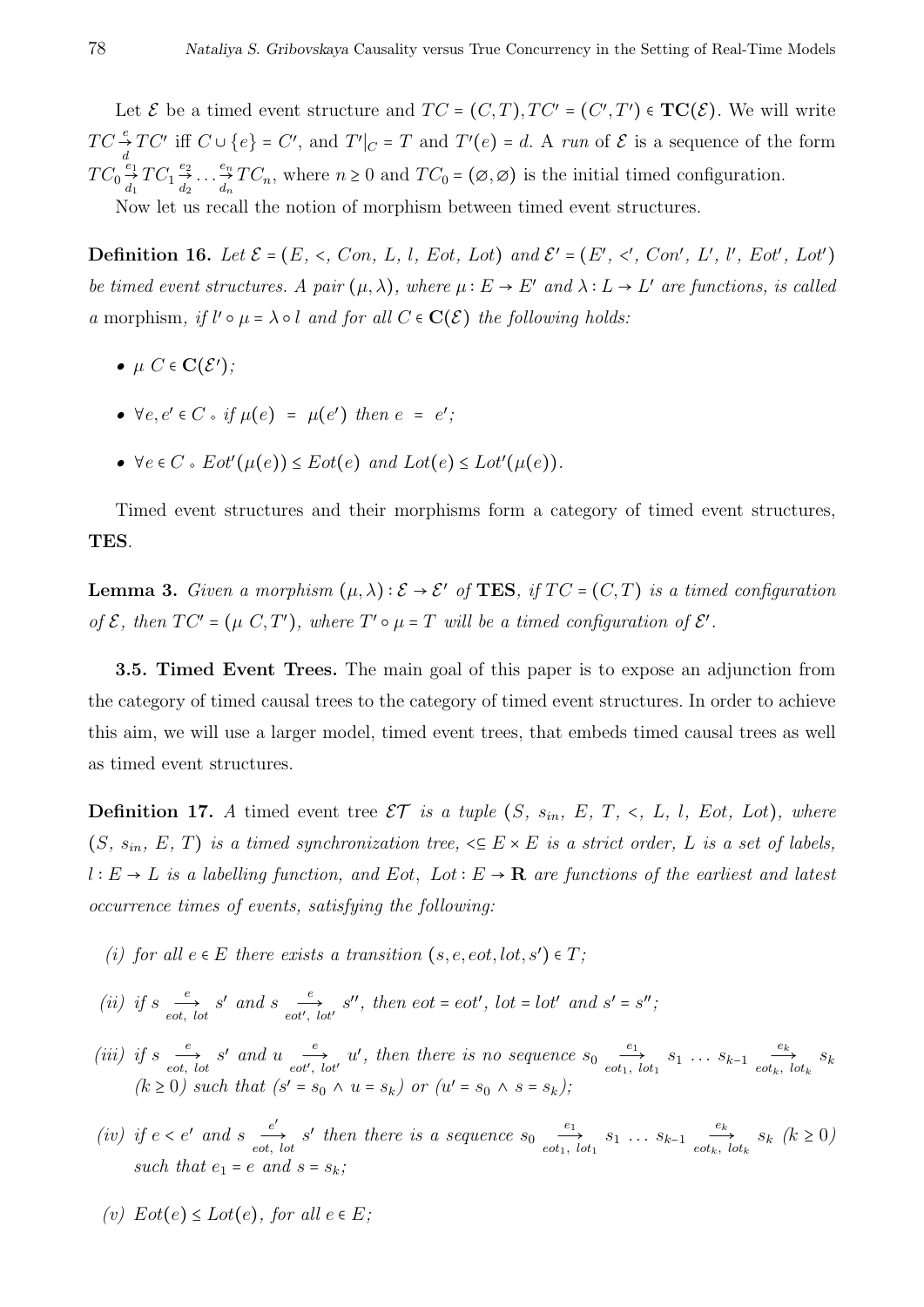*(vi)*  $Eot(e) ≤ *cot* ≤ *lot* ≤ *Lot*(*e*)$ *, for all*  $(s, e, *cot*, *lot*, *s*<sub>1</sub>) ∈ *T*.$ 

We say two events  $e, e'$  of a timed event tree  $\mathcal{ET}$  are *consistent* (denoted  $e \text{ } Con_{\mathcal{ET}} \text{ } e'$ ) iff  $e = e'$  or there exists a sequence  $s_0 \frac{e_1}{\epsilon_0 t_1}$  $\overrightarrow{e_1}$   $s_1 \dots s_{k-1}$   $\overrightarrow{e_k}$ <br>*eot<sub>k</sub>*, *lot*<sub>1</sub>  $\sum_{i=1}^{n} s_k$  ( $k \ge 0$ ) such that ( $e_1 = e$  and  $e_k = e'$  or  $(e_1 = e'$  and  $e_k = e)$ .

A run of  $\mathcal{ET}$  is a sequence  $\gamma = \langle s_0, \nu_0 \rangle \stackrel{e_1}{\rightarrow} \langle s_1, \nu_1 \rangle \dots \langle s_{n-1}, \nu_{n-1} \rangle \stackrel{e_n}{\rightarrow} \langle s_n, \nu_n \rangle$  such that  $\nu_0 \leq$  $\nu_1 \leq \ldots \leq \nu_n$  and for all  $1 \leq i \leq n$  there is a transition  $s_{i-1} \underset{eot_i}{\rightarrow}$  $\Rightarrow$   $\Rightarrow$   $s_i$  such that  $e \circ t_i \leq \nu_i \leq l \circ t_i$ . Here,  $s_0 = s_{in}$  and  $\nu_0$  is defined to be 0.

**Lemma 4.** Let  $\mathcal{ET} = (S, s_{in}, E, T, \langle, L, l, Eot, Lot)$  *is a timed event tree and*  $s_{in}$   $\frac{e_1}{e_1e_2}$  $\overrightarrow{c_1}$ ,  $\overrightarrow{b_1}$   $\overrightarrow{s_1}$   $\cdots$  $s_{n-1}$ <sup>e<sub>n</sub></sup></sup>  $\sum_{i=1}^{n} s_i$  *s<sub>n</sub> for some*  $n \geq 1$ *. Then*  $e_n \downarrow \subseteq \{e_1, \ldots, e_n\}$ .

Now let us define the category of timed event trees.

**Definition 18.** Let  $\mathcal{ET} = (S, s_{in}, E, T, \langle, L, l, Eot, Lot) \text{ and } \mathcal{ET}' = (S', s'_{in}, E', T', \langle', L', l', L', T', \rangle)$ *Eot'*, *Lot'*) *be timed event trees.* A pair  $(\mu, \lambda)$ , where  $\mu : E \to E'$  and  $\lambda : L \to L'$  are functions, *is called a* morphism*, iff*

- $(i)$   $\mu(e)$  ↓⊆  $\mu(e \downarrow)$ ;
- $(iii)$   $l' \circ \mu = \lambda \circ l;$
- *(iii) if*  $s_{in}$   $\frac{e_1}{e}$  $\overrightarrow{e_1}$  *s*<sub>1</sub> *...*  $s_{k-1}$  *e<sub>k</sub> eot<sub>k</sub>*</sub>  $\underset{i \text{etc.}}{\longrightarrow}$   $s_k$   $(k \ge 0)$ , then  $s'_{in}$  $\mu(e_1)$  $\overrightarrow{cot'_1, lot'_1}$  $s'_1 \ldots s'_{k-1}$  $\mu(e_k)$  $\overrightarrow{cot'_{k}}, \overrightarrow{lot'_{k}}$ *s* ′ *k for some*  $s'_{j} \in S'$  and  $eot'_{j} \leq eot_{j}$  and  $lot_{j} \leq lot'_{j}$   $(1 \leq j \leq k)$ ;
- $f(v)$   $Eot'( \mu(e)) \leq Eot(e)$  and  $Lot(e) \leq Lot'(\mu(e))$ , for all  $e \in E$ .

**Lemma 5.** Given timed event trees  $\mathcal{ET} = (S, s_{in}, E, T, \langle, L, l, Eot, Lot)$  and  $\mathcal{ET}' = (S',$  $s'_{in}$ , E', T', <', L', l', Eot', Lot'), a morphism  $(\mu, \lambda) : \mathcal{ET} \to \mathcal{ET}'$  generates the unique function  $\sigma_{\mu}: S \to S'$  such that  $(\sigma_{\mu}, \mu)$  is a morphism between  $(S, s_{in}, E, T)$  and  $(S', s'_{in}, E', T')$ , and *preserves concurrency: for all*  $e, e' \in E$  *if*  $e$   $Con_{\mathcal{ET}} e'$  and  $\mu(e) \leq' \mu(e')$ , then  $e \leq e'$ .

Timed event trees and morphisms between them form the *category of timed event trees*, **TET**.

**Lemma 6.** *Given a morphism*  $(\mu, \lambda) : \mathcal{ET} \to \mathcal{ET}'$  *of* **TET**, *if we have a run*  $\gamma = \langle s_0, \nu_0 \rangle \stackrel{e_1}{\to} \langle s_1, \nu_1 \rangle$  $\ldots$   $\langle s_{n-1}, \nu_{n-1} \rangle \stackrel{e_n}{\rightarrow} \langle s_n, \nu_n \rangle$  of T then  $\gamma' = \langle \sigma_\mu(s_0), \nu_0 \rangle \stackrel{\mu(e_1)}{\rightarrow} \langle \sigma_\mu(s_1), \nu_1 \rangle \ldots \langle \sigma_\mu(s_{n-1}), \nu_{n-1} \rangle \stackrel{\mu(e_n)}{\rightarrow}$  $\rightarrow$  $\langle \sigma_\mu(s_n), \nu_n \rangle$  will be the run of  $\mathcal{E} \mathcal{T}'$ .

**4. Relations Between Timed Models for Concurrency.** In this section we investigate how the category of timed causal trees relates to the other timed model categories. In particular, we show that there is a coreflection from timed synchronization trees to timed causal trees, a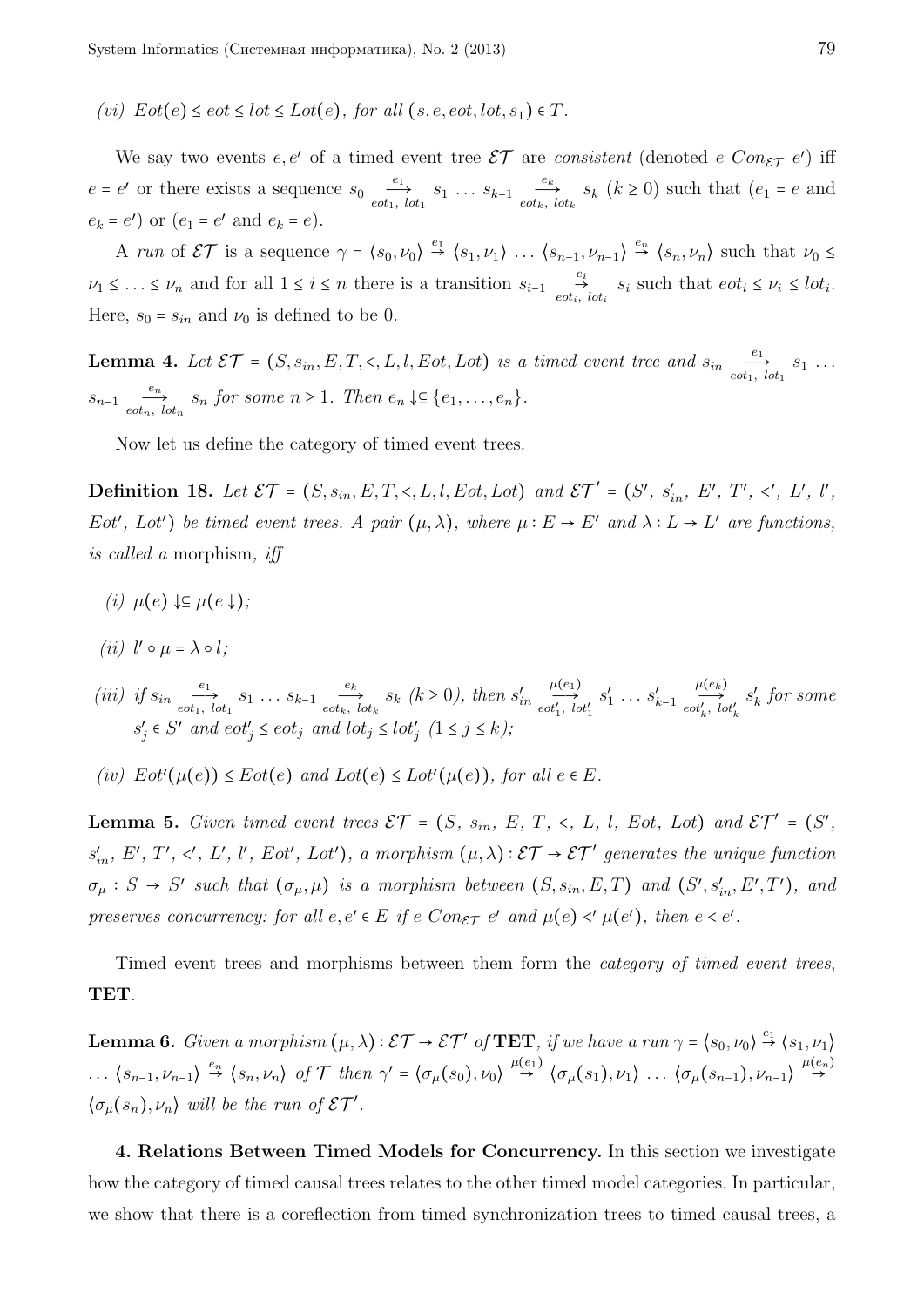coreflection from timed synchronization trees to timed event structures, a coreflection from timed causal trees to timed event trees, and a reflection from timed event trees to timed event structures. Thus, we will get the adjunction from timed causal trees to timed event structures which arises as the composition of a coreflection from timed causal trees to timed event trees and a reflection from timed event trees to timed event structures.

**4.1. A coreflection between the categories TCT and TST.** First, we investigate a relation between the categories **TCT** and **TST**. Clearly, any timed causal tree is a timed synchronization tree. Hence, we have a functor  $c2s : TCT \rightarrow TST$  that forgets about the causality information and keeps morphisms. Moreover, it is easy to see that **c2s** is a faithful functor.

On the other hand, every timed synchronization tree determines a timed causal tree, in which the causal dependency relation is given by the order of the transitions in the tree. Now we can define a functor **s2c** <sup>∶</sup> **TST** <sup>→</sup> **TCT**.

**Definition 19.** Let  $S = (S, s_{in}, L, T)$  and  $S' = (S', s'_{in}, L', T')$  be timed synchronization *trees and*  $(\mu, \lambda) : S \to S'$  *be a morphism of* **TST***. Define*  $s2c(S) = (S, s_{in}, L, T, \langle \cdot \rangle)$ *, where*  $(s, a, \text{cot}, \text{lot}, s') \leq^* (u, b, \text{cot}', \text{lot}', u')$  if and only if there exists a sequence of transitions  $s'$ *e*1  $\overrightarrow{e_1}$   $s_1 \ldots s_{k-1}$   $\overrightarrow{e_k}$ <br>*eot<sub>i</sub>*, *lot*<sub>1</sub>  $\underset{e \text{ot}_k, \text{lot}_k}{\longrightarrow}$  *s<sub>k</sub>* for some  $k \ge 1$  *such that*  $s_k = u$ *; and define*  $\mathbf{S2c}(\mu, \lambda) = (\mu, \lambda)$ *.* **Proposition 1.** *The mapping* **s2c** *is a fully faithful functor.*

 $\Delta x$  *Доказательство*. First, we note that **s2c**(S) is a timed causal tree for all timed synchronization trees  $S = (S, s_{in}, L, T)$ .

Second, we should check that  $s2c(\mu, \lambda) = (\mu, \lambda)$  is a morphism of **TCT** for all morphisms  $(\mu, \lambda) : S \to S'$  of **TST**. We only need to prove that  $\mu$  preserves concurrency. Let  $(s, a, eot, lot, s')$ ,  $(u, b, eot', lot', u') \in T$ ,  $(s, a, eot, lot, s')$   $Con (u, b, eot', lot', u')$  and  $(\mu(s),$ *λ*(*a*), *eot'*, *lot'*, *μ*(*s'*)) <'\* (*μ*(*u*), *λ*(*b*), *eot'*, *lot'*, *u'*). This implies the existence of a sequence  $\mu(s')$  $\overset{e'_1}{\longrightarrow}$ <br>*eot*<sup>'</sup><sub>1</sub>, *lot*<sup>'</sup><sub>1</sub>  $s'_1 \ldots s'_{k-1}$  $\begin{array}{c} e'_k \\ \longrightarrow \\ \text{cot}'_k, \text{ } \text{tot}'_k \end{array}$  $s'_k = \mu(u)$  for some  $k \ge 1$ . Hence,  $(s, a, eot, lot, s')$  $\neq$   $(u, b, eot', lot', u')$ , by the item (ii) of Definition 12. Furthermore, since  $(s, a, eot, lot, s')$ *Con*  $(u, b, \text{eot}', \text{lot}', u')$ , we may conclude that either  $(s, a, \text{eot}, \text{lot}, s') \prec^* (u, b, \text{eot}', \text{lot}', u')$  or  $(u, b, \text{eot}', \text{lot}', \text{ut}') \leq^* (s, a, \text{eot}, \text{lot}, s')$ . Assume  $(u, b, \text{eot}', \text{lot}', \text{ut}') \leq^* (s, a, \text{eot}, \text{lot}, s')$ . This means that there exists a sequence  $u'$   $\frac{e_1}{e_2}$  $\overrightarrow{e_1}$   $s_1$   $\cdots$   $s_{l-1}$   $\overrightarrow{e_l}$ <br>*eot<sub>l</sub>*, *lot*<sub>1</sub>  $\frac{c_l}{\epsilon_0 t_l}$ ,  $\frac{d_l}{dt} = s$  for some  $l \geq 1$ . This implies that  $\mu(u') \stackrel{\lambda(e_1)}{\longrightarrow}$  $\overrightarrow{\lambda^{(e_1)}}_{eof_1'', \text{ } lot_1''}$   $\mu(s_1) \ldots \mu(s_{l-1}) \underbrace{\overrightarrow{\lambda^{(e_l)}}}_{eof_l'', \text{ } lc}$  $\mu(s_l) = \mu(s)$ . This contradicts the item (ii) of Definition 12. Thus,  $(s, a, eot, lot, s') \lt^* (u, b, eot', lot', u').$ 

Third, consider an identity morphism  $(1_S, 1_L) : S \rightarrow S$  and a pair of morphisms  $(\sigma, \lambda)$ :  $S \rightarrow S'$  and  $(\sigma', \lambda') : S' \rightarrow S''$  from **TST**. It is obvious that  $s2c(1_S, 1_L) = (1_S, 1_L)$  and  $s2c((\sigma', \lambda') \circ (\sigma, \lambda)) = s2c(\sigma' \circ \sigma, \lambda' \circ \lambda) = (\sigma' \circ \sigma, \lambda' \circ \lambda) = s2c(\sigma', \lambda') \circ s2c(\sigma, \lambda).$  Thus, s2c is indeed a functor.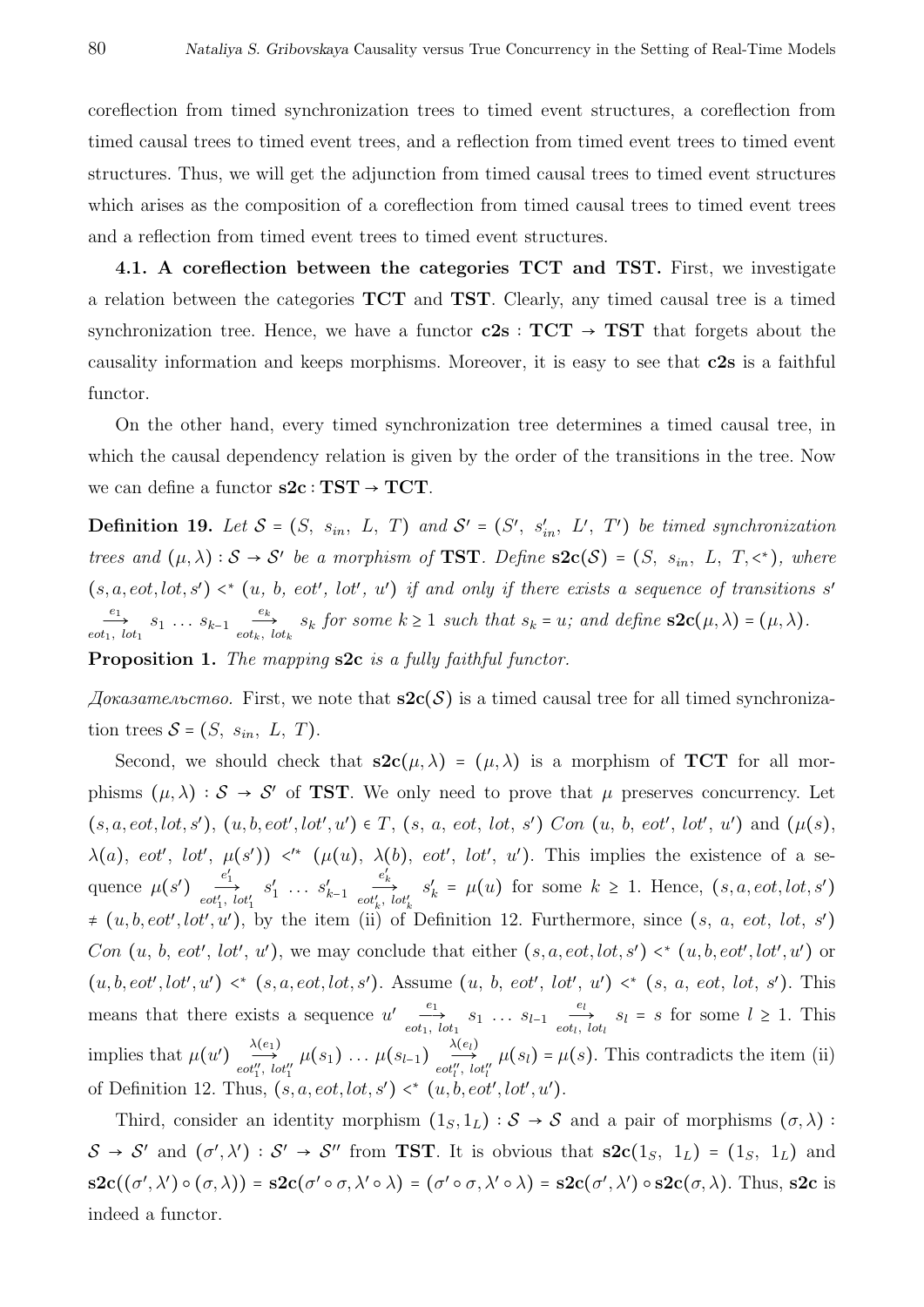Finally, we need to clarify that  $s2c$  is a fully faithful functor. Take arbitrary objects  $S$  and  $\mathcal{S}'$  of **TST**. Define a function  $F_{\mathcal{S},\mathcal{S}'} : \mathbf{TST}(\mathcal{S},\mathcal{S}') \to \mathbf{TCT}(\mathbf{s2c}(\mathcal{S}),\mathbf{s2c}(\mathcal{S}'))$  such that  $F_{\mathcal{S},\mathcal{S}'}(\sigma,\lambda)$  $=$  **s2c**( $\sigma$ , $\lambda$ ) = ( $\sigma$ , $\lambda$ ) for all morphisms ( $\sigma$ , $\lambda$ ) :  $S \rightarrow S'$  of **TST**. Since **s2c** is a functor,  $F_{S,S'}$ is a function. Moreover, it is easy to check that  $F_{\mathcal{S},\mathcal{S}'}$  is injective, because  $F_{\mathcal{S},\mathcal{S}'}(\sigma,\lambda) = (\sigma,\lambda)$ . Hence, **s2c** is a faithful functor. Next, take an arbitrary morphism  $(\sigma, \lambda) : s2c(\mathcal{S}) \rightarrow s2c(\mathcal{S}')$  of **TCT**. Clearly,  $(\sigma, \lambda)$  is a morphism of **TST** from S to S' and  $F_{S,S'}(\sigma, \lambda) = (\sigma, \lambda)$ . Thus, **s2c** is a full functor.  $\Box$ 

**Proposition 2.** Let  $S = (S, s_{in}, L, T)$  be a timed synchronization tree. Then  $s2c(S)$  is a timed *causal tree,*  $(1_S, 1_L)$ :  $S \rightarrow c2s(s2c(S))$  *is an isomorphism and the pair*  $(s2c(S), (1_S, 1_L))$  *is a reflection of* S *along* **c2s***.*

*Доказательство.* It is clear that  $c2s(s2c(S)) = S$ . Hence,  $(1_S, 1_L) : S \rightarrow c2s(s2c(S)) = S$  is a morphism of **TST**. Moreover, it is an isomorphism.

Now we should prove that  $({\bf s2c}(\mathcal{S}), (1_S, 1_L))$  is a reflection of S along **c2s**, i.e. whenever C' is a timed causal tree and  $(\sigma, \lambda) : S \to \mathbf{c2s}(\mathcal{C}')$  is a morphism of **TST**, then there exists a unique morphism  $(g, \lambda') : s2c(\mathcal{S}) \to \mathcal{C}'$  such that  $(\sigma, \lambda) = c2s(g, \lambda') \circ (1_S, 1_L)$ . Since  $c2s(g, \lambda')$  $= (g, λ')$ , we may conclude that  $λ'$  must be equal to  $λ$  and  $g$  must match  $σ$ . Hence, we should only show that  $(\sigma, \lambda) : \mathbf{S2c}(\mathcal{S}) \to \mathcal{C}'$  is a morphism of **TCT**. Since  $(\sigma, \lambda) : \mathcal{S} \to \mathbf{c2s}(\mathcal{C}')$  is a morphism of **TST**, we only need to check that  $\sigma$  preserves concurrency. Take an arbitrary  $(s, a, \text{cot}, \text{lot}, s')$ ,  $(u, b, \text{cot}^*, \text{lot}^*, u') \in T$  such that  $(s, a, \text{cot}, \text{lot}, s')$  *Con*  $(u, b, \text{cot}^*, \text{lot}^*, u')$  and  $(\sigma(s), \lambda(a), \text{eot}', \text{lot}', \sigma(s')) \leq (\sigma(u), \lambda(b), \text{eot'}^*, \text{lot'}^*, \sigma(u'))$ . Since C' is a timed causal tree, we may conclude that there exists a sequence  $\sigma(s')$  $\overrightarrow{e_1}$   $\overrightarrow{e_2}$   $\overrightarrow{e_3}$   $\overrightarrow{e_4}$   $\overrightarrow{e_5}$   $\overrightarrow{e_6}$  *k*  $\overrightarrow{e_7}$  *k*  $\overrightarrow{e_8}$  *k*  $\overrightarrow{e_8}$  *k*  $\overrightarrow{e_8}$  *k*  $\overrightarrow{e_1}$ 

Since  $(s, a, \text{cot}, \text{lot}, s')$   $Con$   $(u, b, \text{cot}^*, \text{lot}^*, u')$ , we have three admissible cases:  $(s, a, \text{cot}, \text{lot}, s')$  $s'$ ) = (u, b, eot\*, lot\*, u'), (s, a, eot, lot, s') <\* (u, b, eot\*, lot\*, u') and (u, b, eot\*, lot\*, u') <\*  $(s, a, eot, lot, s')$ . If  $(s, a, eot, lot, s') = (u, b, eot^*, lot^*, u')$  then  $(\sigma(s), \lambda(a), eot', lot', \sigma(s'))$  $= (\sigma(u), \lambda(b), \text{ } \text{cot'}^*, \text{ } \text{lot'}^*, \sigma(u'))$ , that contradicts our conditions. If  $(u, b, \text{ } \text{cot}^*, \text{ } \text{lot'}^*, u') \leq^* (s, b')$ *a*, *eot*, *lot*, *s'*), we have a sequence  $u'$ <sub>*eot*<sub>1</sub></sub>  $\overrightarrow{s_1} \xrightarrow{\tilde{s}_1} \dots \overrightarrow{s_{m-1}} \xrightarrow{e_m}$  $\overrightarrow{e_{\text{tot}_{m}}}, \overrightarrow{b_{\text{tot}_{m}}}$  *s* for some  $m \geq 1$ . Hence,  $\sigma(u')$  $\lambda(e_1)$  $\overrightarrow{\lambda(e_1)}\atop \operatorname{cot}''_1, \, \operatorname{lot}''_1} \sigma(\tilde{s}_1) \, \ldots \, \sigma(\tilde{s}_{m-1}) \underbrace{\lambda(e_m)}_{\operatorname{cot}''_m, \, \, \operatorname{loc}''_1}$  $\overbrace{\text{cot}_{m}''', \text{tot}'_{m}}^{\text{cont}} \sigma(s)$ . This contradicts the item (ii) of Definition 12. Hence,  $(s, a, eot, lot, s') \leq^* (u, b, eot^*, lot^*, u').$ 

Thus we can conclude that  $(\mathbf{s2c}(\mathcal{S}), (1_S, 1_L))$  is a reflection of S along **c2s**.  $\Box$ 

The above results enable us to exhibit an adjunction between the categories **TST** and **TCT**.

#### **Theorem 1.** *The functor* **c2s** *is right adjoint to* **s2c** *and this adjunction is a coreflection.*

*Доказательство.* The first assertion follows from Proposition 2 and from the fact that for all morphisms  $(\sigma, \lambda) : \mathcal{C} = (S, s_{in}, L, T, \leq) \to \mathcal{C}' = (S', s'_{in}, L', T', \leq')$  it is true that  $(1_{S'}, 1_{L'}) \circ$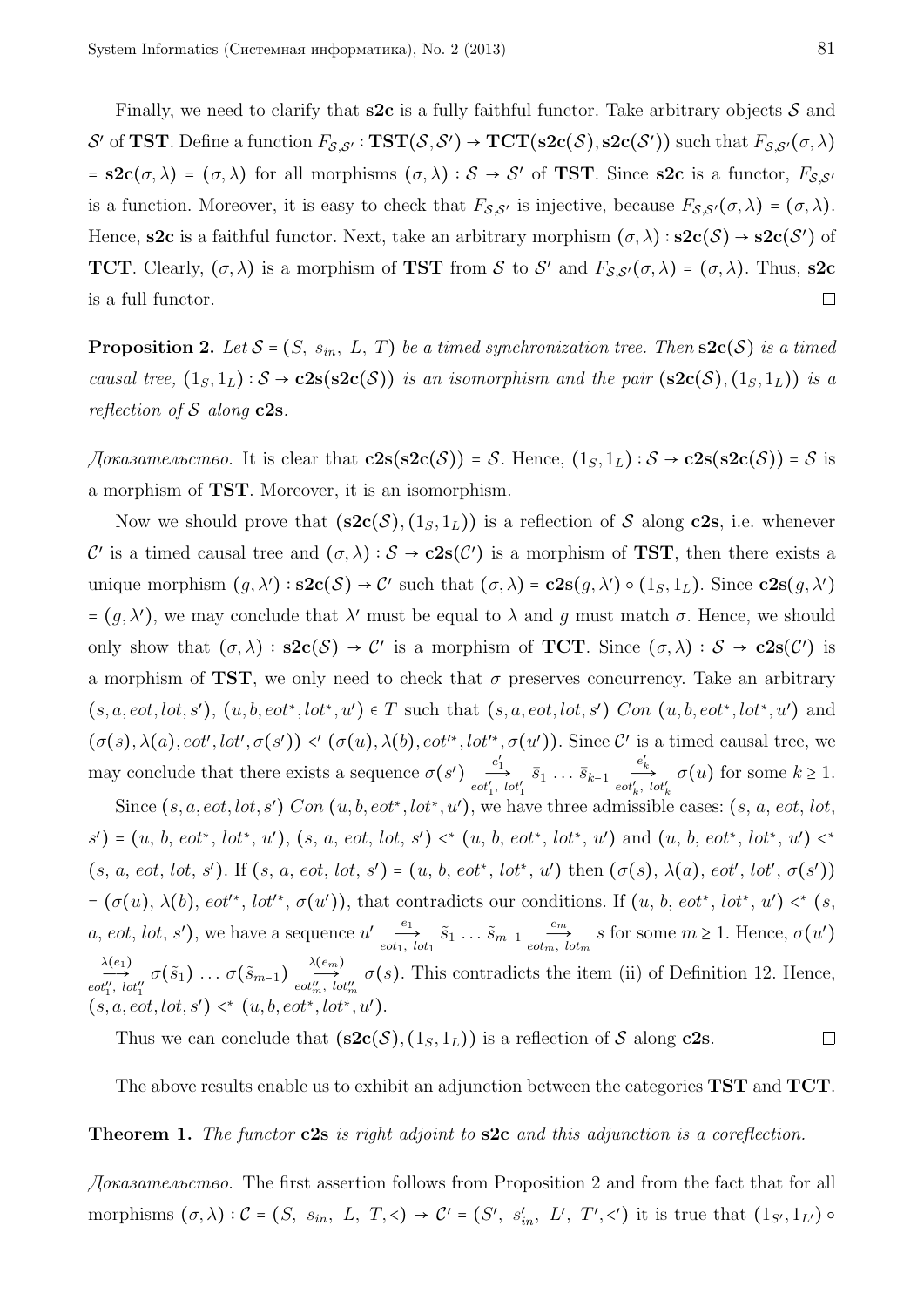$(\sigma, \lambda) = (\sigma, \lambda) = s2c(c2s(\sigma, \lambda)) = s2c(c2s(\sigma, \lambda)) \circ (1_S, 1_L)$ . Moreover, it follows from Proposition 2 that the unit  $\psi$  associates each timed synchronization tree  $S = (S, s_{in}, L, T)$  with the isomorphism  $(1_S, 1_L)$ :  $S \rightarrow c2s(s2c(S))$ . Hence,  $\psi$  is a natural isomorphism.  $\Box$ 

Thus, **TST** embeds fully and faithfully into **TCT** and is equivalent to the full subcategory of **TCT** consisting of those timed causal trees  $\mathcal{C}$  that are isomorphic to  $s2c(c2s(\mathcal{C}))$ .

**4.2. A coreflection between the categories TCT and TET.** In this subsection we establish that there is a coreflection from timed causal trees to timed event trees. Note that any timed event tree gives rise to a timed causal tree by forgetting about events. Hence, we can specify a functor  $et2c : TET \rightarrow TCT$ .

**Definition 20.** *Let* ET = (*S, sin, E, T,* <*, L,l, Eot, Lot*) *and* ET ′ = (*S* ′ *, s* ′ *in, E*′ *, T* ′ *,* < ′ *, L*′ *, l*<sup> $l$ </sup>, *Eot*<sup>'</sup>, *Lot*<sup>'</sup>) *be timed event trees and*  $(\mu, \lambda) : \mathcal{ET} \to \mathcal{ET}'$  *be a morphism of* **TET***. De* $fine \textbf{ etc} ( \mathcal{E} \mathcal{T} ) = (S, s_{in}, L, T^*, \leq^*), \textbf{ where } T^* = \{ (s, l(e), eot, lot, s') \mid (s, e, eot, lot, s') \in T \},$  $(s, l(e), eot, lot, s') \leq^* (u, l(e'), eot', lot', u')$  if and only if  $e < e'$  and there exists a sequence s' *e*1  $\overrightarrow{e_1}$   $s_1 \ldots s_{k-1}$   $\overrightarrow{e_k}$ <br>*eot<sub>1</sub>*, *lot*<sub>1</sub>  $\underset{e \circ t_k, \, l \circ t_k}{\overset{e_k}{\longrightarrow}} u$  *for some*  $k \geq 0$ *;* and define  $\text{et2c}(\mu, \lambda) = (\sigma_{\mu}, \lambda)$ *, where*  $\sigma_{\mu}: S \to S'$ *is defined by µ as in Lemma 5.*

## **Proposition 3.** *The mapping* **et2c** *is a faithful functor.*

 $\Delta\alpha$  *Доказательство*. It is clear that  $\text{et2c}(\mathcal{ET})$  is indeed a timed causal tree for all timed event trees  $\mathcal{ET}$ . The fact that  $\mathbf{etc2c}(\mu, \lambda) = (\sigma_{\mu}, \lambda)$  is a morphism of **TCT** for all morphisms  $(\mu, \lambda)$ :  $\mathcal{E}\mathcal{T} \to \mathcal{E}\mathcal{T}'$  of **TET** follows from Lemma 5 and the equation  $\lambda \circ l = l' \circ \mu$ . Next, we consider an identity morphism  $(1_E, 1_L) : \mathcal{ET} \to \mathcal{ET}$  and a pair of morphisms  $(\mu, \lambda) : \mathcal{ET} \to \mathcal{ET}'$  and  $(\mu', \lambda') : \mathcal{ET}' \to \mathcal{ET}''$  from **TET**. Obviously, **et2c**( $1_E, 1_L$ ) = ( $\sigma_{1_E}, 1_L$ ) = ( $1_S, 1_L$ ), where ( $1_S, 1_L$ ) : **et2c** $\mathcal{E}\mathcal{T} \to \mathbf{et2c}\mathcal{E}\mathcal{T}$  is an identity morphism of **TCT**, and  $\mathbf{et2c}((\mu', \lambda') \circ (\mu, \lambda)) = \mathbf{et2c}(\mu' \circ \lambda')$  $(\mu, \lambda' \circ \lambda) = (\sigma_{\mu' \circ \mu}, \lambda' \circ \lambda) = (\sigma_{\mu'} \circ \sigma_{\mu}, \lambda' \circ \lambda) = \textbf{et2c}(\mu', \lambda') \circ \textbf{et2c}(\mu, \lambda).$  Hence, we can conclude that **et2c** is a functor.

Now we need to show that the functor  $et2c$  is faithful. Take an arbitrary pair of objects  $\mathcal{ET}$ and  $\mathcal{E}\mathcal{T}'$  of **TET**. Define a function  $F_{\mathcal{E}\mathcal{T},\mathcal{E}\mathcal{T}'} : \mathbf{TET}(\mathcal{E}\mathcal{T},\mathcal{E}\mathcal{T}') \to \mathbf{TCT}(\mathbf{et2c}(\mathcal{E}\mathcal{T}),\mathbf{et2c}(\mathcal{E}\mathcal{T}'))$ such that  $F_{\mathcal{ET},\mathcal{ET}}(\mu,\lambda) = \mathbf{et2c}(\mu,\lambda) = (\sigma_{\mu},\lambda)$  for all morphisms  $(\mu,\lambda) : \mathcal{ET} \to \mathcal{ET}'$  of **TET**. Clearly,  $F_{\mathcal{E} \mathcal{T}, \mathcal{E} \mathcal{T}'}$  is indeed a function, because **et2c** is a functor. Check that  $F_{\mathcal{E} \mathcal{T}, \mathcal{E} \mathcal{T}'}$  is injective. Take arbitrary two morphisms  $(\mu_1, \lambda_1) : \mathcal{ET} \to \mathcal{ET}'$  and  $(\mu_2, \lambda_2) : \mathcal{ET} \to \mathcal{ET}'$  such that  $F_{\mathcal{ET},\mathcal{ET}}(\mu_1,\lambda_1) = F_{\mathcal{ET},\mathcal{ET}'}(\mu_2,\lambda_2)$ . This implies that  $(\sigma_{\mu_1},\lambda_1) = (\sigma_{\mu_2},\lambda_2)$ . Hence,  $\lambda_1 = \lambda_2$  and  $\sigma_{\mu_1}$  $= \sigma_{\mu_2}$ . Since  $\sigma_{\mu_1}$  defines the function  $\mu_1$  in a unique way, we may conclude that  $\mu_1 = \mu_2$ . Hence,  $F_{\mathcal{ET}.\mathcal{ET}'}$  is injective, i.e. **et2c** is a faithful functor.  $\Box$ 

Note, every timed causal tree  $\mathcal C$  determines a timed event tree which is induced by  $\mathcal C$  when we assume that each transition of  $\mathcal C$  represents a separate event. This means that we take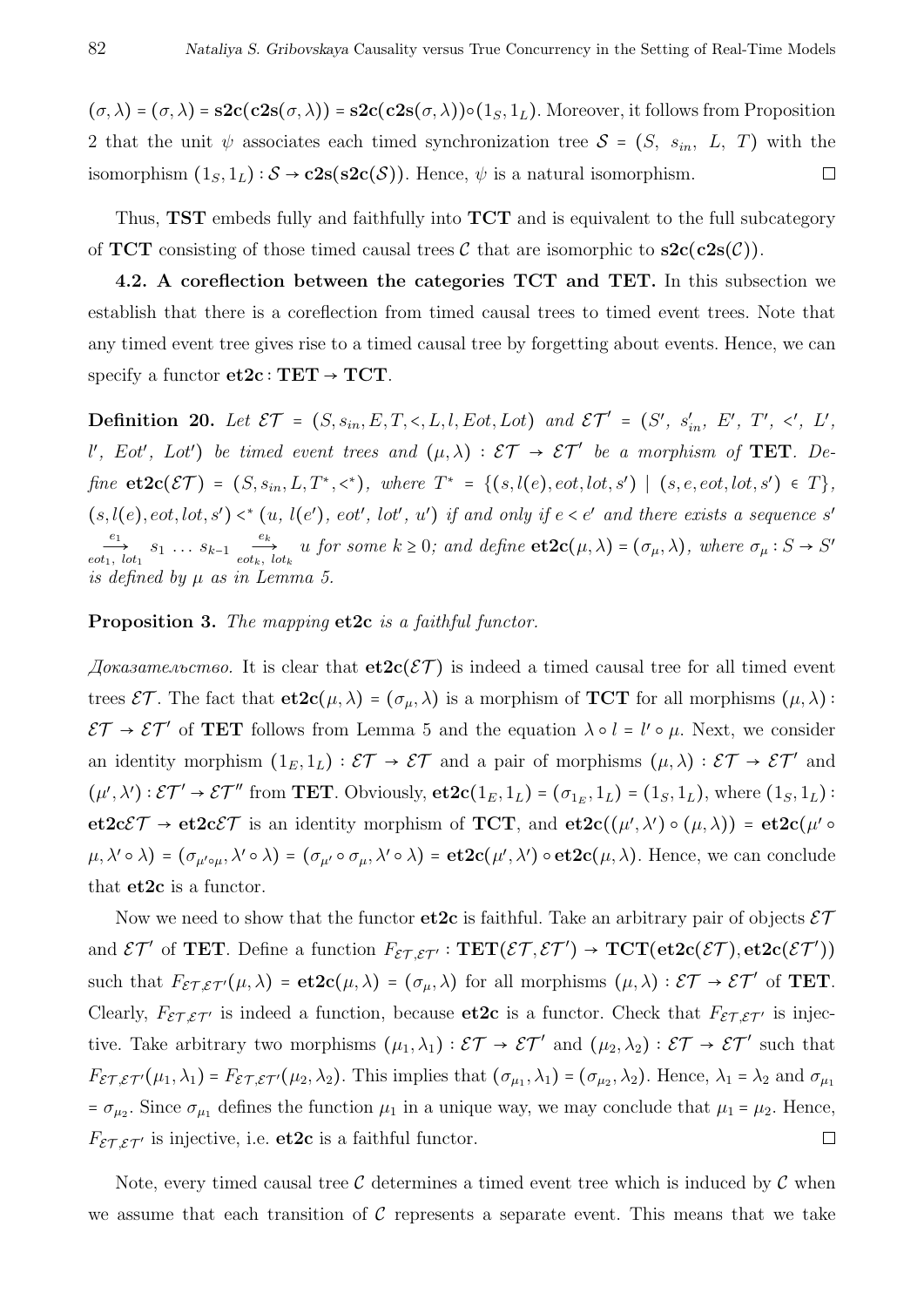the transitions of  $\mathcal C$  as events, and label each arc of  $\mathcal C$  by the corresponding transition. This operation can be easily extended to a functor **c2et** <sup>∶</sup> **TCT** <sup>→</sup> **TET**.

**Definition 21.** Let  $C = (S, s_{in}, L, T, <)$  and  $C' = (S', s'_{in}, L', T', <')$  be timed causal trees *and*  $(\sigma, \lambda) : C \to C'$  *be a morphism of* **TCT***. Define* **c2et**(C) =  $(S, s_{in}, T, T^{\star}, \leq, L, l, Eot, Lot)$ *,* where  $T^* = \{(s, (s, a, eot, lot, s'), eot, lot, s') | (s, a, eot, lot, s') \in T\}, l(s, a, eot, lot, s') = a,$  $Eot(s, a, eot, lot, s') = eot$  *and*  $Lot(s, a, eot, lot, s') = lot$ ; *and* define  $c2et(\sigma, \lambda) = (\mu, \lambda)$ *, where*  $\mu: T \to T'$  is given by the following equality:  $\mu(s, a, \text{cot}, \text{lot}, s') = (\sigma(s), \lambda(a), \text{cot}', \text{lot}', \sigma(s')) \in T'$ *for some eot'*  $\le$  *eot and*  $lot \le$   $lot'$ .

## **Proposition 4.** *The mapping* **c2et** *is a faithful functor.*

*Доказательство.* It is easy to check that  $c2et(C) = (S, s_{in}, T, T^*, \leq, L, l, Eot, Lot)$  is a timed event tree for all timed causal trees  $C = (S, s_{in}, L, T, \leq)$ .

Now, we need to prove that  $c2et(\sigma, \lambda)$  :  $c2et(\mathcal{C}) \rightarrow c2et(\mathcal{C}')$  is a morphism of **TET** for all morphisms  $(\sigma, \lambda) : C \to C'$  of **TCT**. W.l.o.g. assume that  $C = (S, s_{in}, L, T, \le)$  and  $\mathcal{C}' = (S', s'_{in}, L', T', <')$ . Then,  $c2et(\mathcal{C}) = (S, s_{in}, T, T^*, <, L, l, Eot, Lot)$  and  $c2et(\mathcal{C}')$  $= (S', s'_{in}, T', T'^*, \langle', L', l', Eot', Lot'),$  where  $T^* = \{(s, (s, a, eot, lot, s'), eot, lot, s') \mid$  $(s, a, eot, lot, s') \in T$ ,  $l(s, a, eot, lot, s') = a, Eot(s, a, eot, lot, s') = eot, Lot(s, a, eot, lot, s') = lot,$  $T'^{\star} = \{(u', (u', a', eot', lot', u''), eot', lot', u'') | (u', a', eot', lot', u'') \in T'\}, \, l'(u', a', eot', lot', u'') =$ a', Eot'(u', a', eot', lot', u'') = eot' and Lot'(u', a', eot', lot', u'') = lot'. Moreover,  $c2et(\sigma, \lambda)$  =  $(\mu, \lambda)$ , where  $\mu$  associates  $(s, a, \text{eot}, \text{lot}, s') \in T$  with some transition  $(\sigma(s), \lambda(a), \text{eot}', \text{lot}', \sigma(s'))$ of  $c2et(C')$  with  $eot' \leq eot$  and  $lot \leq lot'$ . The existence and unicity of such transition follows from the item (ii) of Definition 11 and the item (iii) of Definition 12. Hence,  $\mu: T \to T'$  and  $\lambda: L \to L'$  are functions. Check that  $(\mu, \lambda)$  satisfies the requirements of Definition 18.

(i) Let us show that  $\mu(s, a, eot, lot, s') \downarrow\subseteq \mu((s, a, eot, lot, s') \downarrow).$ 

Take an arbitrary  $(s, a, \text{cot}, \text{lot}, s') \in T$ . Using the items (i), (iii) of Definition 12, we can find a unique sequence  $s_{in}$   $\frac{a_1}{a_2}$  $\overrightarrow{a_1}$   $s_1 \dots s_{k-1}$   $\overrightarrow{a_k}$ <br>*eot<sub>k</sub>*, *lot*<sub>1</sub>  $\sum_{i=0}^{\infty} s_k = s$  for some  $k \geq 0$ . Since  $(\sigma, \lambda)$  is a morphism of **TCT**, we have  $\sigma(s_{in}) = s'_{in}$  $λ(a<sub>1</sub>)$  $\overrightarrow{a}(a_1)$   $\overrightarrow{a}(s_1)$   $\ldots$   $\sigma(s_{k-1})$   $\overrightarrow{a}(a_k)$   $\overrightarrow{a}(t'_1, b(t'_1))$  $\overrightarrow{c}_{\text{tot}'_k}$ ,  $\overrightarrow{c}_{\text{tot}'_k}$   $\sigma(s_k) = \sigma(s)$ *λ*(*a*)  $\overrightarrow{cot'}_{tot'}$   $\sigma(s')$  for some  $eot'_{1}, \ldots, eot'_{k}, eot', \text{lot}'_{1}, \ldots, \text{lot}'_{k}, \text{lot}' \in \mathbf{R}$  such that  $eot' \leq eot$ ,  $lot \leq lot'$  and  $eot'_{j} \leq eot_{j}$  and  $lot_{j} \leq lot'_{j}$  for all  $1 \leq j \leq k$ . Clearly,  $\mu(s, a, eot, lot, s') = (\sigma(s),$  $\lambda(a)$ , *eot'*, *lot'*,  $\sigma(s')$ ). Since  $c2et(C')$  is a timed event tree, we have  $\mu(s, a, eot, lot, s')$  $\subseteq \{(\sigma(s_{in}) = s'_{in}, \lambda(a_1), \text{cot}'_1, \text{tot}'_1, \sigma(s_1)), \dots, (\sigma(s_{k-1}), \lambda(a_k), \text{cot}'_k, \text{tot}'_k, \sigma(s))\}\$ by Lemma 4. Hence, if  $e' < \mu(s, a, \text{cot}, \text{lot}, s')$  then  $e' = (\sigma(s_{j-1}), \lambda(a_j), \text{cot}'_j, \text{lot}'_j, \sigma(s_j)) = \mu(s_{j-1}, s_{j-1}, \text{cat} \cdot s_{j-1})$  $a_j$ ,  $eot_j$ ,  $lot_j$ ,  $s_j$ ) for some  $1 \leq j \leq k$ . This implies  $\mu(s_{j-1}, a_j, eot_j, lot_j, s_j) \leq \mu(s, a,$ *eot*, *lot*, *s*<sup> $\prime$ </sup>). According to Definition 14, it is easy to see that  $(s_{j-1}, a_j, e^{ot_j}, lot_j, s_j)$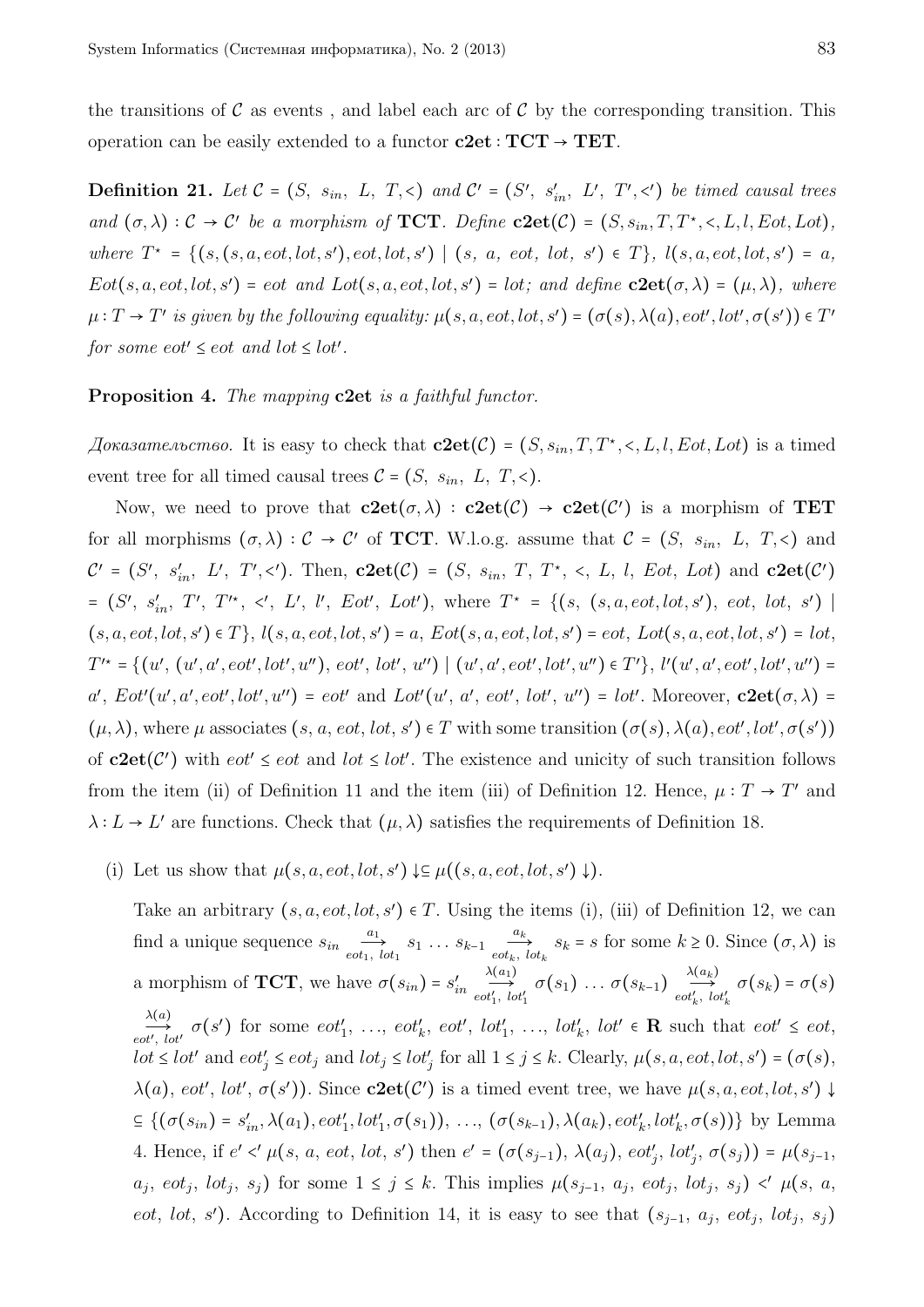$\langle s, a, eot, lot, s'\rangle$ . Thus,  $(s_{j-1}, a_j, eot_j, lot_j, s_j) \in (s,a, eot, lot, s') \downarrow$ . Furthermore,  $\mu(s, a, e \circ t, l \circ t, s') \downarrow \subseteq \mu((s, a, e \circ t, l \circ t, s') \downarrow).$ 

- (ii) It is clear that  $l' \circ \mu(s, a, eot, lot, s') = l'(\sigma(s), \lambda(a), eot', lot', \sigma(s')) = \lambda(a) = \lambda \circ l(s, a,$ *eot, lot, s'*) for all  $(s, a, eot, lot, s') \in T$ .
- (iii) Let  $s_{in} \xrightarrow{(s_{in}, a_1, e_0, t_1, l_0, t_1, s_1)}$  $\overrightarrow{e_{1},e}^{a_{1},e_{1},o_{1}}$   $\overrightarrow{e_{1},e_{2},e_{3},e_{1}}$   $\overrightarrow{e_{2},e_{3},e_{4}}$   $\overrightarrow{e_{3},e_{4},e_{5}}$   $\overrightarrow{e_{4},e_{5},e_{6}}$  $\sum_{k=1}^{\infty} S_k(\mathbf{k} \geq 0)$  in **c2et**(C). This means that  $s_{in}$ <sup>*a*1</sup>  $\overrightarrow{a_1}$   $s_1 \dots s_{k-1}$   $\overrightarrow{a_k}$ <br>*eot<sub>1</sub>*, *lot*<sub>1</sub>  $\frac{dE}{dt} s_k$  in C. Since  $(\sigma, \lambda)$  is a morphism of **TCT**, we may conclude that  $\sigma(s_{in}) = s'_{in}$ *λ*(*a*1)  $\overrightarrow{cot}'_1, \overrightarrow{lot}'_1 \subset \sigma(s_1) \ldots \sigma(s_{k-1}) \xrightarrow{ \lambda(a_k) }_{\substack{e \sigma t'_k, \ b}}$  $\overrightarrow{cot}'_k$ ,  $\overrightarrow{tot}'_k$   $\sigma(s_k)$  in C' for some  $\overrightarrow{cot}'_1$ , ...,  $\overrightarrow{cot}'_k$ ,  $\overrightarrow{lot}'_1$ , ...,  $\textit{lot}'_k \in \mathbb{R}$  such that  $\textit{cot}'_j \leq \textit{cot}_j$  and  $\textit{lot}_j \leq \textit{lot}'_j$  for all  $1 \leq j \leq k$ . Hence,  $\sigma(s_{in}) = s'_{in}$  $(\sigma(s_{in}),\lambda(a_1),\omega_1',\omega_1',\sigma(s_1))$  $\overrightarrow{cot'_{1}}$ ,  $\overrightarrow{lot'_{1}}$ , $\sigma(s_{1})$   $\ldots$   $\sigma(s_{k-1})$   $\stackrel{(\sigma(s_{k-1}),\lambda(a_{k}),cot'_{k},\sigma(s_{k}))}{\longrightarrow}$ <br>  $\overrightarrow{cot'_{k}}$ ,  $\overrightarrow{lot'_{k}}$ ,  $\overrightarrow{lot'_{k}}$  $\overrightarrow{c}$  *eot*<sub>k</sub>, lot<sub>k</sub></sub>  $\overrightarrow{c}$  *o*(*s*<sub>k</sub>) in **c2et**(C') and for all  $1 \leq j \leq k$  it holds that  $\mu(s_{j-1}, a_j, \text{cot}_j, \text{lot}_j, s_j) = (\sigma(s_{j-1}), \lambda(a_j), \text{cot}'_j, \text{lot}'_j, \sigma(s_j)).$
- (iv) Obviously,  $Eot'(\mu(s, a, \text{cot}, \text{lot}, s')) = \text{cot'} \leq \text{cot} = Eot(s, a, \text{cot}, \text{lot}, s')$  and  $Lot(s, a, \text{cot}, \text{tot})$ *lot*,  $s'$ ) = *lot*  $\le$  *lot'* = *Lot'*( $\mu(s, a, \text{eot}, \text{lot}, s')$ ) for all  $(s, a, \text{eot}, \text{lot}, s') \in T$ .

This means that  $(\mu, \lambda)$  is indeed a morphism of **TET** from  $c2et(\mathcal{C})$  to  $c2et(\mathcal{C})$ .

Next, we consider an identity morphism  $(1_S, 1_L) : C \to C$  and a pair of morphisms  $(\sigma, \lambda)$ :  $\mathcal{C} \to \mathcal{C}'$  and  $(\sigma', \lambda') : \mathcal{C}' \to \mathcal{C}''$  from **TCT**. Clearly,  $c2et(1_S, 1_L) = (\mu_{1_S, 1_L}, 1_L) = (1_T, 1_L)$ , where  $(1_T, 1_L) : \mathbf{c2etC} \to \mathbf{c2etC}$  is an identity morphism of **TET**, and  $\mathbf{c2et}((\sigma', \lambda') \circ (\sigma, \lambda)) = \mathbf{c2et}(\sigma' \circ \lambda)$  $(\sigma, \lambda' \circ \lambda) = (\mu_{\sigma' \circ \sigma, \lambda' \circ \lambda}, \lambda' \circ \lambda) = (\mu_{\sigma', \lambda'} \circ \mu_{\sigma, \lambda}, \lambda' \circ \lambda) = c2et(\sigma', \lambda') \circ c2et(\sigma, \lambda).$  Thus, c2et is indeed a functor.

In conclusion we prove that the functor **c2et** is faithful. Take an arbitrary pair of timed causal trees C and C'. Define a function  $F_{\mathcal{C},\mathcal{C}'} : \mathbf{TCT}(\mathcal{C},\mathcal{C}') \to \mathbf{TET}(\mathbf{c2et}(\mathcal{C}), \mathbf{c2et}(\mathcal{C}'))$  such that  $F_{\mathcal{C},\mathcal{C}'}(\sigma,\lambda) = \mathbf{c2et}(\sigma,\lambda) = (\mu_{\sigma,\lambda},\lambda)$  for all morphisms  $(\sigma,\lambda) : \mathcal{C} \to \mathcal{C}'$  of **TCT**. It is easy to see that  $F_{\mathcal{C},\mathcal{C}'}$  is indeed a function, because **c2et** is a functor. Verify that  $F_{\mathcal{C},\mathcal{C}'}$  is an injective function. Take arbitrary two morphisms  $(\sigma_1, \lambda_1) : C \to C'$  and  $(\sigma_2, \lambda_2) : C \to C'$  such that  $F_{\mathcal{C},\mathcal{C}'}(\sigma_1,\lambda_1) = F_{\mathcal{C},\mathcal{C}'}(\sigma_2,\lambda_2)$ . This implies  $(\mu_{\sigma_1,\lambda_1},\lambda_1) = (\mu_{\sigma_2,\lambda_2},\lambda_2)$ . Hence,  $\lambda_1 = \lambda_2$  and  $\mu_{\sigma_1,\lambda_1} = \mu_{\sigma_2,\lambda_2}$ . Contemplate an arbitrary state  $s \in S$ . Since C is a timed synchronization tree, we have some transition  $(s', a, eot, lot, s)$  of C. Clearly, for all  $i = 1, 2$   $\mu_{\sigma_i, \lambda_i}(s', a, eot, lot, s)$  $(\sigma_i(s'), \lambda_i(a), \text{ } \text{cot}_i, \text{ } \text{lot}_i, \text{ } \sigma_i(s)) \in T'.$  Since  $\mu_{\sigma_1, \lambda_1} = \mu_{\sigma_2, \lambda_2}$ , we have  $(\sigma_1(s'), \lambda_1(a), \text{ } \text{cot}_1, \text{ } \text{lot}_1, \text{ } \sigma_1(s))$ =  $(\sigma_2(s'), \lambda_2(a), \text{ } \cot_2, \text{ } \text{lot}_2, \text{ } \sigma_2(s))$ . Hence,  $\sigma_1(s) = \sigma_2(s)$ . This fact implies  $\sigma_1 = \sigma_2$ . Thus,  $F_{\mathcal{C},\mathcal{C}'}$ is injective, i.e. **c2et** is a faithful functor.  $\Box$ 

**Proposition 5.** Let  $C = (S, s_{in}, L, T, \leq)$  be a timed causal tree. Then  $c2et(C)$  is a timed *event tree,*  $(1_S, 1_L)$ :  $C \rightarrow et2c(c2et(C))$  *is an isomorphism and the pair*  $(c2et(C), (1_S, 1_L))$  *is a reflection of*  $C$  *along* **et2c**.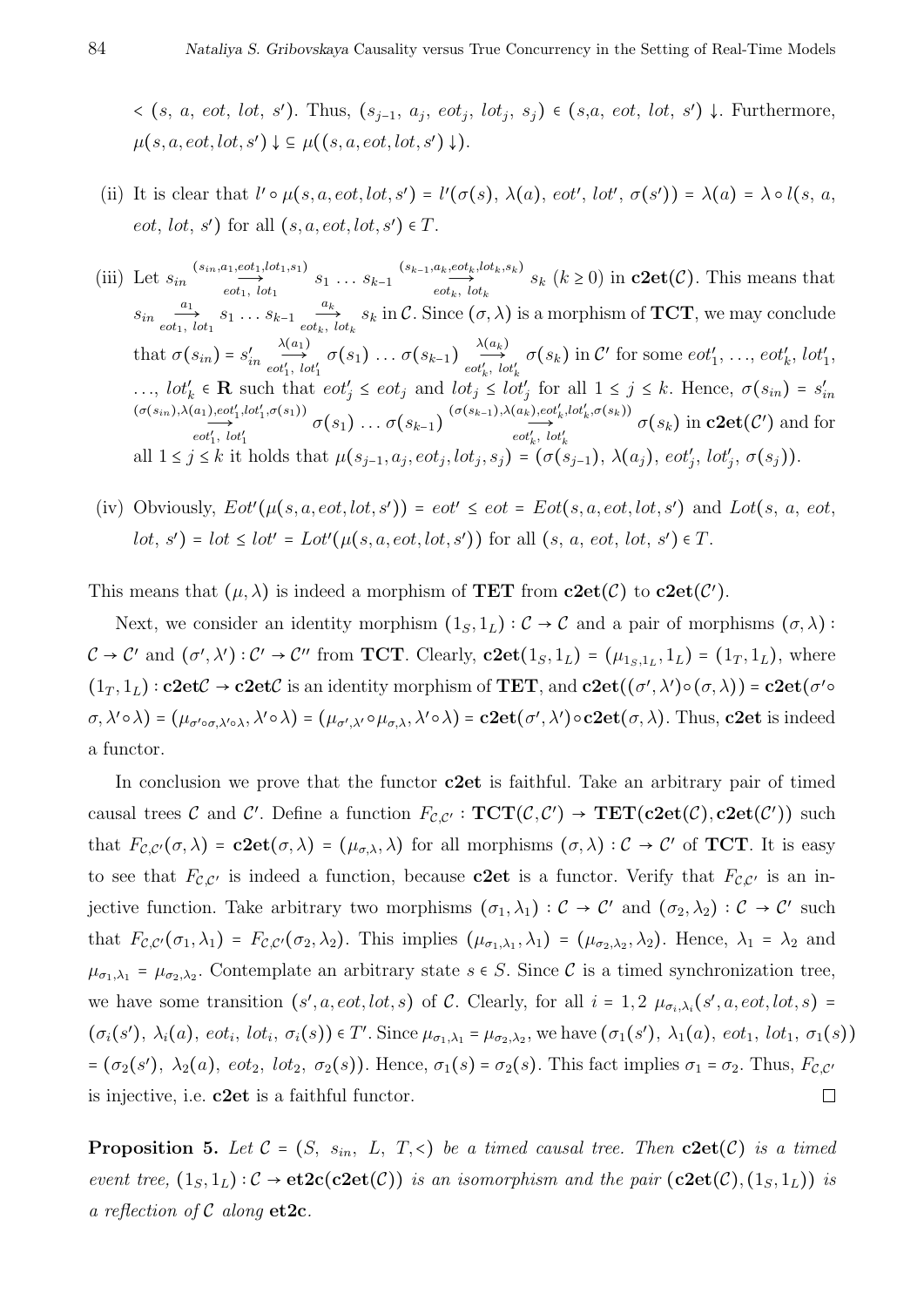*Доказательство.* Since **c2et** is a functor, **c2et**(C) is a timed event tree. Obviously, **c2et**(C)  $= (S, s_{in}, T, T^*, \leq L, l, Eot, Lot),$  where  $T^* = \{(s, (s, a, eot, lot, s'), eot, lot, s') | (s, a, c, c')\}$  $ect, lot, s') \in T\},$   $l(s, a, eot, lot, s') = a, Eot(s, a, eot, lot, s') = eot$  and  $Lot(s, a, eot, lot, s') = lot.$ Contemplate a timed causal tree  $\text{et2c}(\text{c2et}(\mathcal{C}))$ . Clearly,  $\text{et2c}(\text{c2et}(\mathcal{C})) = (S, s_{in}, L, T^{**}, \langle \cdot \rangle)$ , where  $T^{**} = \{(s, l(e), eot, tot, s') \mid e \in T \text{ and } (s, e, eot, lot, s') \in T^*\}\$  and  $(s, l(e), eot, lot, s') <$ \*\*  $(u, l(e'), \text{ } \text{cot} \text{'}, \text{ } \text{lot} \text{'}, \text{ } u') \iff e, e' \in T, e < e' \text{ and } \exists s' \stackrel{(s', a_1, \text{ } \text{cot}_1, \text{lot}_1, \text{bd}_2, \text{ad}_3)}{\longrightarrow}$  $\overrightarrow{sect_1, lot_1, st_1}(s_1, s_1)$ <br>  $\overrightarrow{esct_k, lot_k}(s_k, s_k)$ <br>  $\overrightarrow{esct_k, lot_k}(s_k, s_k)$  $\overrightarrow{cot_k}$ ,  $\overrightarrow{lot_k}$ *s*<sub>*k*</sub> = *u* (*k* ≥ 0) in **c2et**(*C*). Hence, *T*<sup>\*\*</sup> = {(*s,l*(*s,a,eot,lot,s'*)*,eot,lot,s'*) | (*s,a,eot,lot,s'*) ∈ *T*}  $= T$ . Moreover, it holds that  $(s, l(e), \text{eot}, \text{lot}, s') \leq^* (u, l(e') = b, \text{eot}', \text{lot}', u') \iff e =$  $(s, a, \text{ eot}, \text{ lot}, s')$ ,  $e' = (u, b, \text{ eot}', \text{ lot}', u')$ ,  $(s, a, \text{ eot}, \text{ lot}, s') < (u, b, \text{ eot}', \text{ lot}', u')$  and  $\exists s'$ *a*1  $\overrightarrow{a_1}$   $s_1$   $\ldots$   $s_{k-1}$   $\overrightarrow{a_k}$ <br>*eot<sub>i</sub>*, *lot*<sub>1</sub>  $\frac{dE}{dt}$   $s_k = u$  ( $k \ge 0$ ) in C. Because C is a timed causal tree, we have (*s*,  $l((s, a, eot, lot, s')) = a, eot, lot, s') \leq^* (u, l((u, b, eot', lot', u')) = b, eot', lot', u') \iff (s, a,$ *eot*, *lot*, *s'*) < (*u*, *b*, *eot'*, *lot'*, *u'*), i.e. <=<\*\*. Thus,  $\text{et2c}(\text{c2et}(\mathcal{C})) = \mathcal{C}$ .

Clearly,  $(1_S, 1_L) : \mathcal{C} \to \mathbf{et2c}(\mathbf{c2et}(\mathcal{C})) = \mathcal{C}$  is a morphism of **TCT**. Furthermore, it is an isomorphism.

Now we should prove that  $(c2et(\mathcal{C}), (1_S, 1_L))$  is a reflection of  $\mathcal C$  along et 2c, i.e. whenever  $\mathcal{E}\mathcal{T}'$  is a timed event tree and  $(\sigma, \lambda) : \mathcal{C} \to \mathbf{et2c}(\mathcal{E}\mathcal{T}')$  is a morphism of **TCT**, there exists a unique morphism  $(g, \lambda') : \mathbf{c2et}(\mathcal{C}) \to \mathcal{ET}'$  such that  $(\sigma, \lambda) = \mathbf{et2c}(g, \lambda') \circ (1_S, 1_L)$ . Since **et2c**(*g*,  $\lambda'$ ) = ( $\sigma_g$ ,  $\lambda'$ ), we may conclude that  $\lambda'$  must be equal to  $\lambda$  and *g* must be defined so that  $\sigma_q = \sigma$ .

W.l.o.g. assume that  $\mathcal{ET}' = (S', s'_{in}, E', T', <', L', l', Eot', Lot')$  and  $(\sigma, \lambda) : C \to \mathbf{etc}(\mathcal{ET}')$  is a morphism of **TCT**. Obviously,  $\mathbf{et2c}(\mathcal{ET}') = (S', s'_{in}, L', T'^*, \langle '*\rangle)$ , where  $T'^* = \{(u, l'(e), eot, lot,$  $u'\n\begin{bmatrix} u, e, eot, lot, u' \end{bmatrix} \in T'\}$  and  $(u, l'(e), eot, lot, u') \lt'^* (t, l'(e'), eot', lot', t') \iff e \lt' e'$  and there exists a sequence  $u' \frac{e_1}{e_2}$  $\overrightarrow{e_1}$  *s*<sub>1</sub> *...*  $s_{k-1}$   $\overrightarrow{e_k}$  *eot*<sub>k</sub>,  $\underset{eot_k}{\xrightarrow{e_k}} t$  for some  $k \ge 0$ . Define a mapping  $g: T \to E'$ as follows:  $g(s, a, \text{cot}, \text{lot}, s') = e'$  such that  $l'(e') = \lambda(a)$  and  $(\sigma(s), e', \text{cot}', \text{lot}', \sigma(s')) \in T'$  for some  $eot', lot' \in \mathbf{R}$  with  $eot' \leq eot$  and  $lot \leq lot'.$ 

First, check that *g* is a function. Let  $(s, a, eot, lot, s') \in T$ . Since  $(\sigma, \lambda)$  is a morphism of **TCT**, we have that  $(\sigma(s), \lambda(a), \text{eot}', \text{lot}', \sigma(s')) \in T'^*$  for some  $\text{eot}', \text{lot}' \in \mathbb{R}$  such that  $\text{eot}' \leq \text{eot}$ and  $\text{lot} \leq \text{lot'}$ . This implies that  $(\sigma(s), e', \text{eot'}, \text{lot'}, \sigma(s')) \in T'$  for some  $e' \in E'$  such that  $l'(e') = \lambda(a)$ . Hence, for all  $(s, a, eot, lot, s') \in T$  there is an event *e*' such that  $l'(e') = \lambda(a)$  and  $(\sigma(s), e', \text{eot}', \text{lot}', \sigma(s')) \in T'$  for some  $\text{eot}', \text{lot}' \in \mathbf{R}$  with  $\text{eot}' \leq \text{eot}$  and  $\text{lot} \leq \text{lot}'.$  Suppose that we have  $e', e'' \in E'$  such that  $(\sigma(s), e', \text{eot}', \text{lot}', \sigma(s'))$ ,  $(\sigma(s), e'', \text{eot}'', \text{lot}'', \sigma(s')) \in T'$ ,  $\text{eot}' \leq \text{eot}$ , *lot*  $\le$  *lot'*, *eot''*  $\le$  *eot*, *lot*  $\le$  *lot''* and *l'*(*e'*) = *l'*(*e''*) =  $\lambda$ (*a*). Due to the item (iii) of Definition 12, it holds that  $e' = e''$ . Thus,  $g$  is well defined.

Second, establish that  $(g, \lambda) : \mathbf{c2et}(\mathcal{C}) \to \mathcal{ET}'$  is a morphism of **TET**.

• Check that  $g(s, a, eot, lot, s') \downarrow\subseteq g((s, a, eot, lot, s') \downarrow).$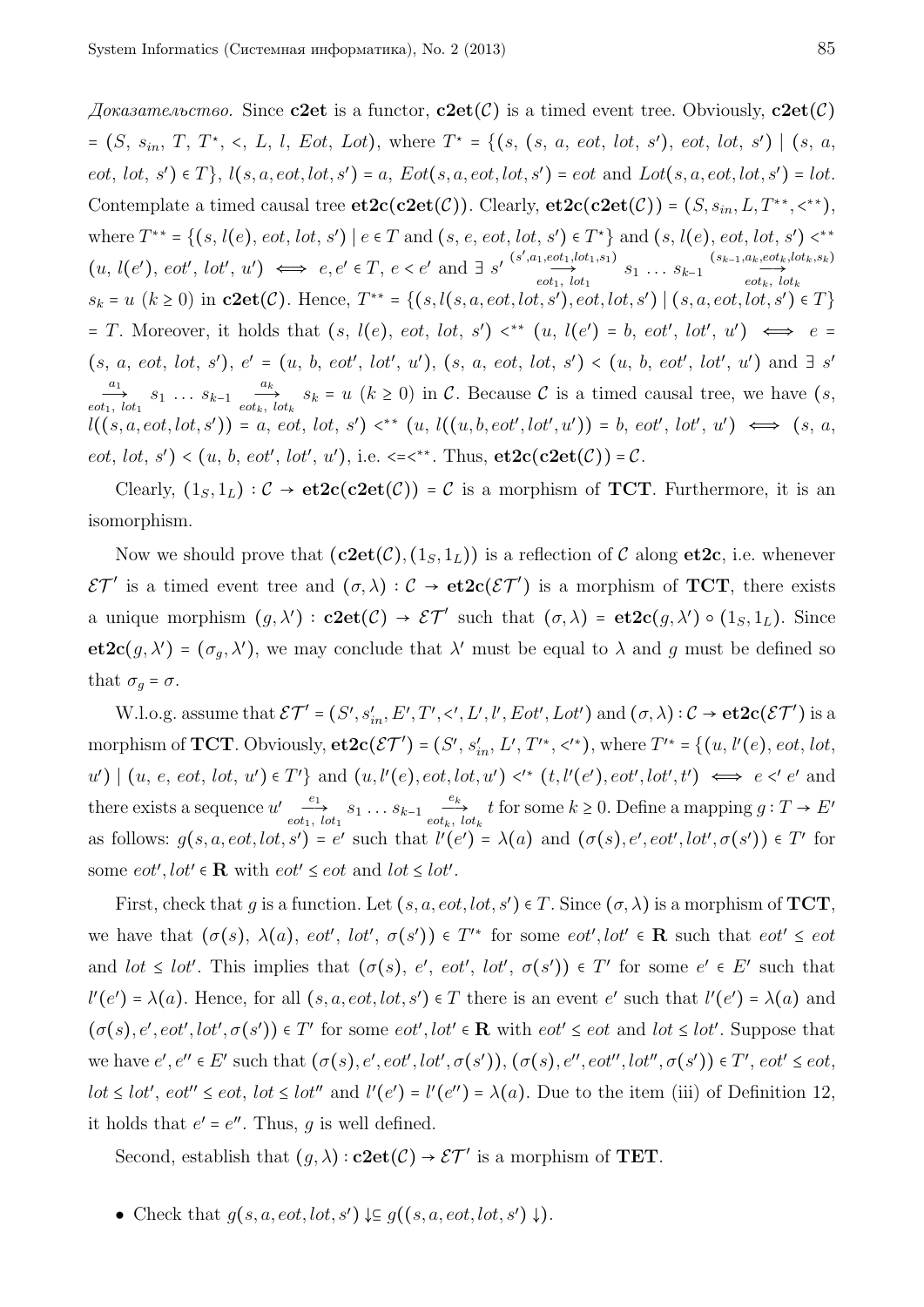Assume  $e'' \in g(s, a, eot, lot, s') \downarrow$ . It means that  $e'' < e' = g(s, a, eot, lot, s')$  with  $(\sigma(s),$  $e'$ ,  $eot'$ ,  $lot'$ ,  $\sigma(s')$ )  $\in T'$  and  $l'(e') = \lambda(a)$ . Due to the items (i), (iii) of Definition 12, we have a unique sequence  $s_{in}$  $\overrightarrow{a_1}$   $s_1$   $\cdots$   $s_{k-1}$   $\overrightarrow{a_k}$ <br>*eot<sub>k</sub>*,  $\frac{d}{\partial x}$   $s_k = s$  in C. It means that  $s_{in} \xrightarrow{(s_{in}, a_1, e_0, t_1, l_0, t_1, s_1)}$  $\overrightarrow{e_{1},e}$ ,  $\overrightarrow{e_{1},f}$ ,  $\overrightarrow{e_{1},f}$   $\overrightarrow{e_{2},f}$   $\overrightarrow{e_{2},f}$   $\overrightarrow{e_{2},f}$   $\overrightarrow{e_{2},f}$   $\overrightarrow{e_{2},f}$  $\overrightarrow{a_k, \text{cot}_k, \text{lot}_k, s_k}$   $s_k = s \xrightarrow{\text{(s,a,eot,lot,s')}} s'$  in **c2et**(C). From Lemma 4 we get  $(s, a, eot, lot, s') \Leftrightarrow \{(s_{in}, a_1, eot_1, lot_1, s_1), \ldots, (s_{k-1}, a_k, eot_k, lot_k, s_k =$  $s$ )*,* (*s, a, eot, lot, s'*)}. Since  $(\sigma, \lambda)$  is a morphism, it holds that  $\sigma(s_{in}) = s'_{in}$  $\lambda(a_1)$  $\overrightarrow{cot'_1}, \overrightarrow{lot'_1} \ \sigma(s_1)$  $\ldots \sigma(s_{k-1}) \stackrel{\lambda(a_k)}{\longrightarrow}$  $\overrightarrow{\lambda(a_k)}$   $\sigma(s_k) = \sigma(s)$   $\overrightarrow{\lambda(a)}$   $\overrightarrow{cot'}$ ,  $\overrightarrow{lat'}$  $\overrightarrow{c}$   $\overrightarrow{c}$   $\sigma(s')$  in  $\mathbf{et2c}(\mathcal{ET}')$  for some *eot'*, *eot'*<sub>1</sub>, ..., *eot'*<sub>k</sub>,  $lot', lot'_1, \ldots, lot'_k \in \mathbf{R}$  such that  $eot' \leq eot, lot \leq lot',$  and  $eot'_j \leq eot_j$  and  $lot_j \leq lot'_j$ for all  $1 \leq j \leq k$ . Hence,  $\sigma(s_{in}) = s'_{in}$  $\overrightarrow{e'_{1}}$   $\overrightarrow{e'_{1}}$   $\sigma(s_{1})$   $\ldots$   $\sigma(s_{k-1})$   $\overrightarrow{e'_{k}}$   $\sigma(s_{k}) = \sigma(s)$  $e^{e'}_{\text{tot}',\text{lot}'}$   $\sigma(s')$  in  $\mathcal{ET}'$  for some  $e', e'_1, \ldots, e'_k \in E'$  such that  $l'(e') = \lambda(a), l'(e'_j) = \lambda(a_j)$ for all  $1 \leq j \leq k$ . Moreover, it is easy to see that  $g(s, a, eot, lot, s') = e'$ ,  $g(s_{j-1}, a_j,$ *eot<sub>j</sub>*,  $lot_j$ ,  $s_j$ ) =  $e'_j$  (1 ≤ *j* ≤ *k*). Since  $\mathcal{E}\mathcal{T}'$  is a timed event tree, we may conclude that  $g(s, a, eot, lot, s') \downarrow \subseteq \{g(s_{in}, a_1, eot_1, lot_1, s_1), \ldots, g(s_{k-1}, a_k, eot_k, lot_k, s_k = s)\}\$  by Lemma 4. Assume  $e'' \in g(s, a, eot, lot, s') \downarrow$ . It means that  $e'' = g(s_{j-1}, a_j, eot_j, lot_j, s_j) = e'_j$  for some  $1 \le j \le k$ . This implies that  $(\sigma(s_{j-1}), e'_j, \text{cot}'_j, \text{tot}'_j, \sigma(s_j)) \lt'^* (\sigma(s), e', \text{cot}', \text{tot}', \sigma(s')).$ According to Definition 14, it holds that  $(s_{j-1}, e_j, \text{cot}_j, \text{lot}_j, s_j) < (s, e, \text{cot}, \text{lot}, s')$ . Thus,  $e'' \in g((s, a, eot, lot, s') \downarrow).$ 

• Obviously, 
$$
l' \circ g(s, a, \operatorname{cot}, \operatorname{lot}, s') = l'(e') = \lambda(a) = \lambda \circ l(s, a, \operatorname{cot}, \operatorname{lot}, s').
$$

- Let  $s_{in} \xrightarrow{(s_{in}, a_1, e_0, t_1, l_0, t_1, s_1)}$  $\overrightarrow{e_{1},e}^{at_{1},e}^{at_{1},t_{0}t_{1},s_{1}}$   $s_{1} \ldots s_{k-1}$   $\overrightarrow{e_{1},e}^{st_{k},e}^{at_{k},t_{0}t_{k},s_{k}}$  $\sum_{k=0}^{\infty} s_k \frac{(k+1)}{(k+1)} s_k$  ( $k \geq 0$ ) in **c2et**( $\mathcal{C}$ ). This means that  $s_{in}$ <sup>*a*1</sup>  $\overrightarrow{a_1}$   $s_1 \dots s_{k-1}$   $\overrightarrow{a_k}$ <br>*eot<sub>k</sub>*, *lot*<sub>1</sub>  $\frac{dE}{dt} s_k$  in C. Since  $(\sigma, \lambda)$  is a morphism, we may conclude that  $\sigma(s_{in}) = s'_{in}$ *λ*(*a*1)  $\overrightarrow{\mathrm{Sat}}_{tot'_1,\,\,lot'_1}^{\lambda(a_1)}\sigma(s_1)\,\ldots\,\sigma(s_{k-1})\overset{\lambda(a_k)}{\underset{eot'_k,\,\,lo}{\longrightarrow}}$  $\overrightarrow{tot'_{k}}$ ,  $\overrightarrow{tot'_{k}}$   $\sigma(s_k)$  in  $\mathbf{et2c}(\mathcal{ET}')$  for some  $\overrightarrow{eot'_{1}}, \ldots, \overrightarrow{eot'_{k}}$ , *lot*<sup>'</sup><sub>1</sub>, ..., *lot*<sup>'</sup><sub>k</sub>  $\in \mathbb{R}$  such that  $eot'_{j} \leq eot_{j}$  and  $lot_{j} \leq lot'_{j}$  for all  $1 \leq j \leq k$ . This implies that  $\sigma(s_{in}) = s'_{in}$  $e'_{t_1, tot'_1}$   $\sigma(s_1)$  ...  $\sigma(s_{k-1})$   $e'_{\epsilon}$   $\rightarrow$   $\sigma(s_k)$  in  $\mathcal{ET}'$  for some  $e'_1, \ldots, e'_k \in E'$  such that  $l'(e'_j) = \lambda(a_j)$  for all  $1 \leq j \leq k$ . Moreover, it is easy to see that  $g(s_{j-1}, a_j, e^{ot_j}, lot_j)$  $s_j$ ) =  $e'_j$  (1 ≤ *j* ≤ *k*).
- Note that  $Eot'(q(s, a, \text{cot}, \text{lot}, s')) \leq \text{cot}' \leq \text{cot} = Eot(s, a, \text{cot}, \text{lot}, s')$  and  $Lot(s, a, \text{cot}, s')$  $lot, s'$  =  $lot \leq lot' \leq Lot'(g(s, a, eot, lot, s')).$

Thus,  $(g, \lambda)$  is indeed a morphism of **TET** from **c2et**( $C$ ) to  $\mathcal{ET}'$ .

It is easy to see that  $(\sigma, \lambda) = (\sigma_g, \lambda)$  and *g* is a unique function such that  $\sigma_g = \sigma$ . Furthermore,  $(c2et(\mathcal{C}), (1_S, 1_L))$  is a reflection of  $\mathcal C$  along et 2c.  $\Box$ 

Now we can summarize the obtained results in order to introduce an adjunction between **TET** and **TCT**.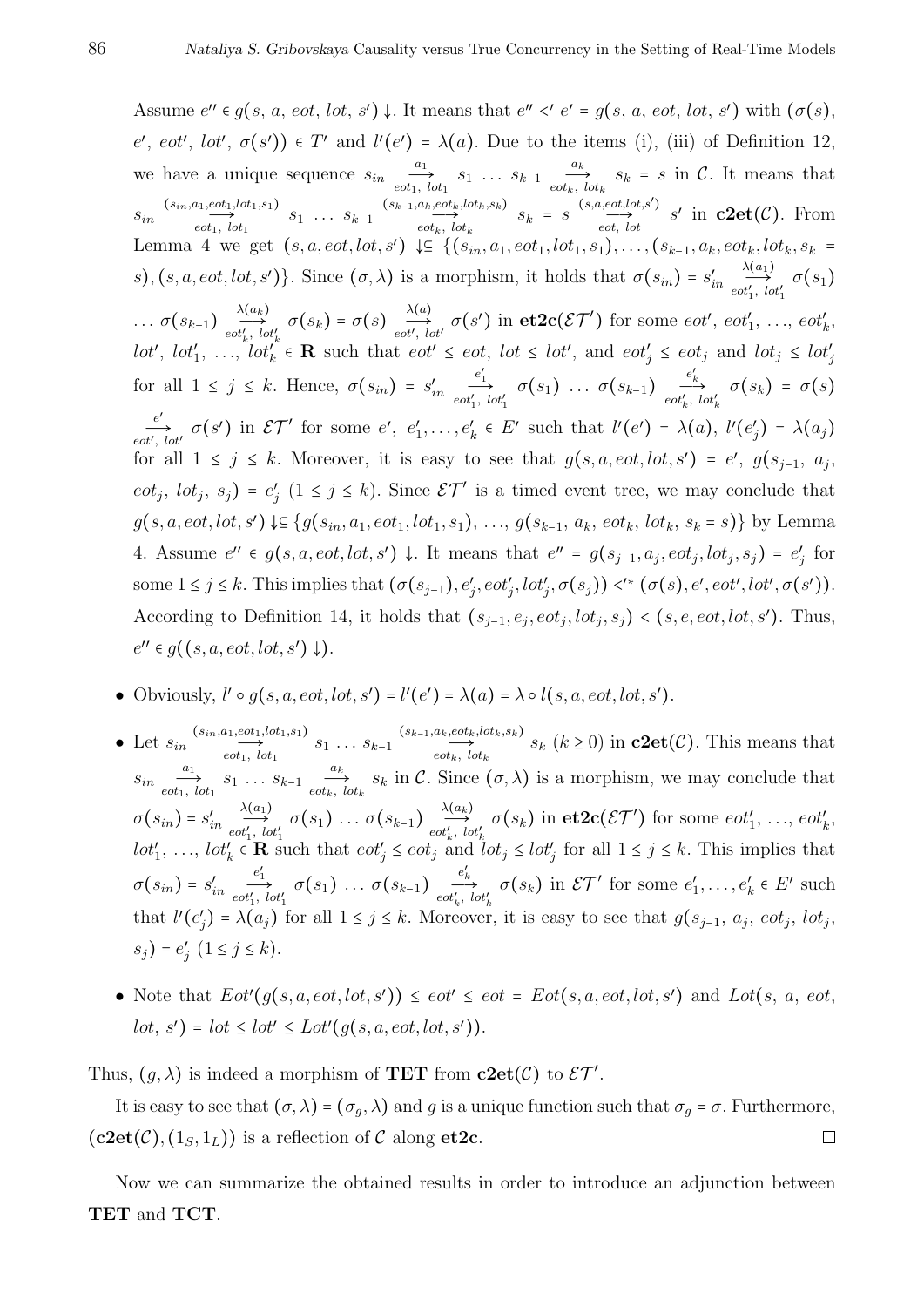## **Theorem 2.** *The functor* **et2c** *is right adjoint to* **c2et** *and this adjunction is a coreflection.*

*Доказательство.* The first statement follows from Proposition 5 and from the fact that for all morphisms  $(\sigma, \lambda): \mathcal{C} = (S, s_{in}, L, T, \leq) \to \mathcal{C}' = (S', s'_{in}, L', T', \leq')$  it is true that  $(1_{S'}, 1_{L'}) \circ$  $(\sigma, \lambda) = (\sigma, \lambda) = \textbf{etc}(c2\textbf{et}(\sigma, \lambda)) = \textbf{etc}(c2\textbf{et}(\sigma, \lambda)) \circ (1_S, 1_L)$ . Next, due to Proposition 5 we may conclude that the unit  $\psi$  associates each timed causal tree  $\mathcal{C} = (S, s_{in}, L, T, \leq)$  with the isomorphism  $(1_S, 1_L)$ :  $C \rightarrow et2c(c2et(C))$ . Hence,  $\psi$  is a natural isomorphism.  $\Box$ 

Thus, **TCT** embeds fully and faithfully into **TET** and is equivalent to the full subcategory of **TET** consisting of those timed event trees  $\mathcal{ET}$  that are isomorphic to  $c2et(\text{et}2c(\mathcal{ET}))$ .

**4.3. A reflection between the categories TES and TET.** This subsection is dedicated to investigation of the categories **TES** and **TET** and a relation between them. The runs of a timed event structure can be ordered in a tree. Hence, any timed event structure forms a timed event tree whose states are the runs of the timed event structure. This gives rise to a functor  $e2et : TEST \rightarrow TET$ .

**Definition 22.** Let  $\mathcal{E} = (E, \prec, Con, L, l, Eot, Lot)$  and  $\mathcal{E}' = (E', \prec', Con', L', l', Eot', Lot')$ *be timed event structures and*  $(\mu, \lambda) : \mathcal{E} \to \mathcal{E}'$  *be a morphism from* **TES***. Define*  $e^{2}e^{i}(\mathcal{E}) = (S, \lambda)$  $\epsilon$ , E, Tran,  $\epsilon$ , L, l, Eot, Lot), where  $S = \{e_1 \dots e_n \in E^* \mid n \ge 0, \{e_1, \dots, e_n\} \in \mathbf{C}(\mathcal{E})\}$  and for all  $1 \leq i, j \leq n$  if  $e_i < e_j$  then  $i < j$  and  $Tran = \{(e_1 \ldots e_n, e_{n+1}, Eot(e_{n+1}), Lot(e_{n+1}), e_1 \ldots e_ne_{n+1})\}$  $e_1 \ldots e_n, e_1 \ldots e_n e_{n+1} \in S$ ; and define  $\mathbf{e2et}(\mu, \lambda) = (\mu, \lambda)$ .

**Proposition 6.** *The mapping* **e2et** *is a fully faithful functor.*

 $\Delta$ *Dokasame.nocmso.* First, we need to show that  $e2e^{i\theta}$  is a timed event tree for all timed event structures  $\mathcal{E}$ . Using the definition of the sets *S* and *Tran*, we may easy check that  $(S, \epsilon, E,$ *Tran*) is a timed synchronization tree. Note that  $\leq E \times E$  is a strict order, because  $\mathcal{E}$  is a timed event structure. Next, we should prove that  $e2et(\mathcal{E})$  satisfies the requirements of Definition 17:

(i) for all  $e \in E$  there exists a transition  $(s, e, \text{cot}, \text{lot}, s') \in Tran$ .

Clearly,  $C = e \downarrow ∪ \lbrace e \rbrace \in \mathbf{C}(\mathcal{E})$ . W.l.o.g. assume that  $C = \lbrace e_1, \ldots, e_n \rbrace$  for some  $n ≥ 0$  such that  $e_n = e$  and for all  $1 \le i, j \le n$  if  $(e_i < e_j)$  then  $i < j$ . Define  $s_i = e_1 \dots e_i$  for all  $1 \le i \le n$ and  $s_0 = s_{in} = \epsilon$ . Obviously, for all  $1 \le i \le n$ ,  $s_i \in S$  and  $(s_{i-1}, e_i, Eot(e_i), Lot(e_i), s_i) \in Tran$ .

(ii) if  $(s, e, eot, lot, s')$ ,  $(s, e, eot', lot', s'') \in Tran$ , then  $(s, e, eot, lot, s') = (s, e, eot', lot', s'')$ .

Due to the definition of the set *Tran*, we have that  $s = e_1^* \dots e_m^*$  for some  $m \geq 0$ ,  $s' = e_1^* \dots e_m^* e$ ,  $s'' = e_1^* \dots e_m^* e$  and  $eot = eot' = Eot(e)$  and  $lot = lot' = Lot(e)$ . Hence,  $(s, e, eot, lot, s') = (s, e, eot', lot', s'').$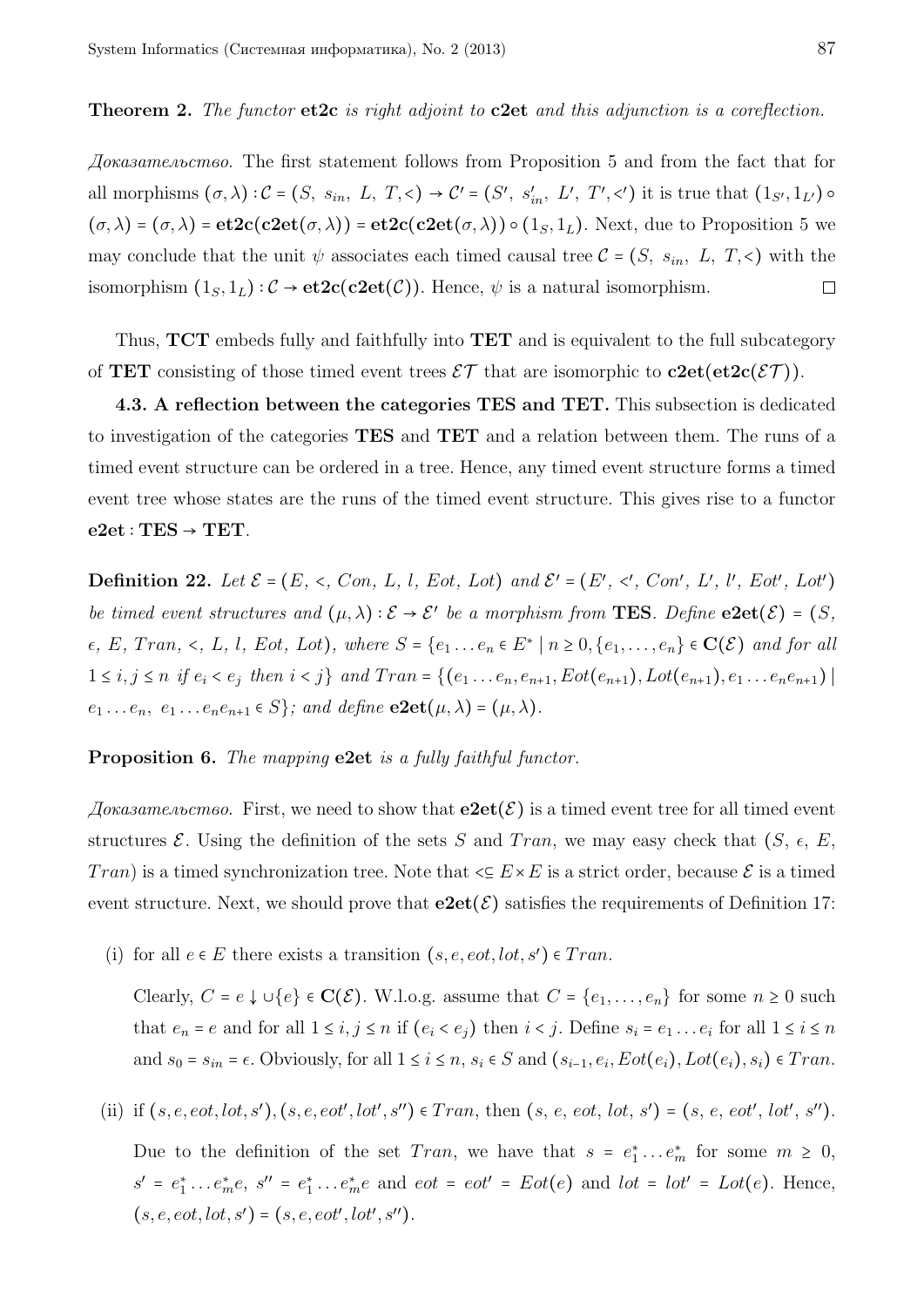- (iii) if  $(s, e, \text{cot}, \text{lot}, s')$ ,  $(u, e, \text{cot}', \text{lot}', u') \in Tran$ , then there is no sequence  $s_0 \frac{e_1}{\text{cot}_1}$  $\overrightarrow{c_1}$ ,  $\overrightarrow{b_1}$   $\overrightarrow{s_1}$   $\cdots$ *s*<sup>*k*−1</sup> *e*<sup>*ek*</sup>  $\underset{e \circ t_k}{\xrightarrow{e_k}} s_k$  ( $k \ge 0$ ) such that  $(s' = s_0 \land u = s_k)$  or  $(u' = s_0 \land s = s_k)$ . Suppose that  $(s, e, \text{cot}, \text{lot}, s')$ ,  $(u, e, \text{cot}', \text{lot}', u') \in Tran$ . By the construction of the set Tran, we have that  $s = e_1^* \dots e_m^*$  for some  $m \ge 0$ ,  $s' = e_1^* \dots e_m^* e$ ,  $u = e'_1 \dots e'_k$  for some  $k \ge 0$ and  $u' = e'_1 \dots e'_k e$ . This means that  $e \in s'$ ,  $e \in u'$ ,  $e \notin s$  and  $e \notin u$ . It is easy to see that if  $s_0$ *e*1  $\overrightarrow{e_1}$   $s_1 \ldots s_{k-1}$   $\overrightarrow{e_k}$ <br>*eot<sub>k</sub>*, *lot*<sub>1</sub>  $\frac{\partial}{\partial s}$   $s_k$  ( $k \ge 0$ ) then  $s_0$  is a prefix of  $s_k$ . Hence, if  $s' = s_0$  then  $u \ne s_k$ and if  $u' = s_0$  then  $s \neq s_k$ .
- (iv) if  $e < e'$  and  $(s, e', eot, lot, s') \in Tran$ , then there is a sequence  $s_0 \frac{e_1}{eot_1}$  $\overrightarrow{e_1}$  *s*<sub>1</sub> *...*  $s_{k-1}$  *e*<sup>*k*</sup><sub>*k*</sub></sub>  $\overrightarrow{cot_k}$ ,  $\overrightarrow{lot_k}$ *s*<sub>*k*</sub> ( $k \ge 0$ ) such that  $e_1 = e$  and  $s = s_k$ .

Since  $(s, e', \text{eot}, \text{lot}, s') \in Tran$  we have that  $s = e_1^* \dots e_m^*$  for some  $m \geq 0$ ,  $s' = e_1^* \dots e_m^* e'$ and  $\{e_1^*,\ldots,e_m^*\},\, \{e_1^*,\ldots,e_m^*,e'\}\in \mathbf{C}(\mathcal{E})$ . Hence,  $e\in\{e_1^*,\ldots,e_m^*\}$ . W.l.o.g. assume  $e=e_j^*$ for some  $1 \leq j \leq m$ . Define  $s_i^* = e_1^* \dots e_i^*$  for all  $1 \leq i \leq m$  and  $s_{m+1}^* = e_1^* \dots e_m^* e'$ . Clearly, *s* ∗ *j*−1 *ej*=*e*  $Eot(e_j)$ ,  $Lot(e_j)$  $s_j^*$  ...  $s_{m-1}^*$ *em* $Eot(e_m)$ ,  $Lot(e_m)$ *s* ∗ *m e* ′  $Eot(e'), Lot(e')$  $s_{m+1}^*(m \ge 0)$ .

(v)  $Eot(e) \leq Lot(e)$  for all  $e \in E$ .

This follows from the fact that  $\mathcal E$  is a timed event structure.

(vi) for all  $(s, e, \text{cot}, \text{lot}, s_1) \in Tran \; Eot(e) \leq \text{cot} \leq \text{lot} \leq \text{Lot}(e)$ . Clearly, for all  $(s, e, \text{cot}, \text{lot}, s_1) \in Tran \; Eot(e) = \text{cot} \leq \text{lot} = \text{Lot}(e)$ .

Thus,  $e2et(\mathcal{E})$  is a timed event tree.

Second, we need to prove that  $e2et(\mu, \lambda) : e2et(\mathcal{E}) \to e2et(\mathcal{E}')$  is a morphism of **TET** for all morphisms  $(\mu, \lambda) : \mathcal{E} \to \mathcal{E}'$  of **TES**. W.l.o.g. assume that  $\mathcal{E} = (E, \le, Con, L, l, Eot, Lot)$  and  $\mathcal{E}' = (E', \langle', \text{Con}', L', l', \text{Eot}', \text{Lot}')$ . Then,  $\mathbf{e2et}(\mathcal{E}) = (S, \epsilon, E, \text{Tran}, \langle, L, l, \text{Eot}, \text{Lot})$  and  $\mathbf{e2et}(\mathcal{E}') = (S', \epsilon, E', Tran', \prec', L', l', Eot', Lot')$ . Since  $(\mu, \lambda) : \mathcal{E} \to \mathcal{E}'$  is a morphism of **TES**, we get  $\mu : E \to E'$  and  $\lambda : L \to L'$  are functions and  $l' \circ \mu = \lambda \circ l$ . Check that  $(\mu, \lambda)$  satisfies the requirements of Definition 18.

• Let us show that  $\mu(e) \downarrow \subseteq \mu(e \downarrow)$ .

Take an arbitrary  $e \in E$ . Obviously,  $C = e \downarrow \cup \{e\} \in \mathbf{C}(\mathcal{E})$ . Hence,  $\mu \ C \in \mathbf{C}(\mathcal{E}')$ . Since *µ*(*e*) ∈ *µ C*, we have that  $\mu(e) \downarrow \subseteq \mu$  *C* =  $\mu(e \downarrow) \cup \{\mu(e)\}\$ . Because  $(\mu, \lambda)$  is a morphism of **TES**, we have  $\mu(e) \downarrow \cap \{\mu(e)\} = \emptyset$ . Thus,  $\mu(e) \downarrow \subseteq \mu(e \downarrow)$ .

• Let  $s_{in}$   $\frac{e_1}{e}$  $\overrightarrow{e_1}$   $s_1 \ldots s_{n-1}$   $\overrightarrow{e_n}$ <br>*eot*<sub>n</sub>, *lot*<sub>1</sub>  $\frac{e_n}{\epsilon}$  *s<sub>n</sub>* for some  $n \geq 0$ . Due to the definition of the set *Tran*, we have that  $s_{in} = \epsilon$ , and for all  $1 \leq i \leq n$   $s_i = e_1 \ldots e_i \in S$ ,  $\epsilon \circ t_i = \epsilon t(e_i)$  and  $\epsilon t_i = \epsilon$ *Lot*(*e<sub>i</sub>*). Since  $s_i \in S$  (1 ≤ *i* ≤ *n*), we get {*e*<sub>1</sub>, . . . , *e<sub>i</sub>*}  $\in$  **C**(*E*) for all 1 ≤ *i* ≤ *n*. Because (*µ*,  $\lambda$ ) is a morphism of **TES**, it holds that  $\{\mu(e_1), \ldots, \mu(e_i)\} \in \mathbf{C}(\mathcal{E}')$  for all  $1 \le i \le k$ . Define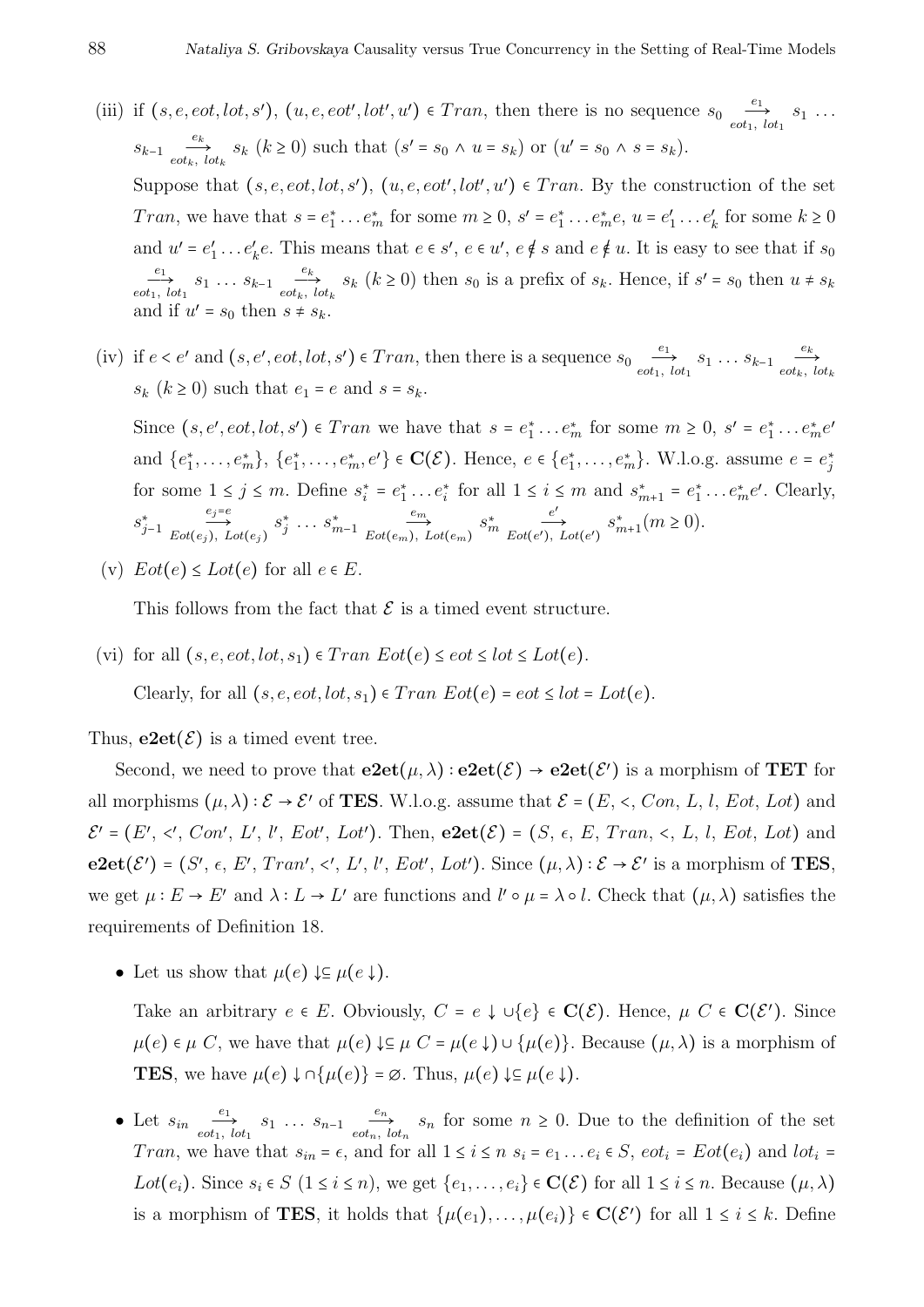$s_i' = \mu(e_1) \dots \mu(e_i)$  for all  $1 \le i \le n$ . Clearly,  $s_i' \in S'$   $(1 \le i \le k)$  and  $s_{in}'$  $\mu(e_1)$  $Eot'(\mu(e_1)), \ Lot'(\mu(e_1))$  $s'_1 \ldots s'_{n-1}$ *µ*(*en*)  $Eot'(\mu(e_n)), \ Lot'(\mu(e_n))$  $s'_n$ ,  $Eot(\mu(e_j)) \le Eot(e_j)$  and  $Lot(e_j) \le Lot'(\mu(e_j))$  for all  $1 \leq i \leq k$ 

• Clearly,  $Eot'(\mu(e)) \le Eot(e)$  and  $Lot(e) \le Lot'(\mu(e))$  for all  $e \in E$ , since  $(\mu, \lambda)$  is a morphism of **TES**.

This means that  $(\mu, \lambda)$  is indeed a morphism of **TET** from  $e2et(\mathcal{E})$  to  $e2et(\mathcal{E}')$ .

Third, consider an identity morphism  $(1_E, 1_L) : \mathcal{E} \to \mathcal{E}$  and a pair of morphisms  $(\mu, \lambda) : \mathcal{E} \to \mathcal{E}'$ and  $(\mu', \lambda') : \mathcal{E}' \to \mathcal{E}''$  from **TES**. Clearly,  $\mathbf{e2et}(1_E, 1_L) = (1_E, 1_L)$ , and  $\mathbf{e2et}((\mu', \lambda') \circ (\mu, \lambda))$  $=$ **e2et**( $\mu' \circ \mu, \lambda' \circ \lambda$ ) = ( $\mu' \circ \mu, \lambda' \circ \lambda$ ) = ( $\mu', \lambda'$ )  $\circ$  ( $\mu, \lambda$ ) = **e2et**( $(\mu', \lambda')$ )  $\circ$ **e2et**( $\mu, \lambda$ ). Thus, we have that **e2et** is indeed a functor.

Finally, we need to show that **e2et** is a fully faithful functor. Take an arbitrary objects Effect and E<sup>t</sup> of **TES**. Define a function  $F_{\mathcal{E},\mathcal{E}'} : \mathbf{TES}(\mathcal{E},\mathcal{E}') \to \mathbf{TET}(\mathbf{e2et}(\mathcal{E}),\mathbf{e2et}(\mathcal{E}'))$  such that  $F_{\mathcal{E},\mathcal{E}'}(\mu,\lambda) = \mathbf{e2et}(\mu,\lambda) = (\mu,\lambda)$  for all morphisms  $(\mu,\lambda) : \mathcal{E} \to \mathcal{E}'$  of **TES**. It is obvious that  $F_{\mathcal{E},\mathcal{E}'}$  is a function, because **e2et** is a functor. It is easy to see that  $F_{\mathcal{E},\mathcal{E}'}$  is injective, because  $F_{\mathcal{E},\mathcal{E}'}(\mu,\lambda) = (\mu,\lambda)$ . Hence, **e2et** is a faithful functor. Check that  $F_{\mathcal{E},\mathcal{E}'}$  is a surjective function. Take an arbitrary morphism  $(\mu, \lambda) :$  **e2et** $(\mathcal{E}) \to$  **e2et** $(\mathcal{E}')$  of **TET**. Since  $(\mu, \lambda)$  is a morphism of **TET**, we may conclude that  $\mu : E \to E'$  and  $\lambda : L \to L'$  are functions,  $l' \circ \mu = \lambda \circ l$  and  $Eot'(\mu(e)) \le Eot(e)$  and  $Lot(e) \le Lot'(\mu(e))$  for all  $e \in E$ . Let *C* be a configuration of  $\mathcal{E}$ . By the definition of the sets of states of  $e2et(\mathcal{E})$  and  $e2et(\mathcal{E}')$ , we get that  $\mu C \in \mathbf{C}(\mathcal{E}')$  and for all  $e, e' \in C$  if  $\mu(e) = \mu(e')$  then  $e = e'$ . This implies that  $(\mu, \lambda)$  is a morphism of **TES** and  $F_{\mathcal{E},\mathcal{E}'}(\mu,\lambda) = (\mu,\lambda)$ . Therefore, **e2et** is a full functor.  $\Box$ 

Note that we can transform any timed event tree into a timed event structure, defining the set of consistent events as a set of events that appear together on some branch and ignoring the tree structure. Thus we obtain a functor  $et2e : TET \rightarrow TES$ .

**Definition 23.** Let  $\mathcal{ET} = (S, s_{in}, E, T, \langle, L, l, Eot, Lot) \text{ and } \mathcal{ET}' = (S', s'_{in}, E', T', \langle, L', L, L', L', T', \langle, L', L', T', \rangle)$  $l', Eot', Lot'$ ) be timed event trees. Define  $e$ **t2** $e$  $(\mathcal{ET})$  as  $(E, \langle , Con, L, l, Eot, Lot)$ , where *Con exactly contains all subsets A of the sets*  $\{e_1, \ldots, e_k\} \subseteq E$   $(k \ge 0)$  *such that there are states s*<sub>1</sub>*, ..., s*<sub>*k*</sub> ∈ *S with s*<sub>*in*</sub>  $\frac{e_1}{e_2}$  $\overrightarrow{e_1}$   $s_1 \ldots s_{k-1}$   $\overrightarrow{e_k}$ <br>*eot<sub>k</sub>*, *lot*<sub>1</sub>  $\underset{\text{code}_{k, l}}{\overset{\sim}{\longrightarrow}} s_k$  *for some eot*<sub>1</sub>*,...,eot*<sub>k</sub>*, lot*<sub>1</sub>*,...,lot*<sub>k</sub>  $\in \mathbb{R}$ *. Moreover,* **et2e**( $\mu$ , $\lambda$ ) = ( $\mu$ , $\lambda$ )

### **Proposition 7.** *The mapping* **et2e** *is a faithful functor.*

 $\Delta\alpha$  *Доказательство*. First, we need to show that  $\text{et}2\text{e}(\mathcal{E}\mathcal{T})$  is a timed event structure for all timed event trees  $\mathcal{ET}$ . It follows from Definition 17 and Lemma 4.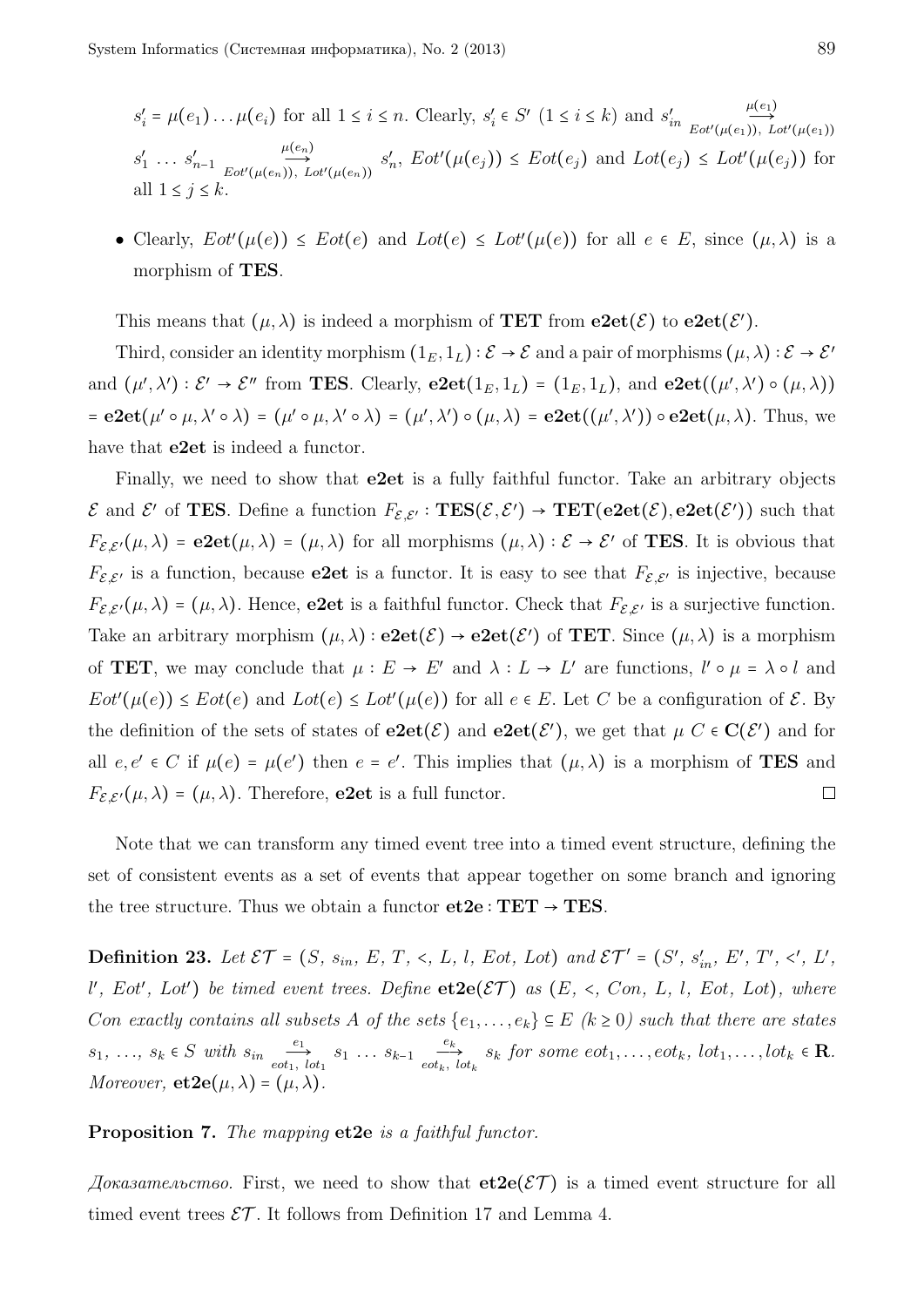Second, we have to prove that  $et2e(\mu, \lambda) : et2e(\mathcal{ET}) \rightarrow et2e(\mathcal{ET}')$  is a morphism of TES for all morphisms  $(\mu, \lambda) : \mathcal{ET} \to \mathcal{ET}'$  of **TET**. Since  $(\mu, \lambda) : \mathcal{ET} \to \mathcal{ET}'$  is a morphism of **TET**, we may conclude that  $\mu : E \to E'$  and  $\lambda : L \to L'$  are functions and  $l' \circ \mu = \lambda \circ l$ .

Take an arbitrary configuration *C* in the timed event structure  $et2e(\mathcal{ET})$ . Check that  $\mu$  *C*  $\in$  **C**(**et2e**( $\mathcal{E}\mathcal{T}'$ )).

Since *C* is a configuration, it holds that  $C \in Con$  and if  $e < e' \in C$  then  $e \in C$ . Hence, there exist events  $e_1, \ldots, e_k \in E$  such that  $s_{in} \frac{e_1}{\epsilon_1}$  $\overrightarrow{e_1}$   $s_1 \dots s_{k-1}$   $\overrightarrow{e_k}$ <br>*eot<sub>k</sub>*, *lot*<sub>1</sub>  $\underset{e \circ t_k, \, l \circ t_k}{\longrightarrow} s_k \, (k \geq 0) \text{ in } \mathcal{ET} \text{ for }$ some  $s_1, \ldots, s_k \in S$  and  $C \subseteq \{e_1, \ldots, e_k\}$ . According to the item (iii) of Definition 18, we get that  $s'_{in}$  $\mu(e_1)$  $\overrightarrow{cot'_1, tot'_1}$  $s'_1 \; \ldots \; s'_{k-1}$  $\mu(e_k)$  $\overrightarrow{cot'_k, tot'_k}$  $s'_{k}$  ( $k \ge 0$ ) in  $\mathcal{E} \mathcal{T}'$  for some  $s'_{1}, \ldots, s'_{k} \in S'$  and for some  $eot'_1,\ldots,eot'_k,lot'_1,\ldots,lot'_k \in \mathbf{R}$  such that  $eot'_j \leq eot_j$  and  $lot_j \leq lot'_j$  for all  $1 \leq j \leq k$ . Thus { $\mu(e_1), \ldots, \mu(e_k)$ } ∈ *Con'* and  $\mu$  *C* ⊆ { $\mu(e_1), \ldots, \mu(e_k)$ }. Hence,  $\mu$  *C* ∈ *Con'*.

Let  $e' \in \mu$  C and  $e'' \le e'$ . This means that  $e' = \mu(e_j)$  for some  $1 \le j \le k$  such that  $e_j \in C$ . Thus,  $e'' \in \mu(e_j) \downarrow$ . According to item (i) of definition 18 we have that  $\mu(e_j) \downarrow \subseteq \mu(e_j \downarrow)$ . Using the fact that *C* is a configuration, we may conclude that  $e'' \in \mu(e_j) \downarrow \subseteq \mu(e_j \downarrow) \subseteq \mu$  *C*. Thus,  $\mu$  *C* is a configuration.

Now we need to show that  $\forall e, e' \in C \cdot \text{if } \mu(e) = \mu(e')$  then  $e = e'$ . Assume that it is not true. Then we have  $e, e' \in C$  such that  $\mu(e) = \mu(e')$  and  $e \neq e'$ . This implies that  $e = e_j$  and *e*<sup> $'$ </sup> = *e*<sup>*l*</sup> for some 1 ≤ *j*,*l* ≤ *k*. W.l.o.g. assume that *j* ≤ *l*. Then there is a sequence  $s'_{j-1}$  $\mu(e_j)$  $\overrightarrow{cot'_j}, \overrightarrow{lot'_j}$ *s* ′ *j*  $\cdots s'_{l-1}$  $\mu(e_l) = \mu(e_j)$  $\overrightarrow{cot'_l, lot'_l}$  $s'_{l}$ . This contradicts the item (iii) of Definition 17.

Note that  $Eot'(\mu(e)) \le Eot(e)$  and  $Lot(e) \le Lot'(\mu(e))$  for all  $e \in E$  due to the item (iv) of Definition 18.

Thus,  $(\mu, \lambda)$  is a morphism of **TES** between  $\textbf{et2e}(\mathcal{ET})$  and  $\textbf{et2e}(\mathcal{ET}')$  by Definition 16.

Third, consider an identity morphism  $(1_E, 1_L) : \mathcal{ET} \to \mathcal{ET}$  and a pair of morphisms  $(\mu, \lambda)$ :  $\mathcal{E}\mathcal{T} \to \mathcal{E}\mathcal{T}'$  and  $(\mu', \lambda') : \mathcal{E}\mathcal{T}' \to \mathcal{E}\mathcal{T}''$  from **TET**. Obviously,  $\mathbf{et2e}(1_E, 1_L) = (1_E, 1_L)$ , and  $\mathbf{et2e}((\mu',\lambda')\circ (\mu,\lambda)) = \mathbf{et2e}(\mu'\circ \mu,\lambda'\circ \lambda) = (\mu'\circ \mu,\lambda'\circ \lambda) = (\mu',\lambda')\circ (\mu,\lambda) = \mathbf{et2e}(\mu',\lambda')\circ$ **et2e**( $\mu$ ,  $\lambda$ ). Thus, we have that **et2e** is indeed a functor.

Finally, we should prove that **et2e** is a faithful functor. Take arbitrary objects  $\mathcal{ET}$  and  $\mathcal{ET}'$ of **TET**. Define a function  $F_{\mathcal{ET}, \mathcal{ET'}} : \mathbf{TET}(\mathcal{ET}, \mathcal{ET}') \rightarrow \mathbf{TES}(\mathbf{et2e}(\mathcal{ET}), \mathbf{et2e}(\mathcal{ET}'))$  such that  $F_{\mathcal{ET}, \mathcal{ET}}(\mu, \lambda) = \mathbf{et2e}(\mu, \lambda) = (\mu, \lambda)$  for all morphisms  $(\mu, \lambda) : \mathcal{ET} \to \mathcal{ET}'$  of **TET**. It is obvious that  $F_{\mathcal{E} \mathcal{T}, \mathcal{E} \mathcal{T}'}$  is a function, because **et2e** is a functor. Clearly,  $F_{\mathcal{E} \mathcal{T}, \mathcal{E} \mathcal{T}'}$  is injective, because  $F_{\mathcal{E} \mathcal{T}, \mathcal{E} \mathcal{T}'}(\mu, \lambda) = (\mu, \lambda)$ . Hence, **et2e** is a faithful functor.  $\Box$ 

**Proposition 8.** *Let*  $\mathcal{E} = (E, \prec, Con, L, l, Eot, Lot)$  *be a timed event structure. Then* **e2et**(E) *is a timed event tree,*  $(1_E, 1_L)$  **: et2e(e2et**(E))  $\rightarrow$  E *is an isomorphism and the pair*  $(e2et(\mathcal{E}), (1_E, 1_L))$  *is a coreflection of*  $\mathcal E$  *along* **et2e***.* 

 $\Lambda$ *okasamentialisation*  $\Lambda$  *body Dividualy,*  $\mathbf{e2et}(\mathcal{E}) = (S, \epsilon, E, Tran, \prec, L, l, Eot, Lot)$ *, where*  $S = \{e_1 \dots e_n\}$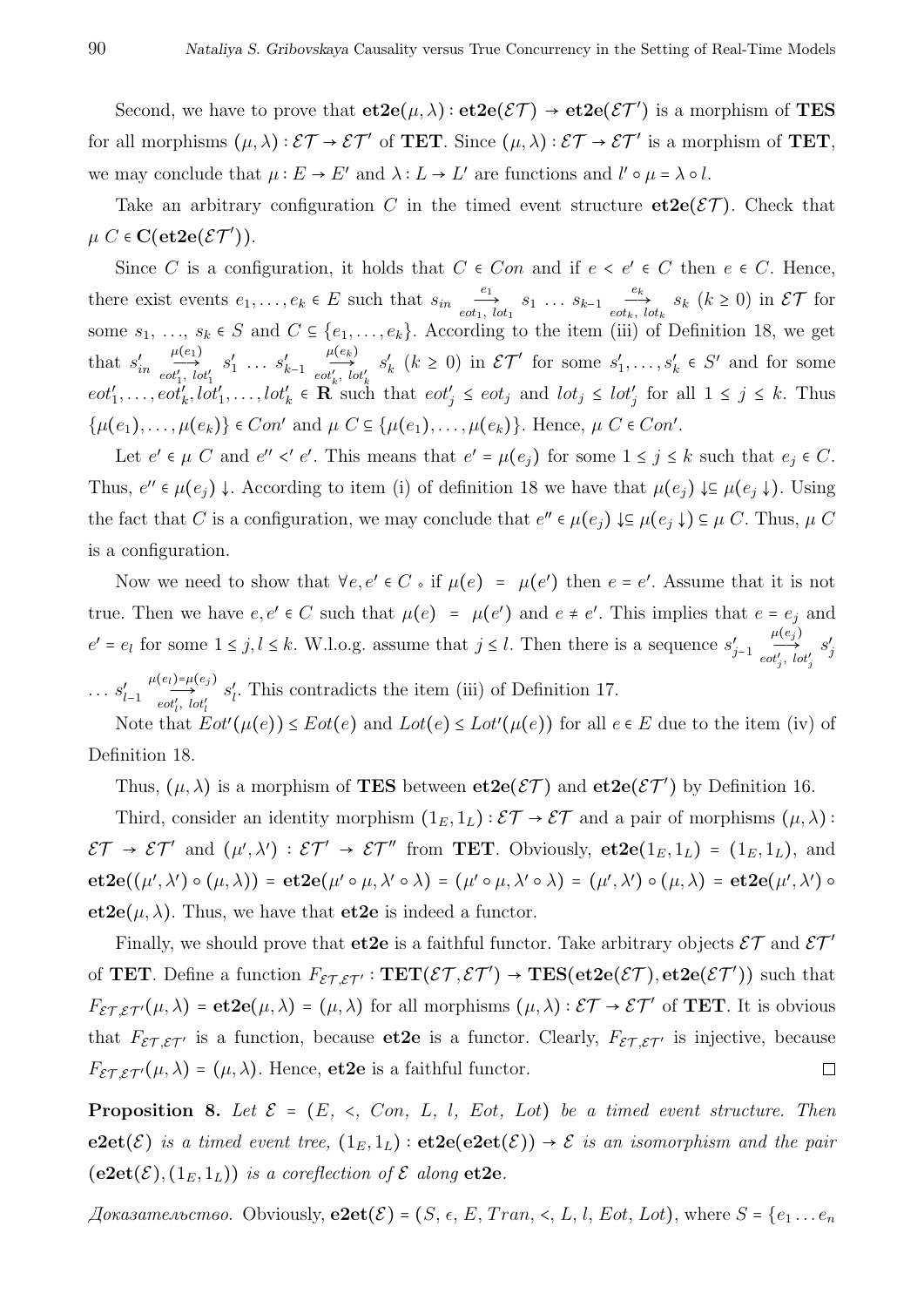$\in E^* \mid n \geq 0, \{e_1, \ldots, e_n\} \in \mathbf{C}(\mathcal{E})$  and for all  $1 \leq i, j \leq n$  if  $(e_i \leq e_j)$  then  $(i \leq j)$ } and  $Tran =$  $\{(e_1...e_n, e_{n+1}, Eot(e_{n+1}), Lot(e_{n+1}), e_1...e_ne_{n+1}) | e_1...e_n, e_1...e_ne_{n+1} \in S\}.$  Moreover, we can easily see that  $et2e(e2et(\mathcal{E})) = (E, \langle \cdot, \text{Con*}, L, l, \text{Eot}, \text{Lot}\rangle)$ , where  $Con*$  exactly contains all subsets *A* of events from *E* such that  $A \subseteq \{e_1, \ldots, e_k\}$  and  $s_{in} \underbrace{e_1, \ldots, e_k}_{\text{eot}_1}$  $\overrightarrow{e_1}$   $s_1 \dots s_{k-1}$   $\overrightarrow{e_k}$ <br>*eot<sub>k</sub>*, *lot*<sub>1</sub>  $\overrightarrow{c_k}$   $s_k$  $(k \ge 0)$  for some  $s_1, \ldots, s_k \in S$  and  $e_1, \ldots, e_k \in E$ . It is easy to check that  $Con = Con*$ . This implies that  $et2e(e2et(\mathcal{E})) = \mathcal{E}$ . Hence, we have that  $(1_E, 1_L) : et2e(e2et(\mathcal{E})) = \mathcal{E} \rightarrow \mathcal{E}$  is a morphism of **TES** and, moreover, it is an isomorphism.

Finally, show that  $(e2et(\mathcal{E}), (1_E, 1_L))$  is a coreflection of  $\mathcal E$  along et 2e. Consider a timed event tree  $\mathcal{ET}' = (S', s'_{in}, E', T', <', L', l', Eot', Lot')$  and a morphism  $(\mu, \lambda) : \text{etc}( \mathcal{ET}') \rightarrow$ E and show that there is a unique morphism  $(f, \varsigma) : \mathcal{ET}' \to \mathbf{e2et}(\mathcal{E})$  such that  $(\mu, \lambda) =$  $(1<sub>E</sub>, 1<sub>L</sub>) \circ \textbf{et2e}(f, \varsigma)$ . From this equation, it follows that  $(f, \varsigma)$  must match  $(\mu, \lambda)$ , because **et2e**( $f, \varsigma$ ) = ( $f, \varsigma$ ). Hence, we only need to show that  $(\mu, \lambda)$  is a morphism of **TET** between  $\mathcal{E}\mathcal{T}'$  and  $\mathbf{e2et}(\mathcal{E})$ .

Clearly,  $et2e(\mathcal{ET}') = (E', \prec', Con', L', l', Eot', Lot')$ , where  $Con'$  exactly contains all subsets *A* of events from *E* such that  $A \subseteq \{e_1, \ldots, e_k\}$  and there are states  $s_1, \ldots, s_k \in S'$  $(k \geq 0)$  such that  $s_{in}$   $\frac{e_1}{\epsilon_0 t_1}$ .  $\overrightarrow{e_1}$   $s_1 \dots s_{k-1}$   $\overrightarrow{e_k}$ <br>*eot<sub>k</sub>*, *lot*<sub>1</sub>  $\frac{\partial}{\partial t_k}$ ,  $\frac{\partial}{\partial t_k}$ ,  $\frac{\partial}{\partial t_k}$  ( $k \ge 0$ ) for some real numbers  $\epsilon \circ t_1, \ldots, \epsilon \circ t_k$ , *lot*<sub>1</sub>, ...,*lot*<sub>k</sub>. Because  $(\mu, \lambda)$ : **et2e**( $\mathcal{E}\mathcal{T}'$ ) →  $\mathcal{E}$  is a morphism of **TES**, we have that  $\mu : E' \to E$ and  $\lambda: L' \to L$  are functions,  $l \circ \mu = \lambda \circ l'$  and for all  $e \in E$  it holds that  $Eot(\mu(e)) \leq Eot'(e)$  and  $Lot'(e) \leq Lot(\mu(e))$ . Prove that  $(\mu, \lambda)$  satisfies the other requirements from Definition 18. First, check that  $\mu(e) \downarrow \subseteq \mu(e \downarrow)$ . Let  $e \in E'$ . Since  $e \cdot \mathbf{C}(\mathcal{E}(\mathcal{T}'))$  is a timed event structure,  $e \downarrow \cup \{e\}$  is a configuration. Because  $(\mu, \lambda) : et2e(\mathcal{E}T') \to \mathcal{E}$  is a morphism of **TES**, we have that  $\mu(e \downarrow \cup \{e\})$ is a configuration too. Hence,  $\mu(e) \downarrow \subseteq \mu(e \downarrow \cup \{e\}) = \mu(e \downarrow) \cup \{\mu(e)\}\.$  Clearly, if  $e' \in \mu(e) \downarrow$  then  $e' \neq \mu(e)$ . Thus,  $\mu(e) \downarrow \subseteq \mu(e \downarrow)$ .

Next, assume that  $s_{in}$   $\frac{e_1}{e}$  $\overrightarrow{e_1}$  *s*<sub>1</sub> *...*  $s_{k-1}$  *e*<sup>k</sup><sub>k</sub></sub>  $\underset{e \circ b_k, \, l \circ t_k}{\longrightarrow} s_k$  for some  $k \geq 0$ . Hence,  $\{e_1, \ldots, e_j\} \in Con^{\prime}$ for all  $1 \leq j \leq k$ . Moreover, for all  $1 \leq j \leq k$  { $e_1, \ldots, e_j$ } is left-closed by Lemma 4. Thus, we get that  $\{e_1, \ldots, e_j\} \in \mathbf{C}(et2e(\mathcal{ET}'))$  for all  $1 \leq j \leq k$ . Since  $(\mu, \lambda) : et2e(\mathcal{ET}') \to \mathcal{E}$  is a morphism of **TES** it holds that  $\{\mu(e_1), \ldots, \mu(e_j)\}\in \mathbf{C}(\mathcal{E})$  for all  $1 \leq j \leq k$ . Hence, for all  $1 \leq j, l \leq k$  it holds that  $\mu(e_j) < \mu(e_l) \Rightarrow j < l$ . Let  $s'_j = \mu(e_1), \ldots, \mu(e_j)$  for all  $1 \leq j \leq k$ . According to the definition of **e2et**, we have  $s'_1, \ldots, s'_k \in S$  and  $\epsilon$   $\overset{\mu(e_1)}{\longrightarrow}$  $Eot(\mu(e_1)), Lot(\mu(e_1))$  $s'_1 \ldots s'_{k-1}$ 

 $\mu(e_k)$  $s'_{k}$ . Moreover, according to Definition 17 and Definition 18, we have that  $Eot(\mu(e_k)), Lot(\mu(e_k))$  $Eot(\mu(e_j)) \le Eot'(e_j) \le eot_j$  and  $lot_j \le Lot'(e_j) \le Lot(\mu(e_j))$  for all  $1 \le j \le k$ .  $\Box$ 

Using the results mentioned above, we can formulate the following theorem.

**Theorem 3.** *The functor* **et2e** *is left adjoint to the functor* **e2et** *and this adjunction is a reflection.*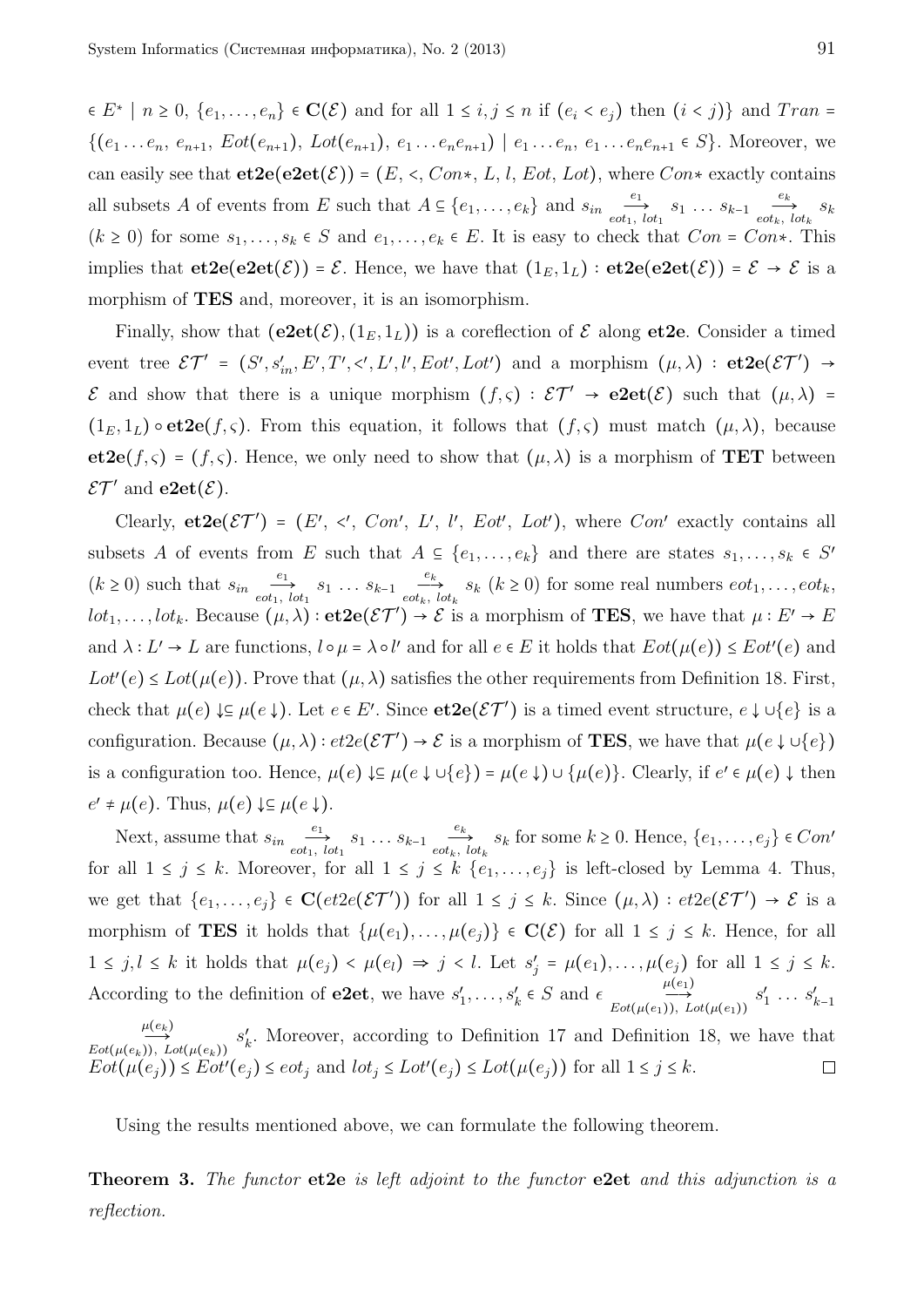*Доказательство.* The first part of this theorem follows from Proposition 8 and from the fact that for all morphisms  $(\mu, \lambda) : \mathcal{E} \to \mathcal{E}'$  it is true that  $(1_{E'}, 1_{L'}) \circ \textbf{et2e}(\textbf{e2et}(\mu, \lambda)) = (1_{E'}, 1_{L'}) \circ$ **et2e**( $\mu, \lambda$ ) = ( $1_{E'}, 1_{L'}$ )  $\circ$  ( $\mu, \lambda$ ) = ( $\mu, \lambda$ ) = ( $\mu, \lambda$ )  $\circ$  ( $1_E, 1_L$ ). Moreover, due to Proposition 8, we have that the counit  $\eta$  associates each timed event structure  $\mathcal{E} = (E, \langle \cdot, Con, L, l, Eot, Lot)$ with the isomorphism  $(1_E, 1_L) : \textbf{et2e}(\textbf{e2et}(\mathcal{E})) \to \mathcal{E}$ . Hence,  $\eta$  is a natural isomorphism.  $\Box$ 

Thus, **TES** embeds fully and faithfully into **TET** and is equivalent to the full subcategory of **TET** consisting of those timed event trees  $\mathcal{ET}$  that are isomorphic to  $e2e$ **t** $(e$ **t** $2e(\mathcal{ET})$ ).

**4.4. A coreflection between the categories TES and TST.** It is a well-known fact that there exists a coreflection from the category of synchronization trees to the category of event structures. In this subsection, we try to extend this result to timed variants of the models mentioned above. Clearly, the configurations of a timed event structure can be translated to a tree. Hence, we can specify the following functor  $e2s : TES \rightarrow TST$ .

**Definition 24.** Let  $\mathcal{E} = (E, \prec, Con, L, l, Eot, Lot)$  and  $\mathcal{E}' = (E', \prec', Con', L', l', Eot', Lot')$ *be timed event structures and*  $(\mu, \lambda) : \mathcal{E} \to \mathcal{E}'$  *be a morphism of* **TES***. Define*  $e2s(\mathcal{E}) = (S, \epsilon, L, \epsilon)$ Tran), where  $S = \{e_1 \dots e_n \mid n \ge 0, \{e_1, \dots, e_n\} \in \mathbf{C}(\mathcal{E})\}$  and for all  $1 \le i, j \le n \ (e_i \le e_j) \Rightarrow (i \le j) \}$ and  $Tran = \{ (e_1 \ldots e_n, l(e_{n+1}), Eot(e_{n+1}), Lot(e_{n+1}), e_1 \ldots e_ne_{n+1}) | e_1 \ldots e_n, e_1 \ldots e_ne_{n+1} \in S \},$ and  $e2s(\mu,\lambda) = (\overline{\mu},\lambda)$ , where  $\overline{\mu}: S \to S'$  is defined as:  $\overline{\mu}(e_1 \ldots e_n) = \mu(e_1) \ldots \mu(e_n)$  for all  $e_1 \ldots e_n \in S$ .

## **Proposition 9.** *The mapping* **e2s** *is a faithful functor.*

Доказательство. First, by the definition of the sets *S* and *Tran*, we get that  $e2s(\mathcal{E})$  is a timed synchronization tree for all timed event structures  $\mathcal{E}$ .

Second, we need to prove that  $e2s(\mu, \lambda) : e2s(\mathcal{E}) \to e2s(\mathcal{E}')$  is a morphism of **TST** for all morphisms  $(\mu, \lambda) : \mathcal{E} \to \mathcal{E}'$  of **TES**, where  $e2s(\mu, \lambda) = (\overline{\mu}, \lambda)$  and  $\overline{\mu}(e_1 \dots e_n) = \mu(e_1) \dots \mu(e_n)$ . Since  $(\mu, \lambda) : \mathcal{E} \to \mathcal{E}'$  is a morphism of **TES**, it is easy to see that  $\mu : E \to E'$  and  $\overline{\mu} : S \to S'$  are functions. Check that the pair  $(\overline{\mu}, \lambda)$  satisfies the requirements of Definition 18. It is obvious that  $\overline{\mu}(\epsilon) = \epsilon$ . Assume that  $(e_1 \ldots e_{k-1}, l(e_k), Eot(e_k), Lot(e_k), e_1 \ldots e_{k-1}e_k) \in Tran$ . This means that  $s', s'' \in S'$ , where  $s' = \overline{\mu}(e_1 \dots e_{k-1})$  and  $s'' = \overline{\mu}(e_1 \dots e_{k-1}e_k) = s'\mu(e_k)$ . By construction of<br>  $Tran'$  we have  $\overline{\mu}(e_k) = s'(\mu(e_k)) = \overline{\mu}(e_k \dots e_k e_k)$ . Moreover  $\mu(s)(s) = \lambda s l(s)$ Tran', we have  $\overline{\mu}(e_1 \ldots e_{k-1})$   $\overrightarrow{E_{\text{tot}}(\mu(e_k))}$ ,  $\overrightarrow{\mu}(e_1 \ldots e_{k-1}e_k)$ . Moreover,  $l' \circ \mu(e_k) = \lambda \circ l(e_k)$ and  $Eot'(\mu(e_k)) \le Eot(e_k)$  and  $Lot(e_k) \le Lot'(\mu(e_k))$ , since  $(\mu, \lambda)$  is a morphism of **TES**. Thus,  $(\overline{\mu}, \lambda)$  is indeed a morphism of **TST** from  $e2s(\mathcal{E})$  to  $e2s(\mathcal{E}')$ .

Third, we should contemplate an identity morphism  $(1_E, 1_L) : \mathcal{E} \to \mathcal{E}$  and two morphisms  $(\mu, \lambda) : \mathcal{E} \to \mathcal{E}'$  and  $(\mu', \lambda') : \mathcal{E}' \to \mathcal{E}''$  from **TES**. Obviously,  $e2s(1_E, 1_L) = (\overline{1_E}, 1_L) = (1_S, 1_L)$ , and  $e2s((\mu', \lambda')\circ (\mu, \lambda)) = e2s(\mu'\circ \mu, \lambda'\circ \lambda) = (\overline{\mu'\circ \mu}, \lambda'\circ \lambda) = (\overline{\mu'}, \lambda')\circ (\overline{\mu}, \lambda) = e2s(\mu', \lambda')\circ e2s(\mu, \lambda).$ Thus, we have that **e2s** is indeed a functor.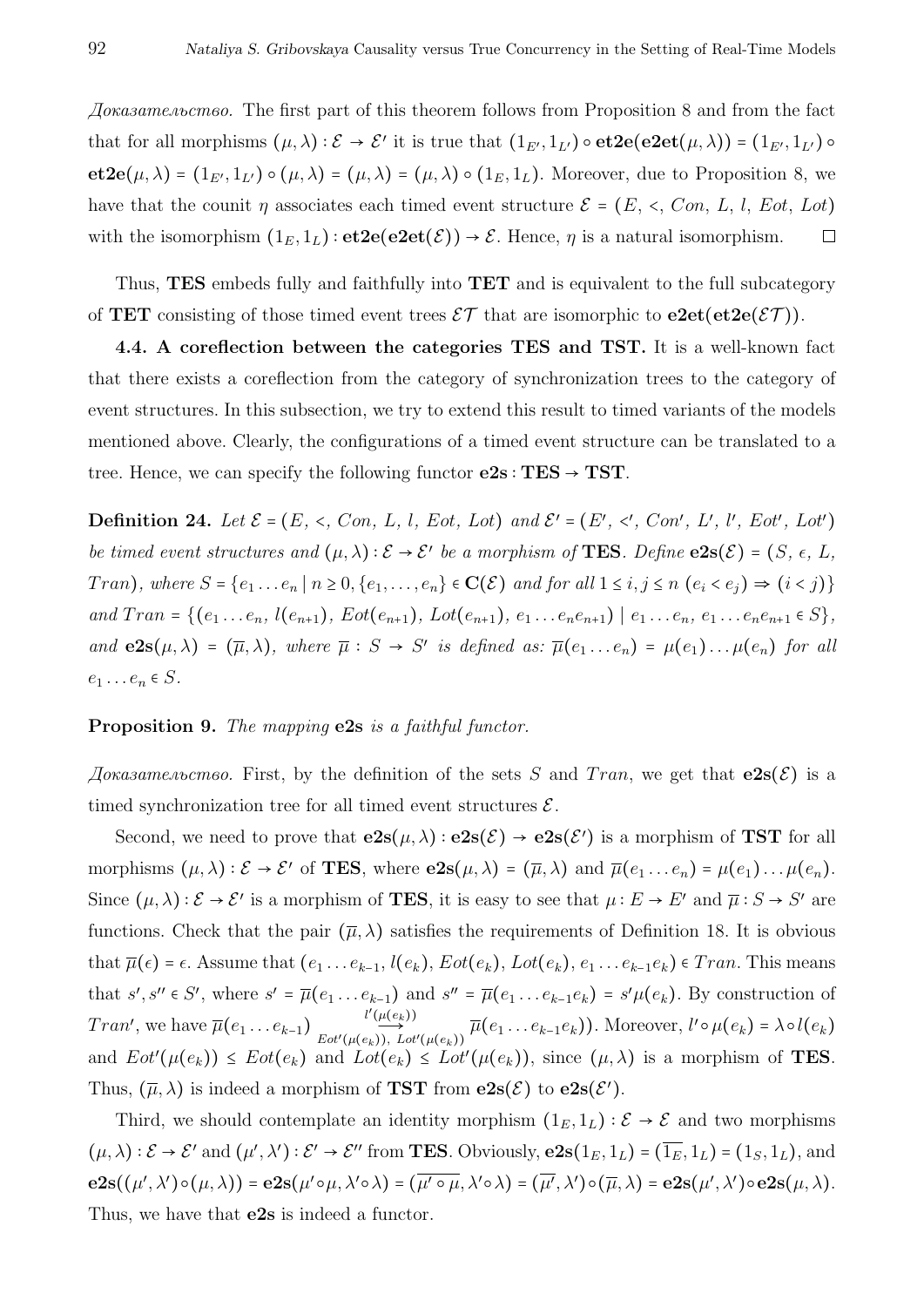Finally, we need to clarify that **e2s** is a faithful functor. Take an arbitrary timed event structures  $\mathcal{E}$  and  $\mathcal{E}'$  from **TES**. Specify a function  $F_{\mathcal{E},\mathcal{E}'} : \mathbf{TES}(\mathcal{E}, \mathcal{E}') \to \mathbf{TST}(\mathbf{e2s}(\mathcal{E}), \mathbf{e2s}(\mathcal{E}'))$ such that  $F_{\mathcal{E},\mathcal{E}'}(\mu,\lambda) = e2s(\mu,\lambda) = (\overline{\mu},\lambda)$  for all morphisms  $(\mu,\lambda): \mathcal{E} \to \mathcal{E}'$  of **TES**. Because **e2s** is a functor, we have that  $F_{\mathcal{E}, \mathcal{E}'}$  is a function.

Next, we need to verify that  $F_{\mathcal{E},\mathcal{E}'}$  is an injective function. Take two arbitrary morphisms  $(\mu_1, \lambda_1) : \mathcal{E} \to \mathcal{E}'$  and  $(\mu_2, \lambda_2) : \mathcal{E} \to \mathcal{E}'$  such that  $F_{\mathcal{E}, \mathcal{E}'}(\mu_1, \lambda_1) = F_{\mathcal{E}, \mathcal{E}'}(\mu_2, \lambda_2)$ . This implies that  $(\overline{\mu_1}, \lambda_1) = (\overline{\mu_2}, \lambda_2)$ . Hence,  $\lambda_1 = \lambda_2$  and  $\overline{\mu_1} = \overline{\mu_2}$ . Take an arbitrary event  $e \in E$ . Since  $\mathcal E$  is a timed event structure, we have a configuration  $\{e_1, \ldots, e_n\} = e \downarrow \cup \{e\}$  of  $\mathcal E$  such that  $e_n = e$  and for all  $1 \le i, j \le n$  if  $e_i < e_j$  then  $i < j$ . This implies that  $s_i = e_1 \dots e_i \in S$  for all  $1 \le i \le n$ . Since  $\overline{\mu_1} = \overline{\mu_2}$ , we have that  $\mu_1(e_i) = \mu_2(e_i)$  for all  $1 \le i \le n$ . Hence,  $\mu_1 = \mu_2$ . Thus,  $F_{\mathcal{E}, \mathcal{E}'}$  is injective, i.e. **e2s** is a faithful functor.  $\Box$ 

Next, we try to transform a timed synchronization tree S into some timed event structure  $\mathcal{E}$ , assuming that each transition of  $\mathcal S$  represents a separate event with the same timed limits as this transition, defining the set of consistent events as a set of transitions that appear together on some branch and specifying the causal dependency relation as the hierarchy of transitions in the tree structure. Thus, we can specify a functor  $s2e : TST \rightarrow TES$ .

**Definition 25.** Let  $S = (S, s_{in}, L, T)$  and  $S' = (S', s'_{in}, L', T')$  be timed synchronization trees and  $(\sigma, \lambda): \mathcal{S} \to \mathcal{S}'$  be a morphism of **TST**. Define  $s2e(\mathcal{S}) = (T, \langle \cdot, \cdot, \text{Con}^*, L, l^*, \text{Eot}^*, \text{Lot}^*),$ *where*  $(s, a, \text{cot}, \text{lot}, s') \leq (u, b, \text{cot}', \text{lot}', u') \iff \text{there is a sequence } s' \text{ and } s \text{.}$  $\overrightarrow{a_1}$  *s*<sub>1</sub> *... s*<sub>*k*-1</sub> *eot*<sub>1</sub>*, lot*<sub>1</sub> *ak*  $\frac{d}{\partial t_k}$ ,  $s_k = u$  for some  $k \geq 1$ ,  $Con^* = \{A \subseteq \{t_1, \ldots, t_{k}\} \mid tr_1 = (s_{in}, a_1, \text{ } \text{cot}_1, \text{ } \text{lot}_1, \text{ } s_1), \ldots,$  $tr_k = (s_{k-1}, a_k, \, \text{cot}_k, \, \text{lot}_k, \, s_k) \in T, \, (k \ge 0) \}, \, l^*(s, a, \text{cot}, \text{lot}, s') = a, \, Eot^*(s, a, \text{cot}, \text{lot}, s') = \text{cot}$ *and*  $Lot*(s, a, eot, lot, s') = lot$ *. Moreover, define*  $s2e(\sigma, \lambda) = (\mu, \lambda)$ *, where*  $\mu(s, a, eot, lot, s') =$  $(\sigma(s), \lambda(a), \text{eot}', \text{lot}', \sigma(s'))$  for some  $\text{eot}', \text{lot}' \in \mathbb{R}$ *.* 

**Lemma 7.** For any timed synchronization tree S, if  $C \in C(\textbf{S2e}(S))$  then  $C = \{ (s_{in}, a_1, \text{cot}_1, \text{cot}_2, \text{cot}_2, \text{cot}_2, \text{cot}_2, \text{cot}_2, \text{cot}_2, \text{cot}_2, \text{cot}_2, \text{cot}_2, \text{cot}_2, \text{cot}_2, \text{cot}_2, \text{cot}_2, \text{cot}_2, \text{cot}_2, \text{cot}_2, \text{cot}_2, \text{cot}_2,$  $lot_1, s_1), \ldots, (s_{n-1}, a_n, \text{cot}_n, \text{lot}_n, s_n) \mid s_{in} \text{cot}_1,$  $\overrightarrow{a_1}$   $s_1 \ldots s_{n-1}$   $\overrightarrow{a_n}$ <br>*eot*<sub>n</sub>, *lot*<sub>1</sub>  $\underset{e^{i\alpha} \to e^{i\alpha}}{\longrightarrow} s_n$  *for some*  $n \geq 0$ *.* 

**Proposition 10.** *The mapping* **s2e** *is a faithful functor.*

*Доказательство.* First, we need to show that **s2e**(S) is a timed event structure for all timed synchronization trees S. It is easy to check that  $\lt^*$  is a strict order and, for all  $(s, a, eot, lot, s') \in$ *T*,  $Eot*(s, a, eot, lot, s') ≤ Lot*(s, a, eot, lot, s')$ . Take an arbitrary  $(s, a, eot, lot, s') ∈ T$ . Now we need to verify that  $(s, a, eot, lot, s') \downarrow = \{(u, b, eot', lot', u') \in T \mid (u, b, eot', lot', u') \prec^* (s, a, eot, oot')\}$ *lot*,  $s'$ )} is a finite set. Since  $S$  is a timed synchronization tree, we can find a unique sequence  $s_{in}$ <sup>*a*1</sup>  $\overrightarrow{a_1}$   $s_1 \ldots s_{k-1}$   $\overrightarrow{a_k}$ <br>*eot<sub>i</sub>*, *lot*<sub>1</sub>  $\frac{dE}{dt}$   $s_k = s$  ( $k \ge 0$ ). Using the definition of a timed synchronization tree, we get that  $(s, a, \text{cot}, \text{lot}, s') \downarrow \subseteq \{(s_{in}, a_1, \text{cot}_1, \text{lot}_1, s_1), \ldots, (s_{k-1}, a_k, \text{cot}_k, \text{lot}_k, s_k)\}.$ Hence,  $(s, a, eot, lot, s') \downarrow$  is a finite set. Moreover, it immediately follows from the definition of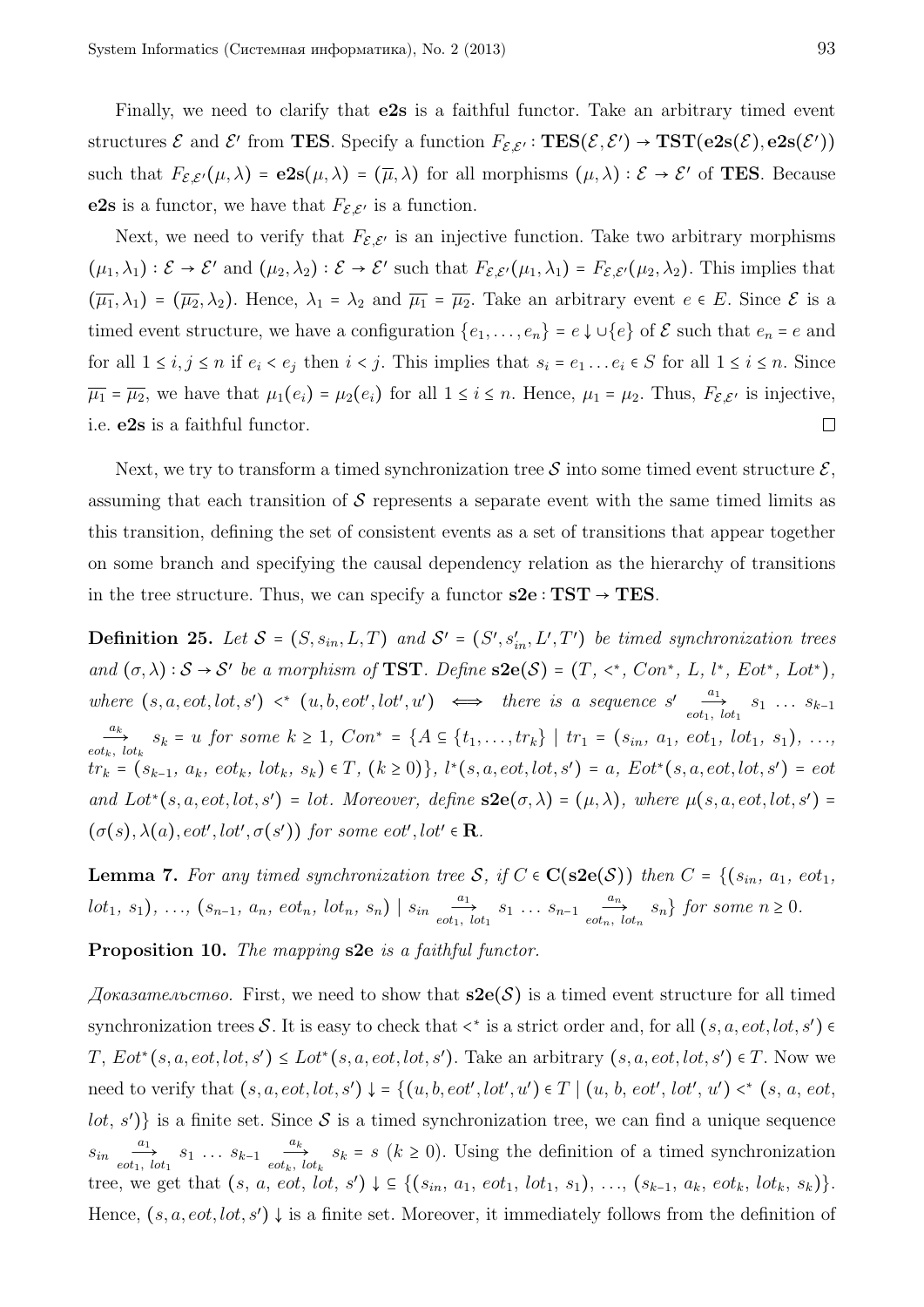*Con*<sup>∗</sup> that  $\forall (s, a, eot, lot, s') \in T \circ \{(s, a, eot, lot, s')\} \in Con^*$  and  $Y \subseteq X \in Con^* \Rightarrow Y \in Con^*$ . By the definition of the relation  $\langle *, \rangle$  we get that for all  $X \in Con^*,$  if  $(u, b, eot', lot', u') \langle * \rangle$  $(s, a, eot, lot, s') ∈ X$  then  $X ∪ \{(u, b, eot', lot', u')\} ∈ Con^*$ .

Second, we have to prove that  $s2e(\sigma, \lambda)$  is a morphism of **TES**. Assume that  $s2e(\mathcal{S}) = (T, \lambda)$ < ∗ , *Con*<sup>∗</sup> , *L*, *l* ∗ , *Eot*<sup>∗</sup> , *Lot*<sup>∗</sup>) and **s2e**(S ′) = (*T* ′ , < ′∗ , *Con*′∗ , *L*′ , *l* ′∗ , *Eot*′∗ , *Lot*′∗). Since (*σ, λ*) <sup>∶</sup> <sup>S</sup> <sup>→</sup> S' is a morphism of **TST**, we may conclude that  $\lambda: L \to L'$  and  $\sigma: S \to S'$  are functions,  $\sigma(s_{in})$  $s'_{in}$  and for each  $(s, a, eot, lot, s') \in T$  there is the only  $(\sigma(s), \lambda(a), eot', lot', \sigma(s')) \in T'$ , where  $eot' \leq eot$  and  $lot \leq lot'$ . Hence,  $\mu$ , defined as  $\mu(s, a, eot, lot, s') = (\sigma(s), \lambda(a), eot', lot', \sigma(s'))$ , is a function. Take an arbitrary configuration *C* of **s2e**( $S$ ) and check that  $\mu$  *C*  $\in$  **C**( $s$ **2e**( $S'$ )). Since *C* is a configuration, it holds that  $C \in Con^*$  and if  $e \le e' \in C$  then  $e \in C$ . Hence, there exist states *s*<sub>1</sub>, ..., *s*<sup>*k*</sup> ∈ *S* ( $k$  ≥ 0) such that *s*<sup>*in*</sup>  $\frac{a_1}{e^{bt_1}}$ .  $\overrightarrow{a_1}$   $s_1 \dots s_{k-1}$   $\overrightarrow{a_k}$ <br>*eot<sub>k</sub>*, *lot*<sub>1</sub>  $\underset{e \circ b_k, \, l \circ b_k}{\overset{a_k}{\longrightarrow}}$  *s<sub>k</sub>* and  $C \subseteq \{(s_0, a_1, e \circ b_1, l \circ b_1, s_1),$ ...,  $(s_{k-1}, a_k, \text{cot}_k, \text{lot}_k, s_k)$ . W.l.o.g. suppose  $e_i = (s_{i-1}, a_i, \text{cot}_i, \text{lot}_i, s_i)$   $(i = 1, ..., k)$ , where  $s_0 = s_{in}$ . Because  $(\sigma, \lambda)$  is a morphism of **TST**, we get that  $\sigma(s_{in}) \nrightarrow{ \lambda(a_1) \atop \sigma(a', b)}}$  $\overrightarrow{c}$   $\overrightarrow{c}$   $\overrightarrow{d}'$   $\overrightarrow{f}$   $\overrightarrow{d}(s_1)$   $\ldots$   $\sigma(s_{k-1})$ *λ*(*ak*)  $\overrightarrow{C}_{\text{tot}'_k}^{\text{(c.g.)}}$   $\sigma(s_k)$  in S'. Moreover, it is easy to see that  $\mu(e_i) = (\sigma(s_{i-1}), \lambda(a_i), \text{cot}'_i, \text{tot}'_i, \sigma(s_i))$  for all  $1 \le i \le k$ . Thus,  $\mu$  C ⊆ { $\mu(e_1)$ , ...,  $\mu(e_k)$ } and { $\mu(e_1)$ , ...,  $\mu(e_k)$ } ∈ Con'<sup>\*</sup>. Clearly, for all  $e_i \in C$ ,  $\mu(e_i) \downarrow \dots \mu(e_1), \dots, \mu(e_{i-1})\}$ . Hence,  $\mu$  *C* is a configuration. Note that  $\forall e_i, e_j \in C$  if  $\mu(e_i) = \mu(e_j)$  then  $i = j$ . Moreover, it is obvious that  $Eot'^*(\mu(s, a, \text{cot}, \text{lot}, s')) \le Eot^*(s, a,$  $eot, lot, s'$  and  $Lot^*(s, a, eot, lot, s') \leq Lot'^*(\mu(s, a, eot, lot, s'))$  for all  $(s, a, eot, lot, s') \in T$ , since  $\mu(s, a, eot, lot, s') = (\sigma(s), \lambda(a), eot', lot', \sigma(s'))$  with  $eot' \leq eot$  and  $lot \leq lot'$ . Thus,  $(\mu, \lambda)$ is indeed a morphism of **TES**.

Third, we should contemplate an identity morphism  $(1_S, 1_L) : S \rightarrow S$  and two morphisms  $(\sigma, \lambda) : \mathcal{S} \to \mathcal{S}'$  and  $(\sigma', \lambda') : \mathcal{S}' \to \mathcal{S}''$  from **TST**. Obviously,  $s2e(1_S, 1_L) = (\mu_{1_E, 1_L}, 1_L) =$  $(1_E, 1_L)$ , and  $\mathbf{ s2e}((\sigma', \lambda') \circ (\sigma, \lambda)) = \mathbf{s2e}(\sigma' \circ \sigma, \lambda' \circ \lambda) = (\mu_{\sigma' \circ \sigma, \lambda' \circ \lambda}, \lambda' \circ \lambda) = (\mu_{\sigma', \lambda'}, \lambda') \circ (\mu_{\sigma, \lambda}, \lambda)$  $=$ **s2e**( $\sigma'$ ,  $\lambda'$ )  $\circ$ **s2e**( $\sigma$ ,  $\lambda$ ). Hence, **s2e** is a functor.

Finally, show that **s2e** is a fully faithful functor. Take arbitrary timed synchronization trees S and S' from TST. Define a mapping  $F_{\mathcal{S},\mathcal{S}'} : TST(\mathcal{S},\mathcal{S}') \to TES(\mathbf{s2e}(\mathcal{S}), \mathbf{s2e}(\mathcal{S}'))$  such that  $F_{S,S'}(\sigma,\lambda) = s2e(\sigma,\lambda) = (\mu_{\sigma,\lambda},\lambda)$  for all morphisms  $(\sigma,\lambda): S \to S'$  of **TST**. Because **s2e** is a functor, we have that  $F_{\mathcal{S},\mathcal{S}'}$  is a function.

Check that  $F_{\mathcal{S},\mathcal{S}'}$  is a bijective function. Take arbitrary morphisms  $(\sigma_1,\lambda_1):\mathcal{S}\to\mathcal{S}'$  and  $(\sigma_2, \lambda_2): \mathcal{S} \to \mathcal{S}'$  such that  $F_{\mathcal{S},\mathcal{S}'}(\sigma_1,\lambda_1) = F_{\mathcal{S},\mathcal{S}'}(\sigma_2,\lambda_2)$ . This means that  $(\mu_{\sigma_1,\lambda_1},\lambda_1) = (\mu_{\sigma_2,\lambda_2},\lambda_2)$ . Hence,  $\lambda_1 = \lambda_2$  and  $\mu_{\sigma_1,\lambda_1} = \mu_{\sigma_2,\lambda_2}$ . Take an arbitrary state  $s \in S$ . Because S is a timed synchronization tree, we can find the only transition  $(s', a, \text{eot}, \text{lot}, s) \in T$ . Since  $\mu_{\sigma_1, \lambda_1} = \mu_{\sigma_2, \lambda_2}$ , we have  $(\sigma_1(s'), \lambda_1(a), \text{cot}', \text{tot}', \sigma_1(s)) = (\sigma_2(s'), \lambda_2(a) = \lambda_1(a), \text{cot}'', \text{tot}'', \sigma_2(s)).$  This implies that  $\sigma_1(s) = \sigma_2(s)$ . Hence,  $F_{\mathcal{S},\mathcal{S}'}$  is injective, i.e. **s2e** is a faithful functor. Next, take an arbitrary morphism  $(\mu, \lambda) : \mathbf{s2e}(\mathcal{S}) \to \mathbf{s2e}(\mathcal{S}')$  of **TES**. Define a function  $g : S \to S'$  as follows:  $g(s_{in}) = s'_{in}$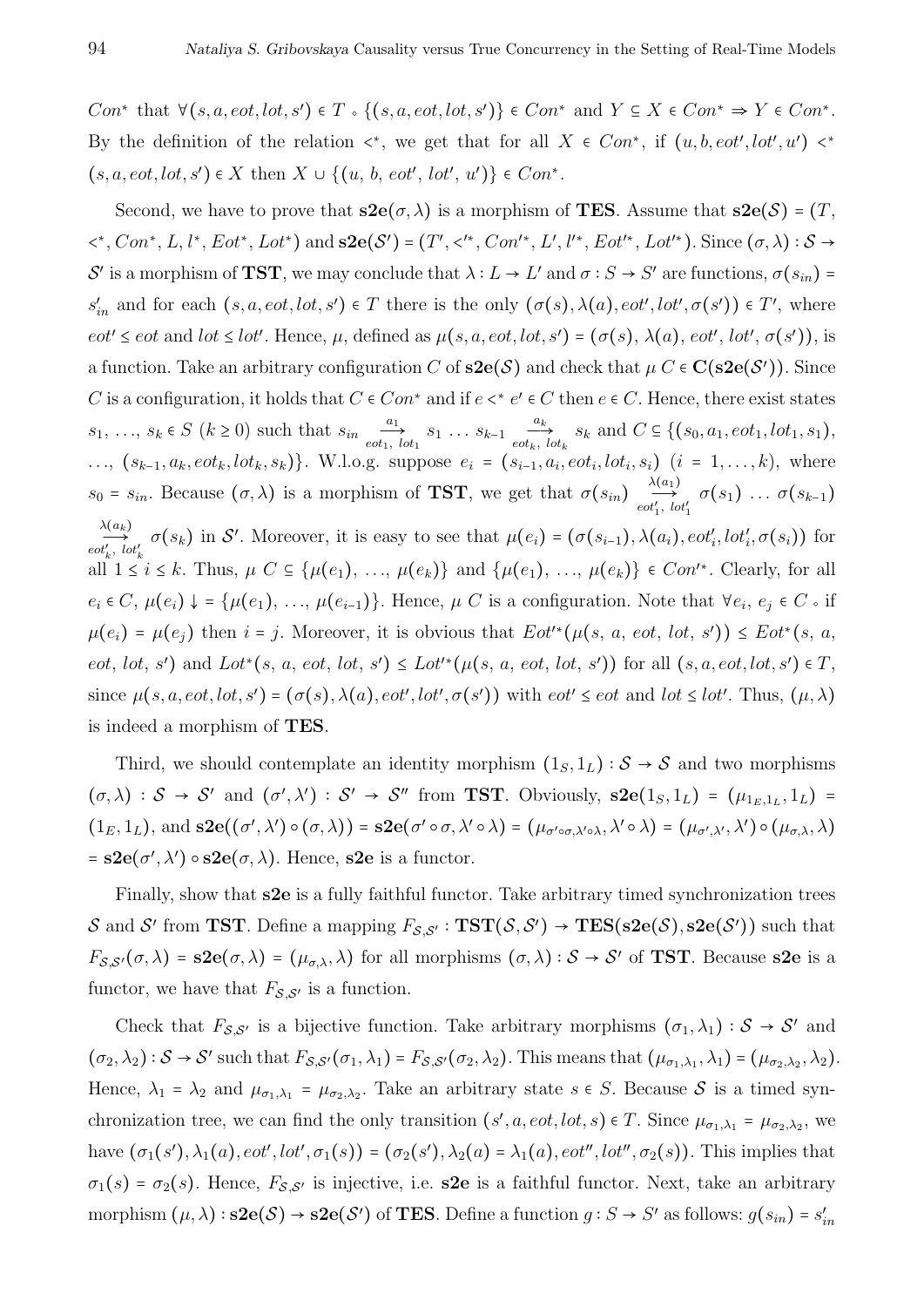and for all  $s \in S$  such that  $s \neq s_{in}$ ,  $g(s) = last(\mu(tr_s))$ , where  $tr_s \in T$  such that  $last(tr_s) = s$  and *last* is a function which maps each transition to it's last state, i.e.  $last(u, b, eot', lot', u') = u'$  for all transitions  $(u, b, eot', lot', u')$ . Since  $S$  is a timed synchronization tree, there is the only transition  $tr_s \in T$  with  $last(tr_s) = s$ . This means that *g* is indeed a function. Since  $\mu(tr) \downarrow = \mu(tr)$  for all  $tr \in T$  and  $l'^* \circ \mu = l^*$ , we get that  $(last(\mu(tr_s)), \lambda(a), \text{cot}', \text{lost}(\mu(tr_{s'}))) = \mu(tr_{s'}) \in T',$ where  $tr_{s'} = (s, a, \text{cot}, \text{lot}, s')$ . This implies that  $(g, \lambda)$  is a morphism of **TST** from S to S' and  $F_{\mathcal{S},\mathcal{S}'}(g,\lambda) = (\mu,\lambda)$ . Thus, **s2e** is a full functor.  $\Box$ 

**Proposition 11.** Let  $S = (S, s_{in}, L, T)$  be a timed synchronization tree. Then there is an *isomorphism*  $(\eta_S^*, 1_L) : S \to e^{2s}(\textbf{S2e}(S))$  *such that the pair*  $(\textbf{S2e}(S), (\eta^*, 1_L))$  *is a reflection of* S *along* **e2s***.*

*Доказательство.* Note, that **s2e**(S) = (*T*, < ∗ , *Con*<sup>∗</sup> , *L*, *l* ∗ , *Eot*<sup>∗</sup> , *Lot*<sup>∗</sup>), where < ∗ , *Con*<sup>∗</sup> , *l* ∗ , *Eot*<sup>\*</sup> and *Lot*<sup>\*</sup> are defined as in Definition 25. Furthermore,  $e2s(s2e(S)) = (S^*, \epsilon, L, Tran)$ , where  $S^* = \{(s_0, a_1, \text{eot}_1, \text{lot}_1, s_1) \dots (s_{n-1}, a_n, \text{eot}_n, \text{lot}_n, s_n) \mid n \geq 0, \{(s_0, a_1, \text{eot}_1, \text{lot}_1, s_1), \dots (s_{n-1}, a_n, \text{et}_n, \text{lot}_n, s_n) \mid n \geq 0, \{(s_0, a_1, \text{et}_1, \text{lot}_1, s_1), \dots (s_{n-1}, a_n, \text{et}_n, \text{lot}_n, s_n) \mid n \geq 0, \{(s_0, a_1$ ...,  $(s_{n-1}, a_n, \text{eot}_n, \text{lot}_n, s_n)$ } ∈  $\mathbf{C}(\mathbf{s2e}(\mathcal{S}))$  and for all  $1 \leq i, j \leq n$   $(s_{i-1}, a_i, \text{eot}_i, \text{lot}_i, s_i)$  <\*  $(s_{j-1}, a_j, \text{et}_i, s_i)$  $a_j, \, \text{cot}_j, \, \text{lot}_j, \, s_j) \Rightarrow (i \le j) \}$  and  $Tran = \{((s_0, a_1, \, \text{cot}_1, \, \text{lot}_1, \, s_1) \dots (s_{n-1}, \, a_n, \, \text{cot}_n, \, \text{lot}_n, \, s_n),\}$  $l^{*}((s_{n}, a_{n+1}, \text{ } \text{cot}_{n+1}, \text{ } \text{lot}_{n+1}, s_{n+1})), \text{ } \text{Eot}^{*}((s_{n}, a_{n+1}, \text{ } \text{cot}_{n+1}, \text{ } \text{lot}_{n+1}, s_{n+1})), \text{ } \text{Lot}^{*}((s_{n}, a_{n+1}, \text{ } \text{cot}_{n+1}, \text{ } \text{pot}_{n+1}, s_{n+1})),$  $(bt_{n+1}, s_{n+1}), (s_0, a_1, \text{eot}_1, \text{lot}_1, s_1) \ldots (s_{n-1}, a_n, \text{eot}_n, \text{lot}_n, s_n) (s_n, a_{n+1}, \text{eot}_{n+1}, \text{lot}_{n+1}, s_{n+1})$  $|(s_0, a_1, \text{eot}_1, \text{lot}_1, s_1) \dots (s_{n-1}, a_n, \text{eot}_n, \text{lot}_n, s_n), (s_0, a_1, \text{eot}_1, \text{lot}_1, s_1) \dots (s_{n-1}, a_n, \text{eot}_n,$  $lot_n, s_n)$   $(s_n, a_{n+1}, eot_{n+1}, lot_{n+1}, s_{n+1}) \in S^*$ .

By Lemma 7 we may conclude that  $S^* = \{(s_{in}, a_1, \text{ } \text{cot}_1, \text{ } \text{lot}_1, s_1) \dots (s_{n-1}, a_n, \text{ } \text{cot}_n, \text{ } \text{lot}_n, \}$  $(s_n) | n \ge 0$  and  $(s_{i-1}, a_i, \text{eot}_i, \text{lot}_i, s_i) \in T$  for all  $1 \le i \le n$  and  $Tran = \{((s_{in}, a_1, \text{eot}_1, \text{lot}_1, s_1)$  $\ldots (s_{n-1}, a_n, \omega t_n, \omega t_n, s_n), a_{n+1}, \omega t_{n+1}, \omega t_{n+1}, (s_{in}, a_1, \omega t_1, \omega t_1, s_1) \ldots (s_{n-1}, a_n, \omega t_n, \omega t_n)$  $(s_n)$   $(s_n, a_{n+1}, \text{cot}_{n+1}, \text{lot}_{n+1}, s_{n+1})$   $| (s_{i-1}, a_i, \text{cot}_i, \text{lot}_i, s_i) \in T$  for all  $1 \le i \le n+1$ .

Define a mapping  $\eta_S^* : S \to S^*$  as follows: for all  $s \in S \circ \eta_S^*(s) = (s_{in}, a_1, \text{cot}_1, \text{lot}_1, s_1) \dots$  $(s_{k-1}, a_k, \text{cot}_k, \text{lot}_k, s_k)$ , where  $s_k = s$ . It is easy to see that for all  $s \in S$  there is a unique sequence  $s_{in}$   $\frac{a_1}{a_2}$  $\overrightarrow{a_1}$   $s_1 \dots s_{k-1}$   $\overrightarrow{a_k}$ <br>*eot<sub>k</sub>*, *lot*<sub>1</sub>  $\frac{dE}{dt}$ ,  $s_k = s$  with  $k \ge 0$  by Definition 12. Hence,  $\eta_S^*$  is a function and  $\eta_S^*(s_{in}) = \epsilon$ .

Define a mapping  $\eta_S^{**}: S^* \to S$  as follows: for all  $s^* \in S^* \circ \eta_S^{**}(s^*) = \eta_S^{**}((s_{in}, a_1, \text{eot}_1, \text{lot}_1, \text{Cov}_2))$  $s_1$ ) ...  $(s_{k-1}, a_k, \text{eot}_k, \text{lot}_k, s_k)$  =  $s_k$  and  $\eta_S^{**}(\epsilon)$  =  $s_{in}$ . Clearly,  $\eta_S^{**}$  is a function and  $\eta_S^{**} \circ \eta_S^* = 1_S$ and  $\eta_S^* \circ \eta_S^{**} = 1_{S^*}.$ 

Now, we need to prove that  $(\eta_S^*, 1_L) : S \to e2s(s2e(S))$  is a morphism of **TST**. Obviously,  $\eta_S^*$  and  $1_L$  are functions and  $\eta_S^*(s_{in}) = \epsilon$ . Take an arbitrary  $(s, a, \text{cot}, \text{lot}, s') \in T$ . According to Definition 12, we have a unique sequence  $s_{in}$   $\frac{a_1}{a_2}$  $\overrightarrow{a_1}$   $s_1$   $\cdots$   $s_{k-1}$   $\overrightarrow{a_k}$ <br>*eot<sub>k</sub>*,  $\underset{eot_k, \, lot_k}{\longrightarrow}$   $s_k = s$ . Hence, *η* ∗ *S* (*s*) = (*sin*, *a*1, *eot*1, *lot*1, *s*1) *. . .* (*s<sup>k</sup>*−<sup>1</sup>, *ak*, *eotk*, *lotk*, *sk*), *η* ∗ *S* (*s* ′) = (*sin*, *a*1, *eot*1, *lot*1, *s*1)  $\ldots$   $(s_{k-1}, a_k, \text{ } \text{cot}_k, \text{ } \text{lot}_k, s_k)$   $(s, a, \text{ } \text{cot}, \text{ } \text{lot}, \text{ } s')$  and  $(\eta_S^*(s), a, \text{ } \text{cot}, \text{ } \text{lot}, \text{ } \eta_S^*(s')) \in \text{Tr} \text{an}.$  Thus,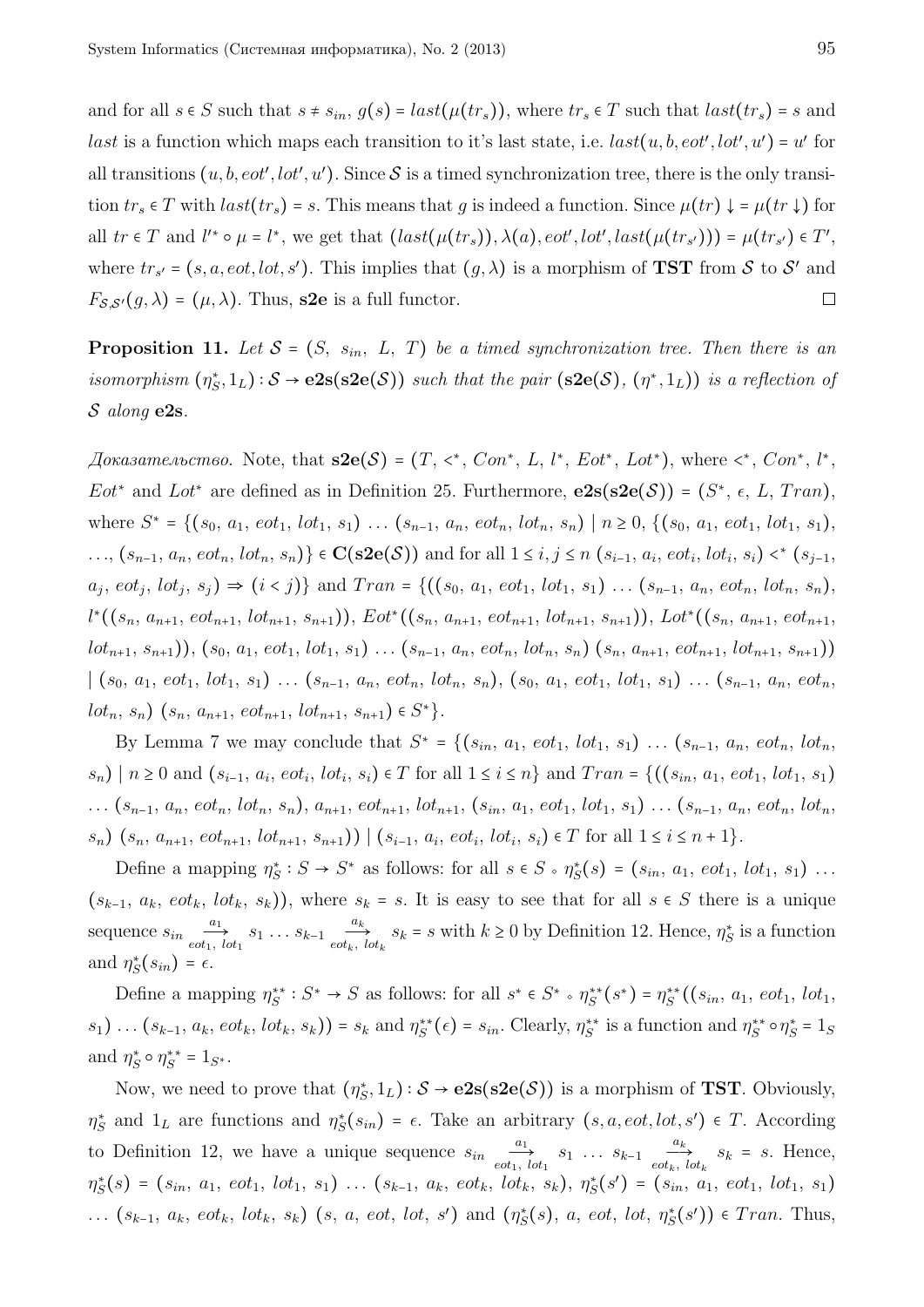$(\eta_S^*, 1_L) : \mathcal{S} \to e2s(s2e(\mathcal{S}))$  is really a morphism of **TST**.

Next, we need to show that  $(\eta_S^{**}, 1_L) : e2s(e2c(S)) \to S$  is a morphism of **TST**. Obviously,  $\eta_S^{**}$  is a function and  $\eta_S^{**}(\epsilon) = s_{in}$ . Suppose that  $(t, a, eot, lot, t') \in Tran$  for some  $t, t' \in S^*$ . This means that  $t = (s_{in}, a_1, \text{ } \text{cot}_1, \text{ } \text{lot}_1, s_1) \dots (s_{k-1}, a_k, \text{ } \text{cot}_k, \text{ } \text{lot}_k, s_k), t' = (s_{in}, a_1, \text{ } \text{cot}_1, \text{ } \text{lot}_1, s_1)$  $\dots (s_{k-1}, a_k, \text{cot}_k, \text{lot}_k, s_k)$   $(s_k, a, \text{cot}, \text{lot}, s_{k+1})$  and  $(s_k, a, \text{cot}, \text{lot}, s_{k+1}) \in T$ . Since  $\eta_S^{**}(t) = s_k$ and  $\eta_S^{**}(t') = s_{k+1}$ , we may conclude that  $(\eta_S^{**}, 1_L) : e2s(s2e(S)) \to S$  is indeed a morphism of **TST**.

Hence,  $(\eta_S^*, 1_L)$  and  $(\eta_S^{**}, 1_L)$  are morphisms of **TST** and  $(\eta_S^{**}, 1_L) \circ (\eta_S^*, 1_L) = (1_S, 1_L)$  and  $(\eta_S^*, 1_L) \circ (\eta_S^{**}, 1_L) = (1_{S^*}, 1_L)$ . Thus,  $(\eta_S^*, 1_L)$  is an isomorphism.

Finally, check that  $({\bf s2c}(\mathcal{S}), (\eta_{\mathcal{S}}^*, 1_L))$  is a reflection of S along **e2s**, i.e. whenever  $\mathcal{E}'$  is a timed event structure and  $(\sigma, \lambda) : S \to e2s(\mathcal{E}')$  is a morphism of **TST**, there exists a unique morphism  $(g, \lambda') : \mathbf{S2e}(\mathcal{S}) \to \mathcal{E}'$  such that  $(\sigma, \lambda) = \mathbf{e2s}(g, \lambda') \circ (\eta_S^*, 1_L)$ . Since  $\mathbf{e2s}(g, \lambda') = (\overline{g}, \lambda'),$ we may conclude that  $\lambda'$  must be equal to  $\lambda$  and  $\overline{g} \circ \eta_S^*$  must match  $\sigma$ .

Take an arbitrary timed event structure  $\mathcal{E}' = (E', \langle', Con', L', l', Eot', Lot')$  and an arbitrary morphism  $(\sigma, \lambda) : \mathcal{S} \to e2s(\mathcal{E}')$  of **TST**. It is obvious that  $e2s(\mathcal{E}') = (S', \epsilon, L', Tran')$ , where *S*<sup>*r*</sup> = { $e_1 \, \ldots \, e_n \mid n \ge 0$ , { $e_1, \ldots, e_n$ } ∈ **C**(*E*) and for all  $1 \le i, j \le n$  ( $e_i < e_j$ ) ⇒ ( $i < j$ )} and  $Tran' = \{ (e_1 \ldots e_n, l'(e_{n+1}), Eot'(e_{n+1}), Lot'(e_{n+1}), e_1 \ldots e_ne_{n+1}) | e_1 \ldots e_n, e_1 \ldots e_ne_{n+1} \in S' \}.$ By definition of morphism of **TST**, it holds that  $\sigma : S \to S'$  and  $\lambda : L \to L'$  are functions,  $\sigma(s_{in}) = \epsilon$  and for all  $(s, a, \text{cot}, \text{lot}, s') \in T$  there exist  $\text{cot}', \text{lot}' \in \mathbb{R}$  such that  $\text{cot}' \leq \text{cot}, \text{lot} \leq \text{lot}'$ and  $(\sigma(s), \lambda(a), \text{eot}', \text{lot}', \sigma(s')) \in Tran'.$ 

Clearly,  $\overline{g} \circ \eta_S^* = \sigma \iff \text{for all } (s, e, eot, lot, s') \in T$   $g(s, e, eot, lot, s') = e_k$ , where  $\sigma(s') =$ *e*<sub>1</sub> . . . *e*<sub>k</sub> for some  $k \ge 0$ . We should only show that  $(g, \lambda) : s2e(\mathcal{S}) \to \mathcal{E}'$  is a morphism of **TES**, where  $g(s, e, \text{cot}, \text{lot}, s') = e_k$  with  $\sigma(s') = e_1 \dots e_k$  for some  $k \geq 0$ . Note that  $g$  is a function, because  $\sigma$  is a function. Moreover, for all  $(s, a, eot, lot, s') \in T$  there exist  $eot', lot' \in \mathbf{R}$  such that  $eot' \leq eot$ ,  $lot \leq lot'$  and  $(\sigma(s), \lambda(a), eot', lot', \sigma(s')) \in Tran'$ . By the definition of  $e2s(\mathcal{E}')$ , we have  $\sigma(s') = \sigma(s) e_k$  and  $l'(e_k) = \lambda(a)$ . This implies that  $l' \circ g(s, a, \text{cot}, \text{lot}, s') = l'(e_k) = \lambda(a) =$  $\lambda \circ l^*(s, a, eot, lot, s')$  for all  $(s, a, eot, lot, s') \in T$ .

Assume that  $C \in \mathbf{C}(\mathbf{s2e}(\mathcal{S}))$ . By Lemma 7 we have that  $C = \{ (s_{in} = s_0, a_1, \text{eot}_1, \text{lot}_1, s_1),$  $\dots, (s_{n-1}, a_n, \text{cot}_n, \text{lot}_n, s_n) \mid (s_{j-1}, a_j, \text{cot}_j, \text{lot}_j, s_j) \in T \text{ for all } 1 \leq j \leq n\}.$  It is easy to see that  $\sigma(s_0) = \epsilon, \ \sigma(s_1) = e'_1, \ \ldots, \ \sigma(s_n) = e'_1 \ \ldots \ e'_n$  for some  $e'_1, \ \ldots, \ e'_n \in E'$ . Hence,  $g \ C = \{g(s_{in} = s_0, \ldots, s_n) \in E' \}$  $a_1, eot_1, lot_1, s_1), \ldots, g(s_{n-1}, a_n, eot_n, lot_n, s_n) \mid (s_{j-1}, a_j, eot_j, lot_j, s_j) \in T$  for all  $1 \leq j \leq n$  $= \{e'_1, \ldots, e'_n \mid \sigma(s_n) = e'_1 \ldots e'_n\}.$  Thus,  $g \in \mathbf{C}(\mathcal{E}')$ . Next, consider two transitions  $(s_{j-1}, a_j, \ldots, a_n)$  $eot_j$ ,  $lot_j$ ,  $s_j$ ) and  $(s_{i-1}, a_i, eot_i, lot_i, s_i)$  from C. If  $g(s_{j-1}, a_j, eot_j, lot_j, s_j) = g(s_{i-1}, a_i, eot_i, s_j)$ *lot<sub>i</sub>*,  $s_i$ ) then  $e'_i = e'_j$ . Hence,  $i = j$ .

Furthermore, for all  $(s_{i-1}, a_i, \text{eot}_i, \text{lot}_i, s_i) \in C$  it holds that  $Eot'(g(s_{i-1}, a_i, \text{eot}_i, \text{lot}_i, s_i))$  =  $Eot'(e'_i) \leq eot_i = Eot^*(s_{i-1}, a_i, eot_i, lot_i, s_i)$  and  $Lot^*(s_{i-1}, a_i, eot_i, lot_i, s_i) = lot_i \leq Lot'(e'_i)$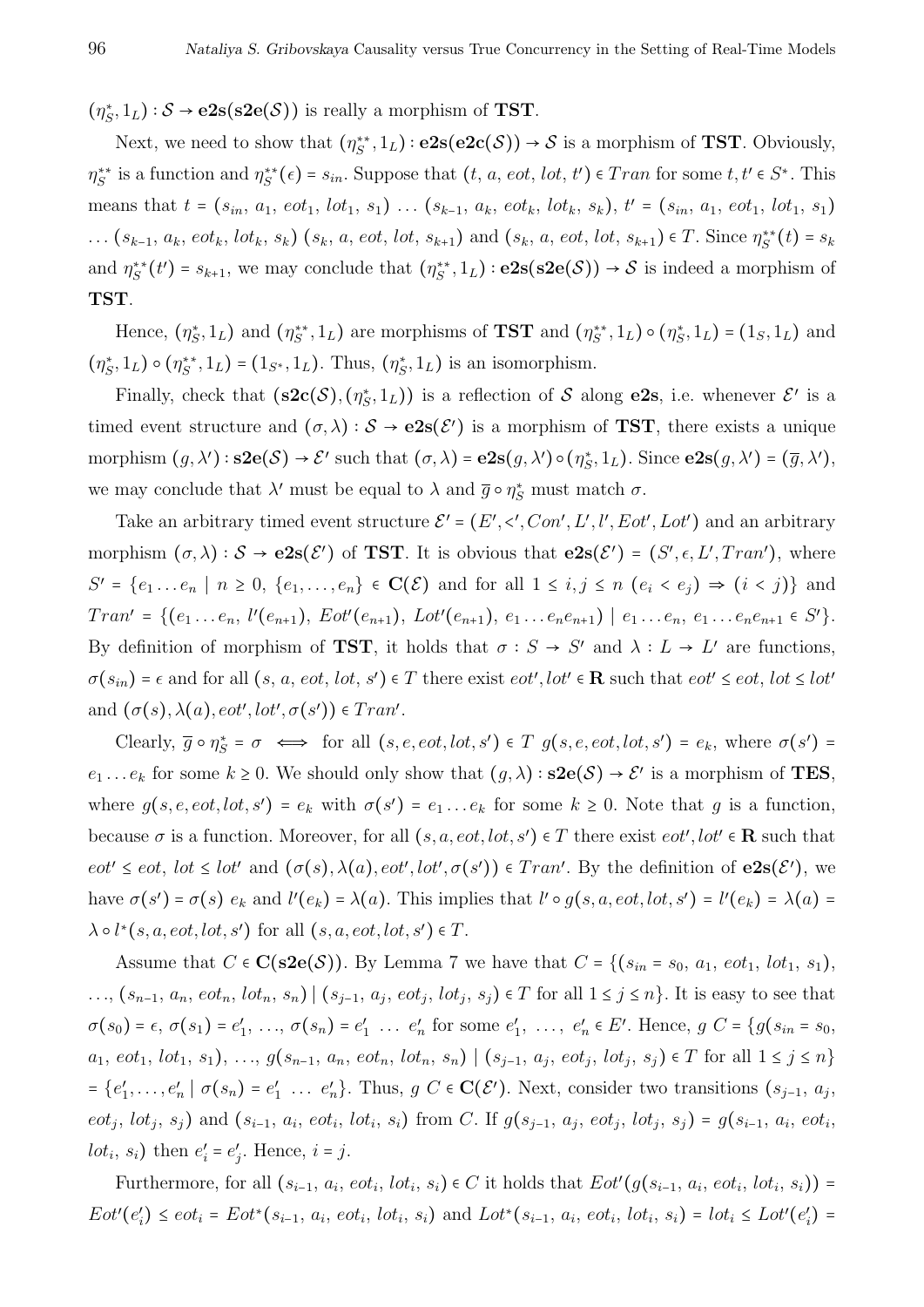Lot<sup>'</sup>( $g(s_{i-1}, a_i, \text{eot}_i, \text{lot}_i, s_i)$ ). Thus,  $(g, \lambda)$  is indeed a morphism of **TES** between **s2e**( $S$ ) and  $\mathcal{E}'$ . Therefore,  $(\mathbf{s2e}(\mathcal{S}), (\eta^*, 1_L))$  is a reflection of  $\mathcal{S}$  along **e2s**.  $\Box$ 

As a result, the following statement is true.

#### **Theorem 4.** *The functor* **e2s** *is right adjoint to* **s2e** *and the adjunction is a coreflection.*

*Доказательство.* The first statement follows from Proposition 11 and from the fact that for all morphisms  $(\sigma, \lambda)$ :  $S = (S, s_{in}, L, T) \rightarrow S' = (S', s'_{in}, L', T')$  it is true that  $(\eta_{S'}^*, 1_{L'}) \circ (\sigma, \lambda) =$ **e2s**(**s2e**( $\sigma$ ,  $\lambda$ ))  $\circ$  ( $\eta_s^*$ , 1<sub>L</sub>). Next, due to Lemma 11 we may conclude that the unit  $\psi$  associates each timed synchronization tree  $S = (S, s_{in}, L, T)$  with the isomorphism  $(\eta_S^*, 1_L) : S \to$  $e2s(s2e(\mathcal{S}))$ . Hence,  $\psi$  is a natural isomorphism.  $\Box$ 

Thus, **TST** embeds fully and faithfully into **TES** and is equivalent to the full subcategory of **TES** consisting of those timed event structures  $\mathcal{E}$  that are isomorphic to  $s2e(e2s(\mathcal{E}))$ .

**4.5. Summary.** The following diagram summarizes the functors which relate the models under consideration. Here the hooks represent embeddings and the small triangles between arrows indicate the direction of left adjoints.

$$
\begin{array}{ccc}\nTCT & \stackrel{\rightarrow}{\neq} & TET \\
\uparrow \downarrow & & \uparrow \triangledown \downarrow \\
TST & \stackrel{\rightarrow}{\neq} & TES\n\end{array}
$$

The diagram can be seen as a decomposition of the coreflection from **TST** to **TES** into three consecutive adjunctions. Moreover, it is clear that the embeddings and left adjoints commute. Thus we have derived a composed adjunction between timed causal trees and timed event structures. It is not a coreflection, but it is induced by a coreflection and a reflection via a larger category, **TET**. The object component of the right adjoint of this adjunction amounts to the following transformation: it 'linearizes' a timed event structure into a timed causal tree by forgetting about events.

**5. Conclusion.** In this paper we established some relations between the timed extension of the well-known concurrent models. In particular, we showed that:

- The category of timed synchronization trees embeds fully and faithfully into the category of timed event structures and into the category of timed causal trees.
- There is an adjunction between the category of timed causal trees and the category of timed event structures. This adjunction is represented as the composition of a coreflection from the category of timed causal trees to the category of timed event trees and a reflection from the category of timed event trees to the category of timed event structures.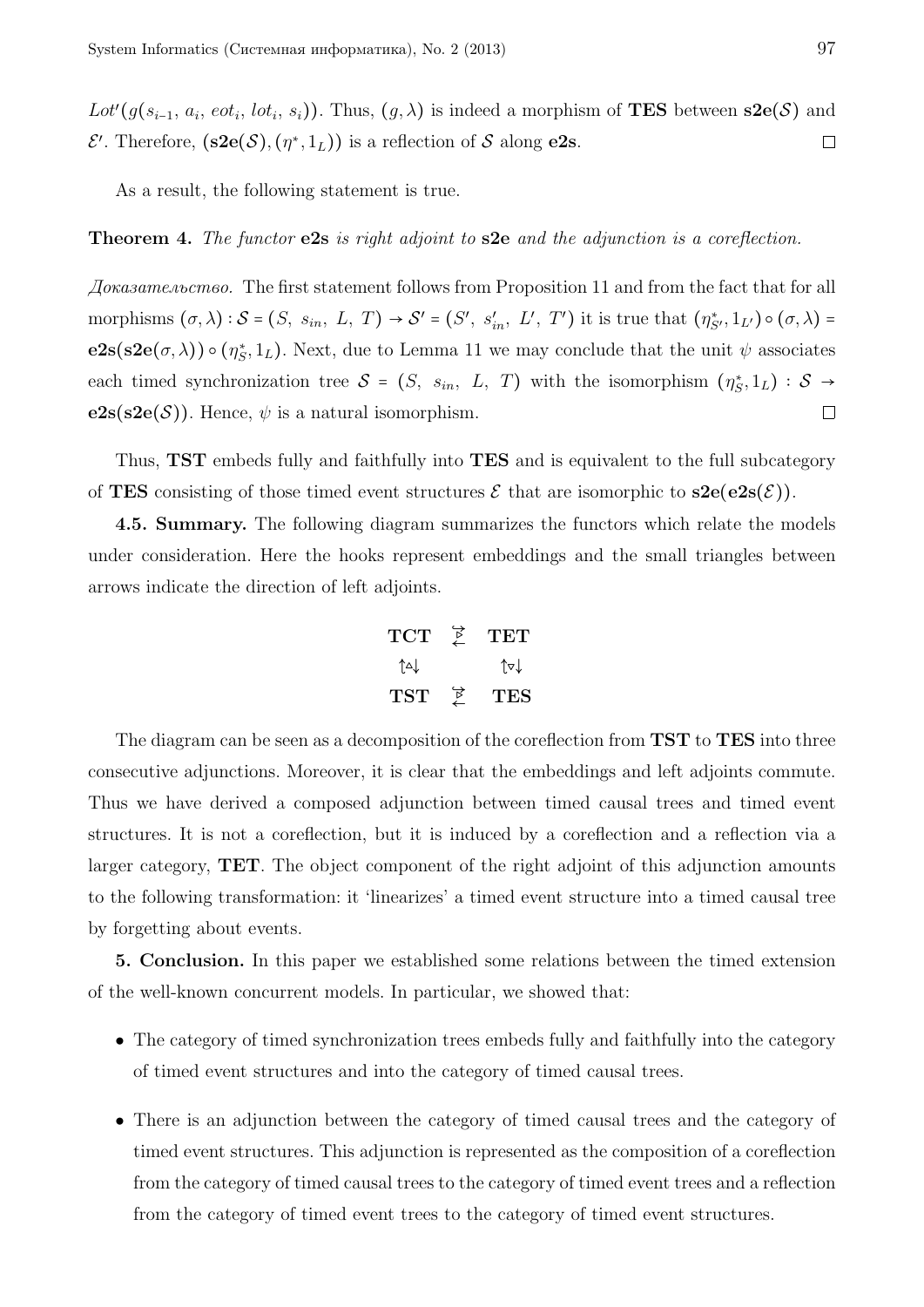Thus, as in the case of timeless models, timed causal trees are more trivial than timed event structures because they apply causality without the notion of an event and, at the same time, are more expressive than the latter, because their possible runs can be defined in terms of a tree without restrictions, but the set of possible runs of any event structure must be closed under the shuffling of concurrent transitions.

# **References**

- 1. Borceux F. Handbook of Categorical Algebra. Vol. 2, 3. Encyclopedia of Mathematics and its Applications. Vol. 51, 52. Cambridge University Press. 1994.
- 2. Fröschle S., Lasota S. Causality versus true-concurrency // Theoretical Computer Science. 2007. Vol. 386 (3) P. 169–187.
- 3. Joyal A., Nielsen M., Winskel G. Bisimulation from open maps // Information and Computation. 1996. Vol. 127(2). P. 164–185.
- 4. Nielsen M., Winskel G. Petri nets and bisimulation // Theoretical Computer Science. 1996. Vol. 153 (1-2). P. 211—244.
- 5. Winskel G., Nielsen M. Models for concurrency. Handbook of logic in computer science. Vol. 4. Oxford Univ. Press. New York. 1995. P. 1–148. УДК: 519.681.3, 519.681.2

Название: Сравнение причинной зависимости и семантики истинного параллелизма в контексте временных моделей

# $\text{A}\text{B}$ тор $(\text{bl})$ :

Грибовская Н.С. (Институт систем информатики СО РАН)

Аннотация: Цель данной работы — установить взаимосвязи между различными параллельными моделями реального времени. Для достижения данной цели мы определили категорию временных причинных деревьев и исследовали, какое место занимает эта категория среди других категорий временных моделей. В частности, мы установили существование сопряженных функторов между категорией временных причинных деревьев и категорией временных структур событий, используя для этого более выразительную модель временных деревьев событий. Тем самым мы показали, что временные причинные деревья проще временных структур событий в том, что они отражают только один аспект семантики истинного параллелизма, а именно причинную зависимость, и не используют понятие события для задания отношения причинной зависимости. С другой стороны, модель временных причинных деревьев более выразительна, чем модель временных структур событий по следующей причине: для нее множество всех возможных последовательностей выполнения может быть определено в терминах дерева без каких-либо ограничений,